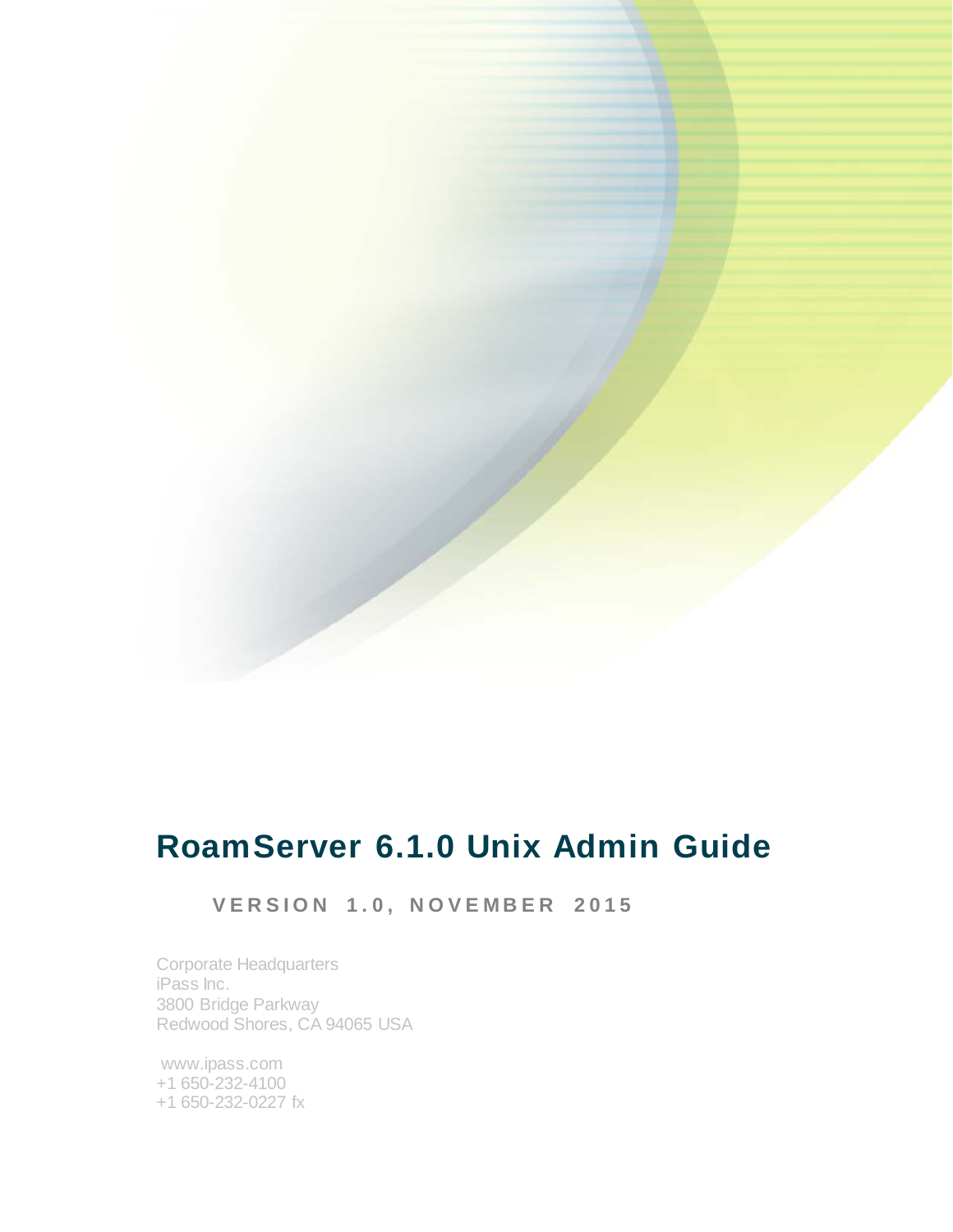### TABLE OF CONTENTS

| <b>Introduction</b>                 | 5  |
|-------------------------------------|----|
|                                     |    |
|                                     |    |
|                                     |    |
|                                     |    |
|                                     |    |
|                                     |    |
| <b>Installation</b>                 | 7  |
|                                     |    |
|                                     |    |
|                                     |    |
|                                     |    |
|                                     |    |
|                                     |    |
| <b>Uninstalling RoamServer</b>      | 9  |
| <b>Updating to RoamServer 6.1.0</b> | 10 |
|                                     |    |
|                                     |    |
|                                     |    |
|                                     |    |
|                                     |    |
| <b>Setup</b>                        | 12 |
|                                     |    |
|                                     |    |
|                                     |    |
|                                     |    |
|                                     |    |
|                                     |    |
|                                     |    |

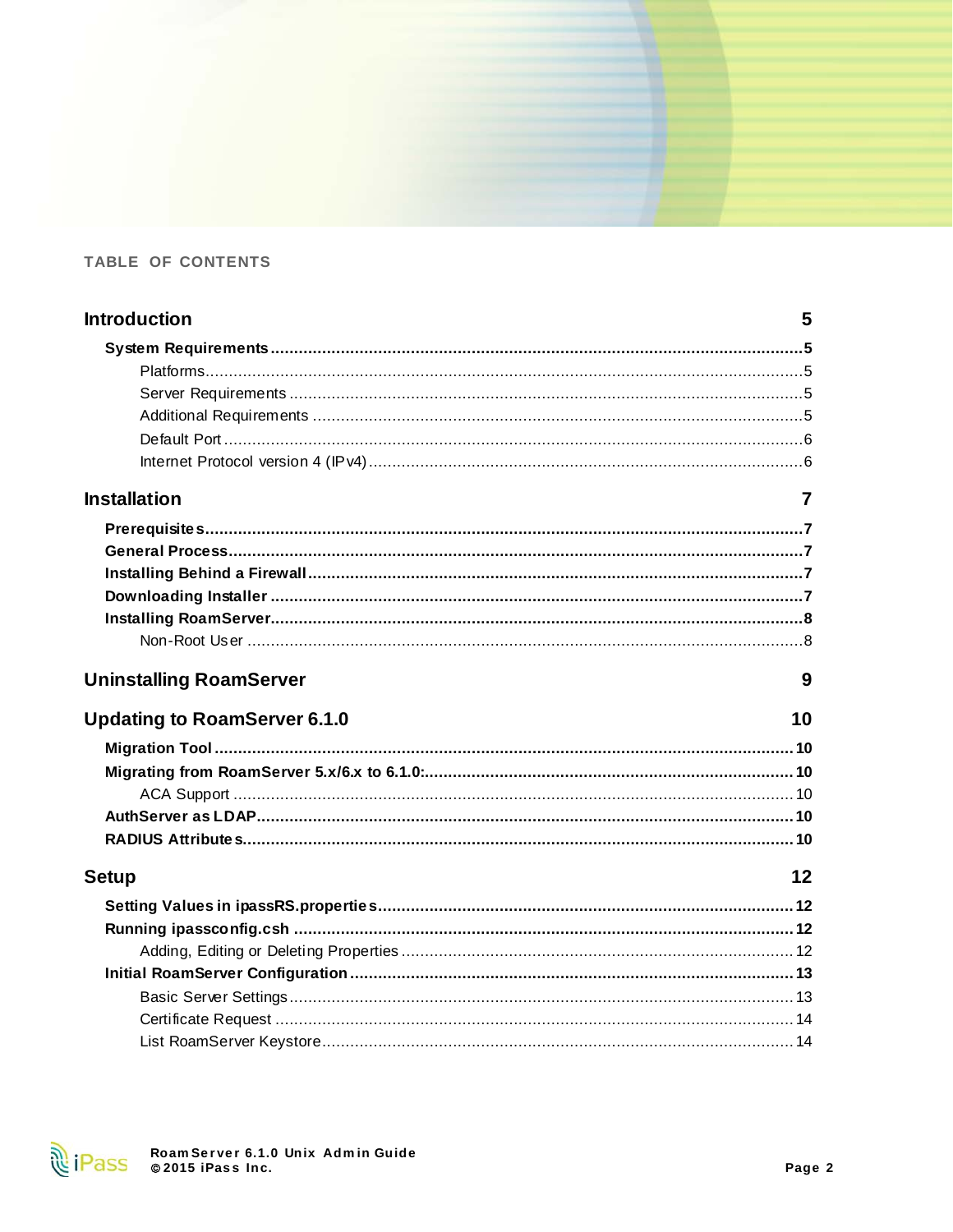| <b>TABLE OF CONTENTS</b>      |    |
|-------------------------------|----|
|                               |    |
|                               |    |
|                               |    |
|                               |    |
| <b>Authentication Servers</b> | 18 |
|                               |    |
|                               |    |
|                               |    |
|                               |    |
|                               |    |
| <b>Accounting Servers</b>     | 21 |
|                               |    |
|                               |    |
|                               |    |
|                               |    |
|                               |    |
| <b>Running RoamServer</b>     | 23 |
|                               |    |
|                               |    |
|                               |    |
|                               |    |
| ipassRS.properties            | 25 |
|                               |    |
|                               |    |
|                               |    |
|                               | 32 |
| <b>Configuration Options</b>  |    |
|                               |    |
| <b>Failover Configuration</b> | 35 |
|                               |    |
|                               |    |

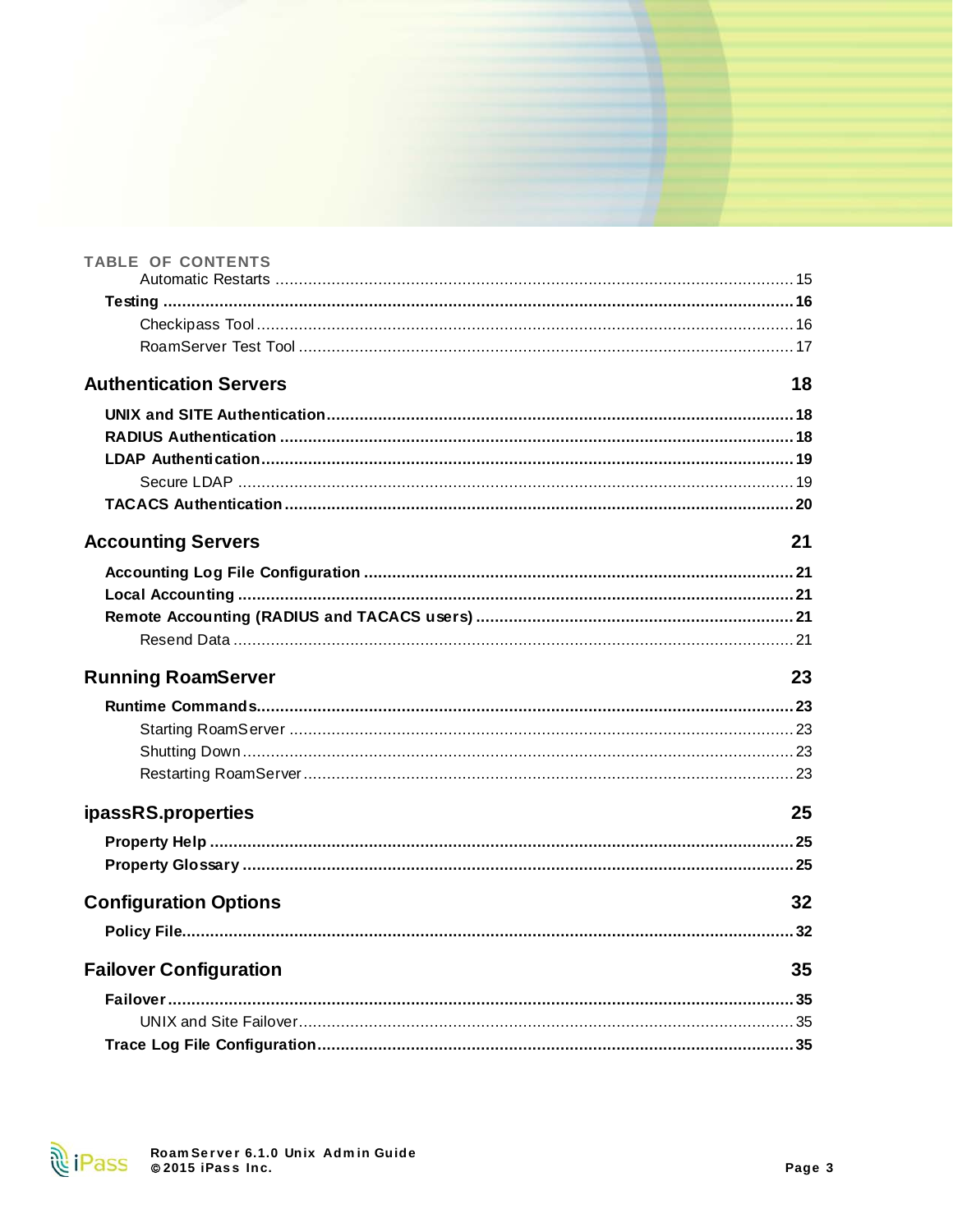| <b>TABLE OF CONTENTS</b>              |    |
|---------------------------------------|----|
|                                       |    |
|                                       |    |
|                                       |    |
|                                       |    |
|                                       |    |
| ipassLDAP.properties                  | 38 |
|                                       |    |
|                                       |    |
|                                       |    |
|                                       |    |
|                                       |    |
| <b>Appendix I: Error Messages</b>     | 44 |
| <b>Appendix II: RADIUS Attributes</b> | 53 |
|                                       |    |

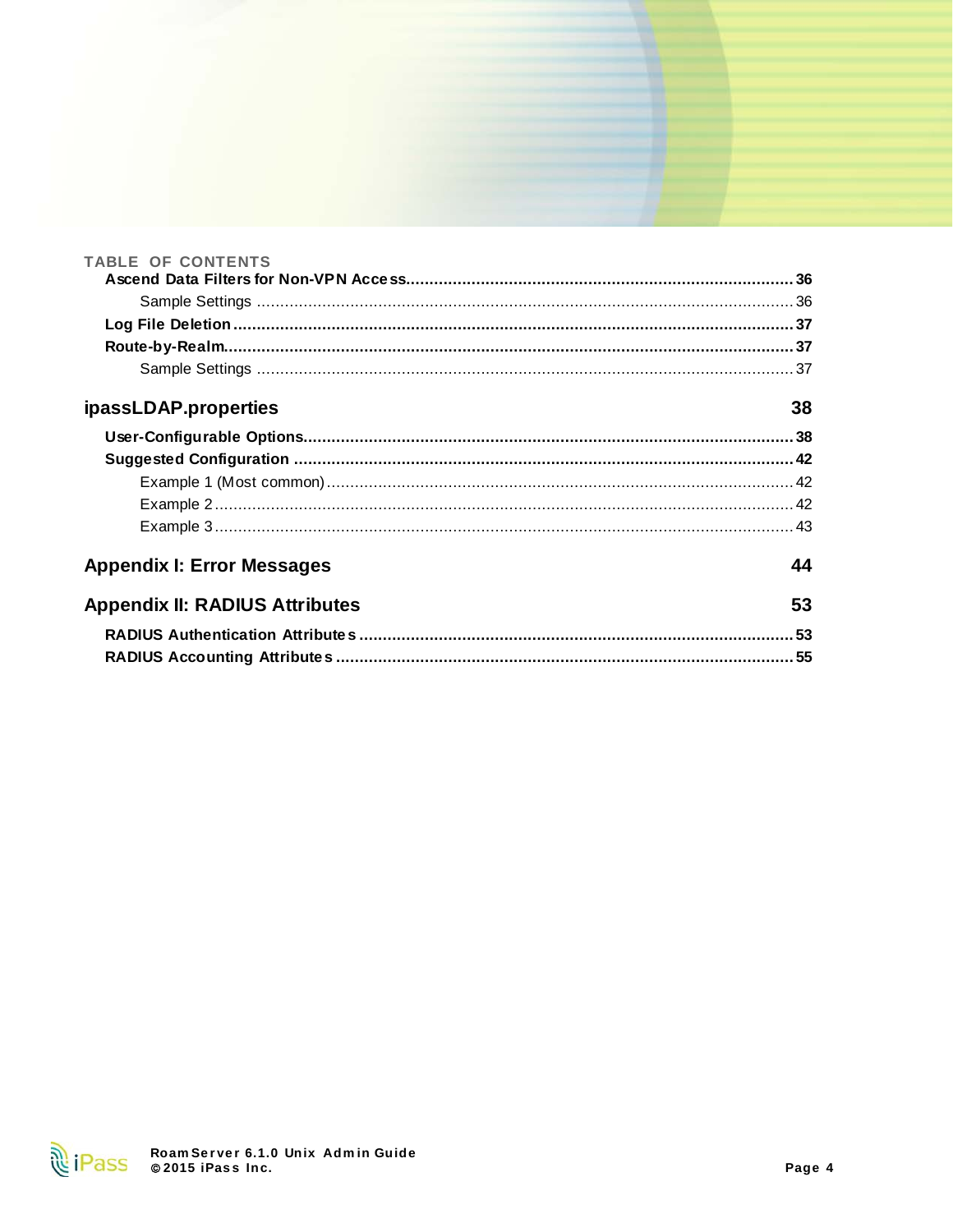# **Introduction**

The RoamServer 6.1.0 for Unix Administrator Guide provides instructions for installing RoamServer 6.1.0 for UNIX. It also includes instructions on how to configure RoamServer to use UNIX, SITE, RADIUS, LDAP, or TACACS as an authentication protocol.

These instructions sometimes refer to the directory called **<RS\_Home>**. This is the directory in which RoamServer is installed. The default for RoamServer 6.1.0 is **/usr/ipass/roamserver/6.1.0**.

## **System Requirements**

#### **Platforms**

- p. Red Hat Enterprise Linux (RHEL 6.5), 64-bit (Kernel Version 2.6.32-431.el6.x86\_64)
- Red Hat Enterprise Linux (RHEL 6.1), 64-Bit (Kernel Version 2.6.32-131.0.15.el6.x86\_64)  $\mathbb{R}^3$
- Solaris Sparc 5.10 Generic\_147147-26 sun4v sparc SUNW, SPARC-Enterprise-T5220 B
- Ubuntu 14.04.1, 64-bit (Kernel Version- 3.13.0-39-generic)

*If RoamServer 6.1.0 32-Bit installer needs to be installed on 64-bit Ubuntu machine then following libraries should be pre-installed: libc6-i386, lib32gcc1, lib32z1, lib32stdc++6, and ia32-libs. You can install these libraries by running: apt-get install libc6-i386 lib32gcc1 lib32z1 lib32stdc++6 ia32-libs.*

#### **Server Requirements**

- **512 MB to 1 GB RAM (the RoamServer process requires 256 MB of RAM) 250 MB temporary disk space**
- **250 MB** permanent disk space
- Root access is required (for installation and uninstallation)
- $\mathbb{R}^3$ The server must have a static IP address and hostname (no DHCP)
- $\blacksquare$  If installed behind a firewall, an accessible NAT IP address is required
- $\blacksquare$  Installer must have administrative permissions on the host

#### **Additional Requirements**

- **Redundancy:** RoamServer must be installed on at least two separate host machines, to insure the iPass 9. redundancy model is enabled. No iPass service guarantees apply without having failover configured between at least two RoamServer hosts.
- **Connectivity:** Connectivity to an authentication database is required.
- **iPass Transaction Centers**: iPass Transaction Centers must be able to communicate with RoamServer on port 577 (or the port you configured). Please refer to the list of iPass Transaction Centers here: [http://help.ipass.com/doku.php?id=required\\_configurations\\_for\\_open\\_mobile\\_access#roamserver1](http://help.ipass.com/doku.php?id=required_configurations_for_open_mobile_access#roamserver1)

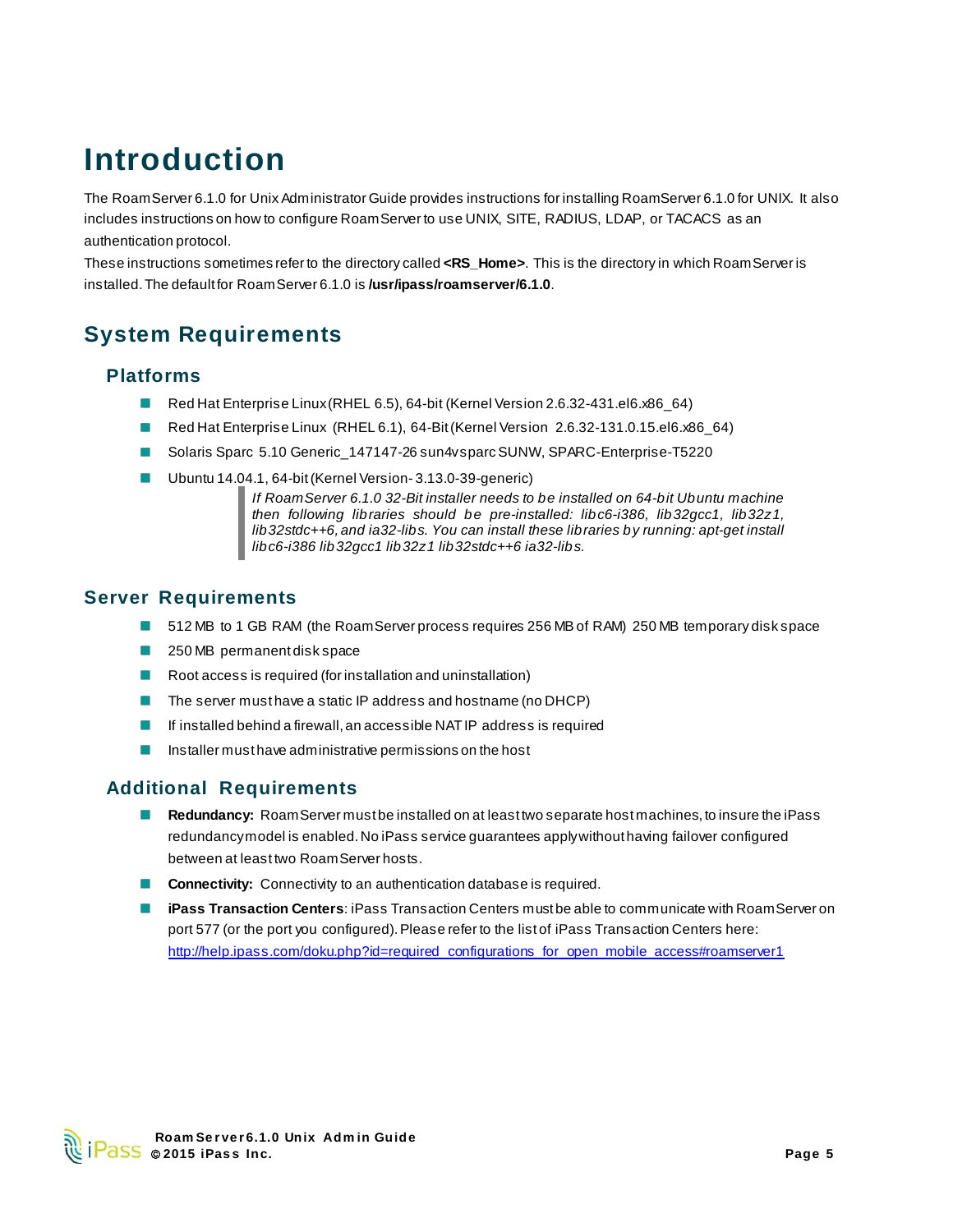#### **Default Port**

The default RoamServer port is 577 (unless RoamServer is run by a user without root access in which case the port must be higher than 1024).

### **Internet Protocol version 4 (IPv4)**

RoamServer supports IP addresses in the IPv4 format.

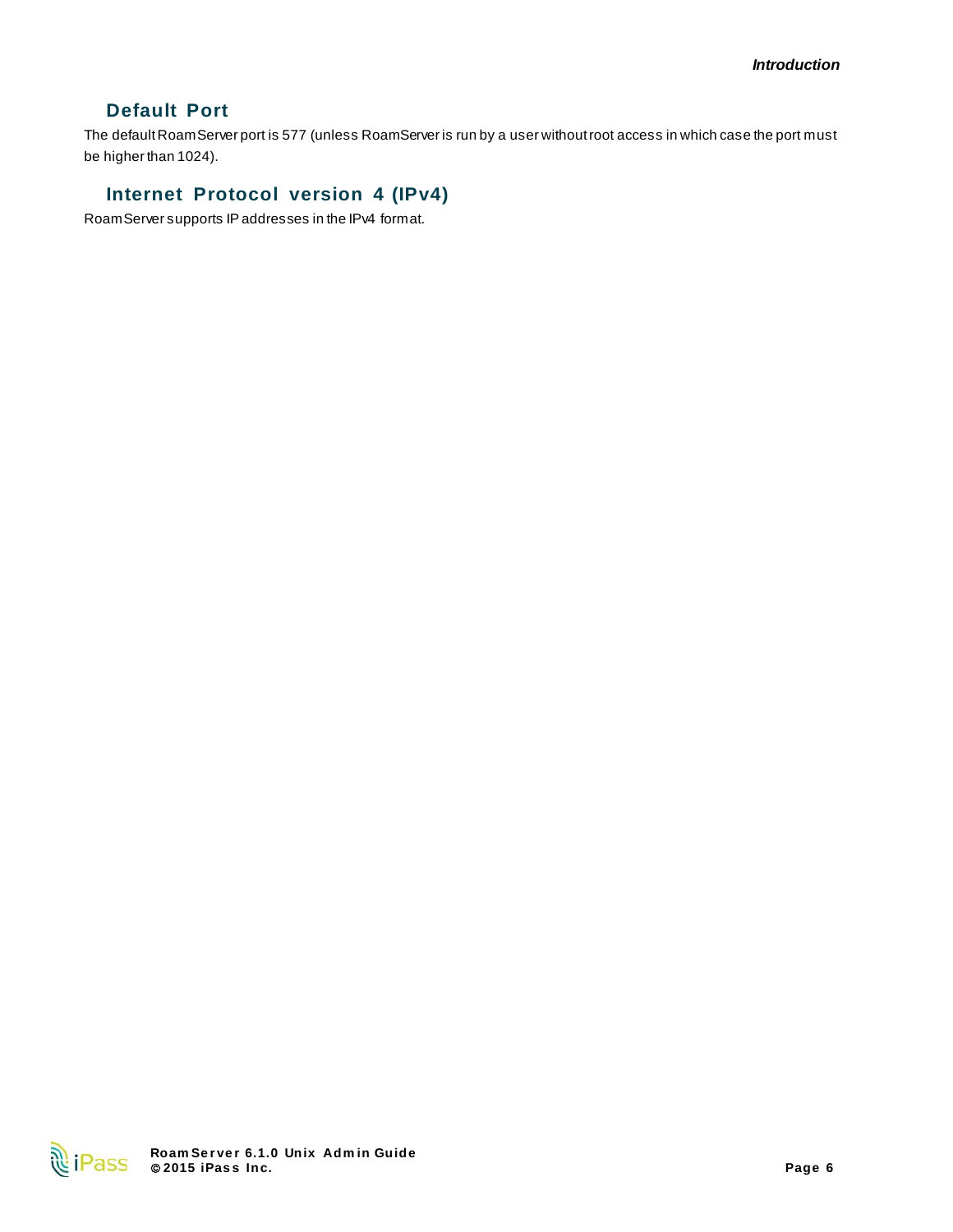## **Installation**

## **Prerequisites**

Before installing RoamServer, you will need the following:

- **C** Administrator rights on the RoamServer host
- **Nour iPass Customer ID**
- B Your host's private and public IP addresses
- B The port number on which RoamServer will listen (defaults to 577)
- D The host's operating system, including kernel and version number

### **General Process**

**To install RoamServer:**

- 1. Download the installation file.
- 2. Install the software.
- 3. Set initial configuration and certify RoamServer.
- 4. Configure RoamServer to communicate with your authentication servers, and if desired, accounting servers.
- 5. Set any advanced options, such as:
	- **B** Policy File
	- $\Box$ Secondary Servers for Failover
	- $\mathbb{R}^n$ Log Files
- 6. Set additional properties in the ipassRS.properties file, if necessary.
- 7. Test the installation.
- 8. Repeat steps 2-7, as needed to install RoamServer on additional servers, and configure failover.

## **Installing Behind a Firewall**

iPass recommends that you install RoamServer behind a firewall. If you choose to do so, you will need to allow TCP traffic to the external IP of RoamServer on port 577 (unless RoamServer is run by a user without root access in which case the port must be higher than 1024) through to RoamServer. The internet-facing IP must be registered with iPass. You may restrict traffic on that port to incoming packets only from the IP addresses of the iPass Transaction Centers. Please refer to the list of iPass Transaction Centers here:

[http://help.ipass.com/doku.php?id=required\\_configurations\\_for\\_open\\_mobile\\_access#roamserver1](http://help.ipass.com/doku.php?id=required_configurations_for_open_mobile_access#roamserver1)

If your firewall is performing Network Address Translation (NAT), you will need to provide the IP address of your firewall to your iPass Installation Engineer.

## **Downloading Installer**

Before installing, you will need to download the installation file from the iPass FTP site[, ftp.ipass.com](ftp://ftp.ipass.com/).

**To download the installation file using FTP:**

1. FTP to **ftp.ipass.com**.

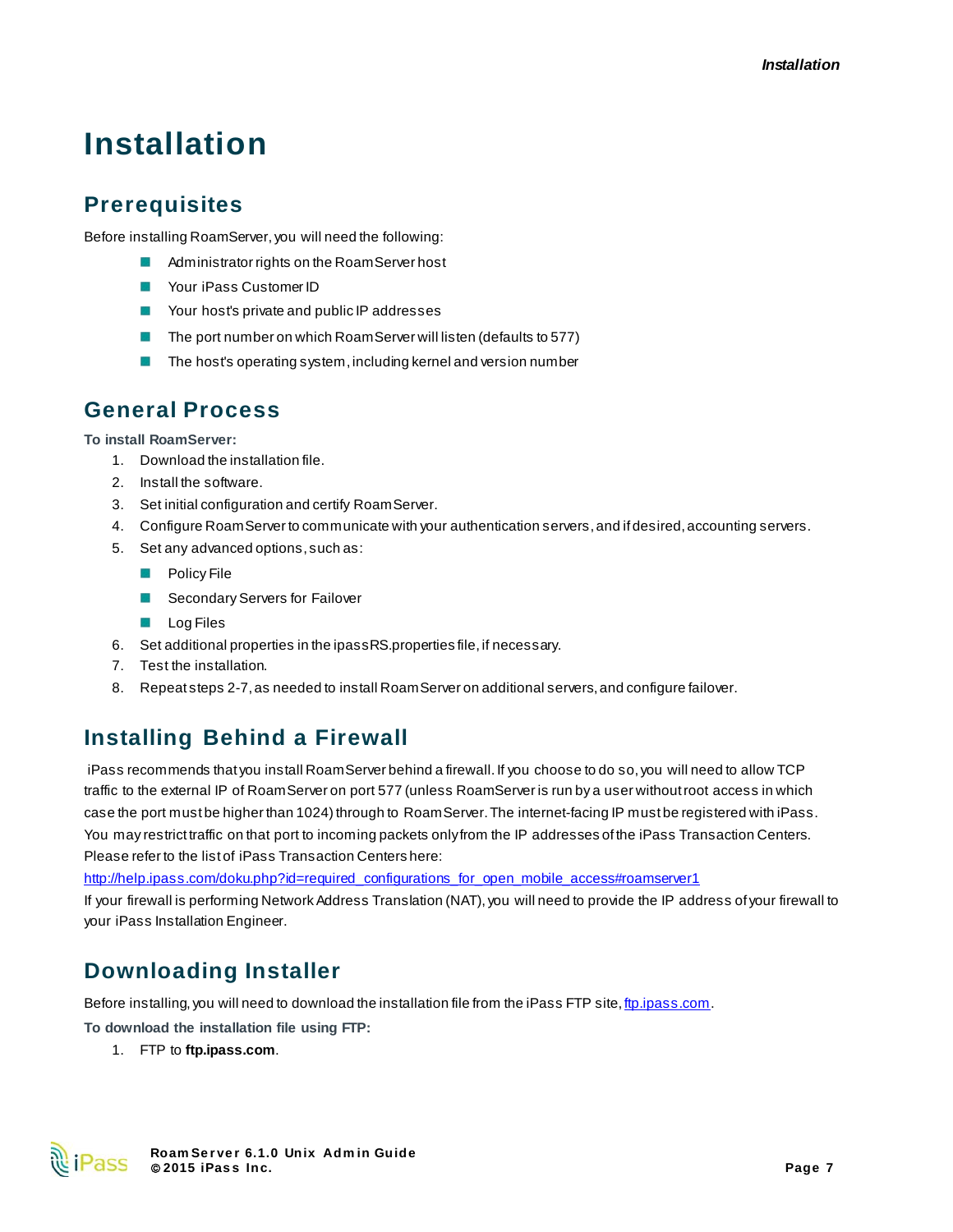- 2. Enter the following:
	- **I username:** roamserver
	- <u>ra</u> **password:** pass2roAm
- 3. To change to binary mode, type: **bin**.
- 4. To obtain a complete listing of directory contents, type: **ls**.
- 5. To change to the directory containing the software for your platform and region, type: **CD**. Remember that directory names and filenames are case-sensitive.
- 6. After locating the file appropriate to your platform and region, type: **get <filename>**
- 7. To exit the ftp application, type: **bye**
- 8. Once the file is downloaded, copy it to a tmp folder. To do so, type: **cp <build server>/<filename> <tmp>**

#### **Example**

**roamserver\_6.1.0\_linux-x86.tar.gz** is the **<filename>** of an installer for a Linux 32-bit machine.

## **Installing RoamServer**

**To install RoamServer:**

- 1. Log in to the machine as a root user.
- 2. Type: **cd /tmp/<roamserver\_6.1.0\_linux-x86.tar.gz>**
- 3. Type: **chmod +x /tmp/<roamserver\_6.1.0\_linux-x86.tar.gz>**
- **4.** Type: **tar zxvf <roamserver\_6.1.0\_linux-x86.tar.gz>**

*Please use gtar command for extracting the build in solaris sparc machine from the path (/opt/csw/bin/gtar zxvf roamserver\_6.1.0\_solaris-sparcv9.tar.gz. If gtar package is not installed then install the gtar package. )*

- 5. A directory called **roamserver\_installer** will be created in **/tmp**
- 6. Type: **cd roamserver\_installer**
- 7. Execute: **./install.sh**
- 8. Review and approve the **End User License Agreement**.
- 9. Enter an absolute path, or press **<Enter>** to accept the default **[/usr/ipass]** This will create a hierarchy in **/usr/ipass/roamserver/6.1.0** with all the necessary directories and files. In order for RoamServer to run correctly, you must keep the file hierarchy as it is installed. However, RoamServer can be installed in any location.
- 10. Continue on to configuration and certification (see th[e Setup](#page-11-0) section.)

### **Non-Root User**

**To run RoamServer as a non-root user:**

- 1. Set the **curr\_user=<user>** in the file **roamserverd (/usr/ipass/roamserver/6.1.0/bin/)** with the <user> who will run RoamServer. By default, the user is: **root**. (Make sure you save the file and that the configured user exists.)
- 2. Change ownership to the user set in the previous step.
- 3. Set **ipass\_usr=<user>** in the **chg\_owner.sh script (/usr/ipass/roamserver/6.1.0/.scripts/)** and execute it.

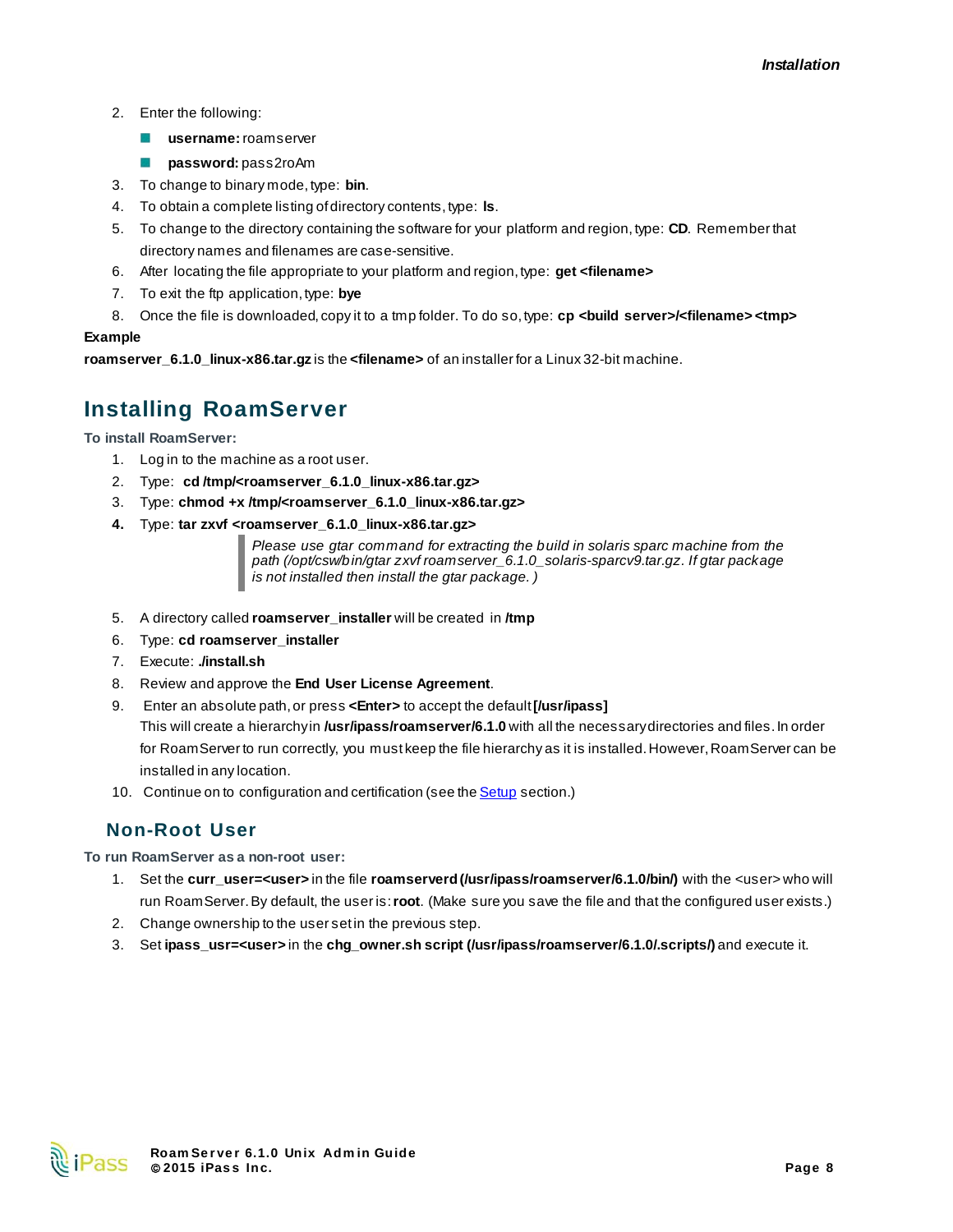# **Uninstalling RoamServer**

**To uninstall RoamServer:**

- 1. Go to **<RS\_Home>/UninstallerData**
- 2. Execute uninstaller.sh as **./uninstaller.sh** and follow the prompts to uninstall.

You may also need to manually delete any leftover files in the **<RS\_Home>** folder that were not created by the installer.

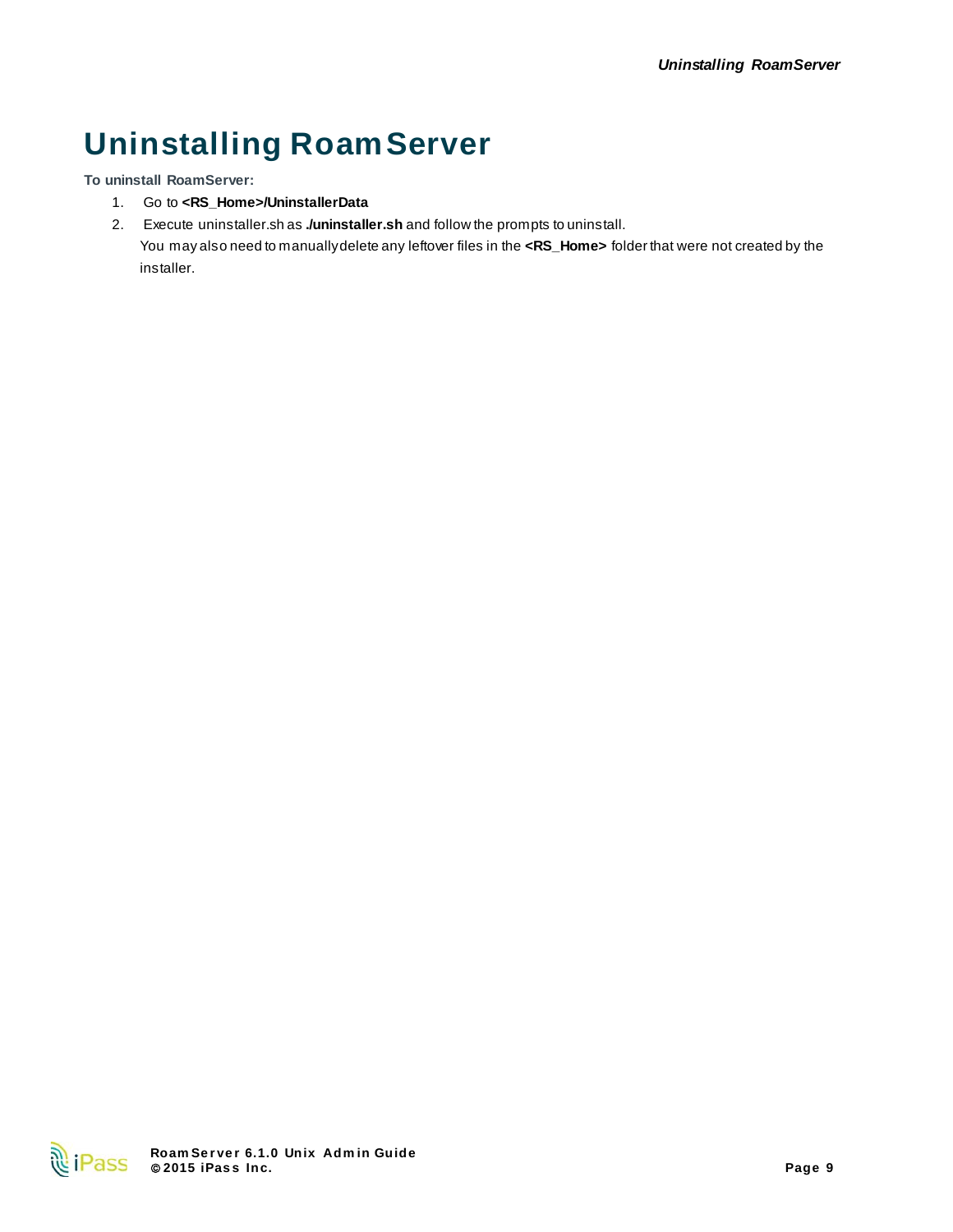# **Updating to RoamServer 6.1.0**

## **Migration Tool**

If you are upgrading from RoamServer 5.x to RoamServer 6.1.0, you must run the Migration Tool manually. The Migration Tool will migrate the RoamServer 5.x configuration files, the RoamServer 5.x certificate, and the key into the keystore.

## **Migrating from RoamServer 5.x/6.x to 6.1.0:**

**To run the migration tool:**

- 1. Go to **<RS\_Home>/bin** directory and execute **rs\_migration\_tool.csh script** without any arguments.
- 2. When prompted for the path to migrate the files from, enter: **RS 5.x path /usr/ipass/roamserver/5.x**
- 3. Follow the instructions that appear.

#### **The following items will migrate:**

- **KeyStore** is added to ipassRS.properties.
- **AppSharedKey** is added to ipassRS.properties (This is an optional attribute. More information in the [Property Glossary.](#page-24-0))
- All .**pem files** are migrated to rs.keystore inside <RS\_Home>/certs directory.
- It will migrate the **policy.txt file** and **ipassLDAP.properties** (if available in RoamServer 5.x).

#### **ACA Support**

RoamServer by default supports ACA with Active Directory. For LDAP, the LdapUacAttr property must be configured in the LDAP properties file.

#### *Configuring LdapUacAttr*

LdapUacAttr=<UserAccountControl attribute name>=<active users UserAccountControl Attribute values> Example:

LdapUacAttr=ipassStatus=active

For details about LdapUacAttr attribute, refer to section ipassLDAP.properties.

## **AuthServer as LDAP**

If your organization is using LDAP for authentication, the following configuration needs to be changed in in ipassRS.properties after migration:

**LdapConfigFile** path must change to **6.1.0** path explicitly in the AuthServer attribute B

### **RADIUS Attributes**

When upgrading to RoamServer 6.1.0 and using RADIUS authentication, check your RADIUS logs to verify your RFC attributes. If an attribute is not shown in the tables in Appendix II on page 50, then you need to re-configure your RADIUS to eliminate the attribute.

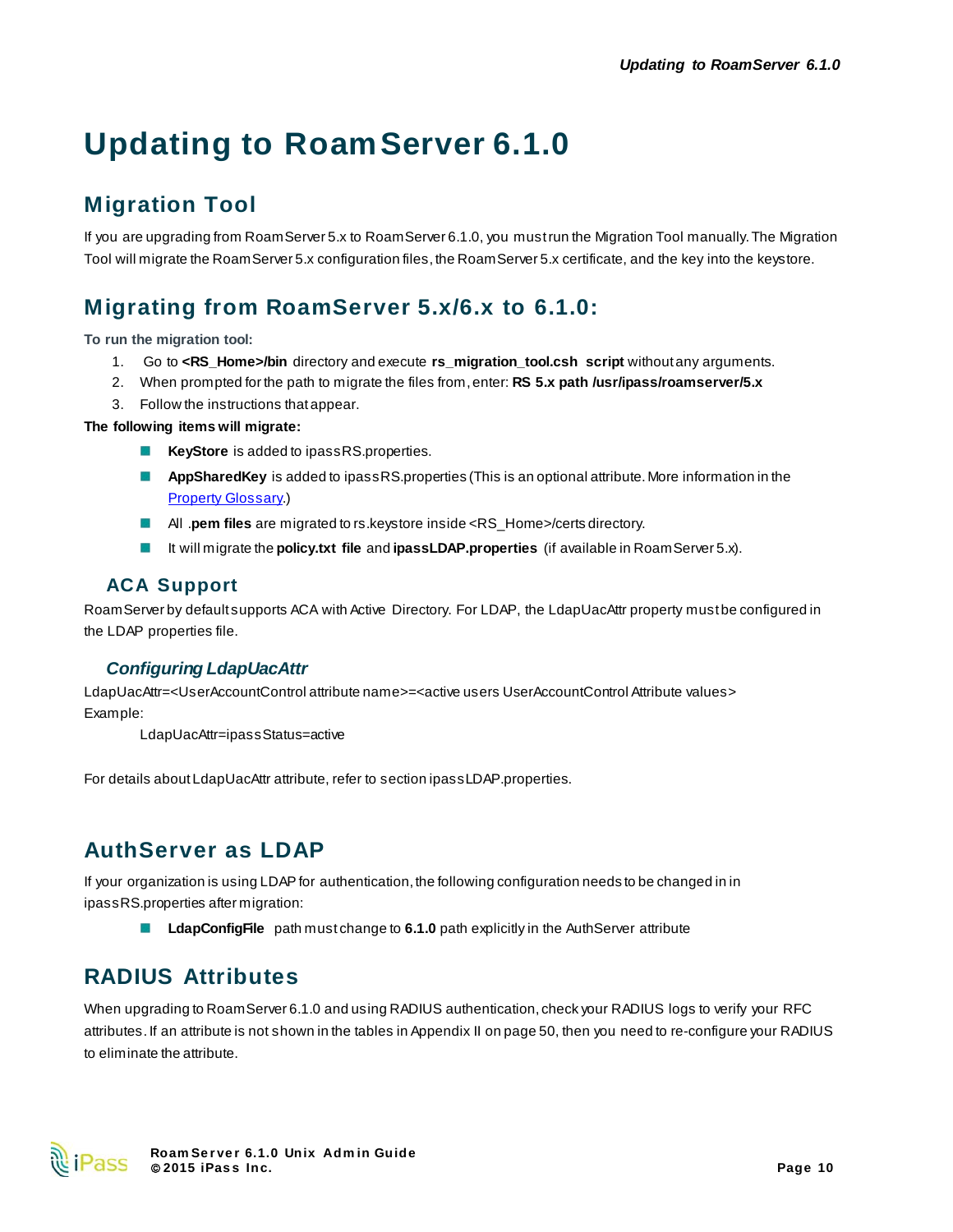

.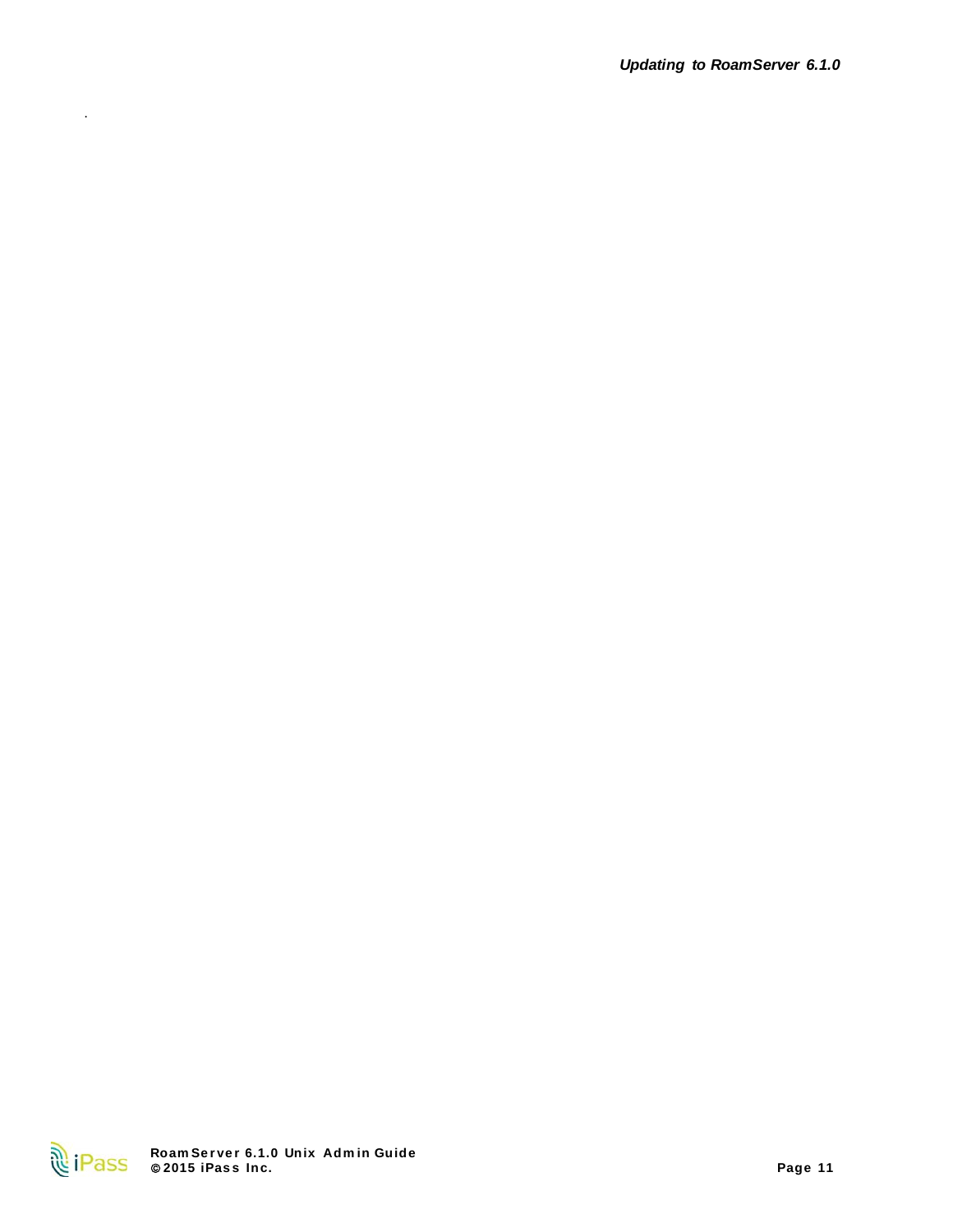# **Setup**

Before running RoamServer for the first time, you need to perform certain initial setup tasks and receive and install a digital certificate from iPass.

## <span id="page-11-0"></span>**Setting Values in ipassRS.properties**

By setting properties in the file ipassRS.properties, you can enable or disable RoamServer functions. Some properties are turned on by default, and it is necessary to change the value of the property in order to disable a feature. (Enabling some features may involve setting more than one attribute).

You can edit the file and add, change or delete properties in two ways:

- B You can run **ipassconfig.csh** in your <RS\_Home>/bin directory. This is the recommended method and is explained in detail in the next section.
- **D** You can also use a text editor to make changes. To set a new property value using a text editor, open the file and type in the name and value of a new attribute. (However, we strongly recommend use of the **ipassconfig.csh** script whenever possible, to ensure correct naming and formatting of property names and values.)
	- **Properties are set in the following format: <property name>=<value>**
	- **Property names are case-sensitive, while property values are not. Valid values for Boolean** properties are: true, false, yes, no, y, n.

See the [Property Glossary](#page-24-0) for a complete list of configuration options in ipassRS.properties.

## **Running ipassconfig.csh**

Configuration tasks can be performed quickly and easily by running a script called **ipassconfig.csh**, located in the **<RS\_Home>/bin** directory, which can be used to set properties in the ipassRS.properties file.

**To run ipassconfig.csh:**

- 1. In your **<RS\_Home>/bin** directory, type **ipassconfig.csh -conf**
- 2. The values in square brackets [ ] are default values. To enter a default value, press **ENTER**.

Multiple instances of **ipassconfig.csh** are not recommended. You should only run a single instance of the script at any one time, as simultaneous instances can overwrite each other's results.

### **Adding, Editing or Deleting Properties**

You can rerun the script after initial configuration to add, edit, or delete properties, as needed. If you rerun it, the script will read values from the existing ipassRS.properties, so you will not have to re-enter those values.

For instance, two months after you install RoamServer, you decide to add a secondary authentication server. Run the **ipassconfig.csh -conf**, skip all the questions not having to do with authentication servers by pressing <Enter>, and only enter the configuration information for the new authentication server when the script requests this information.

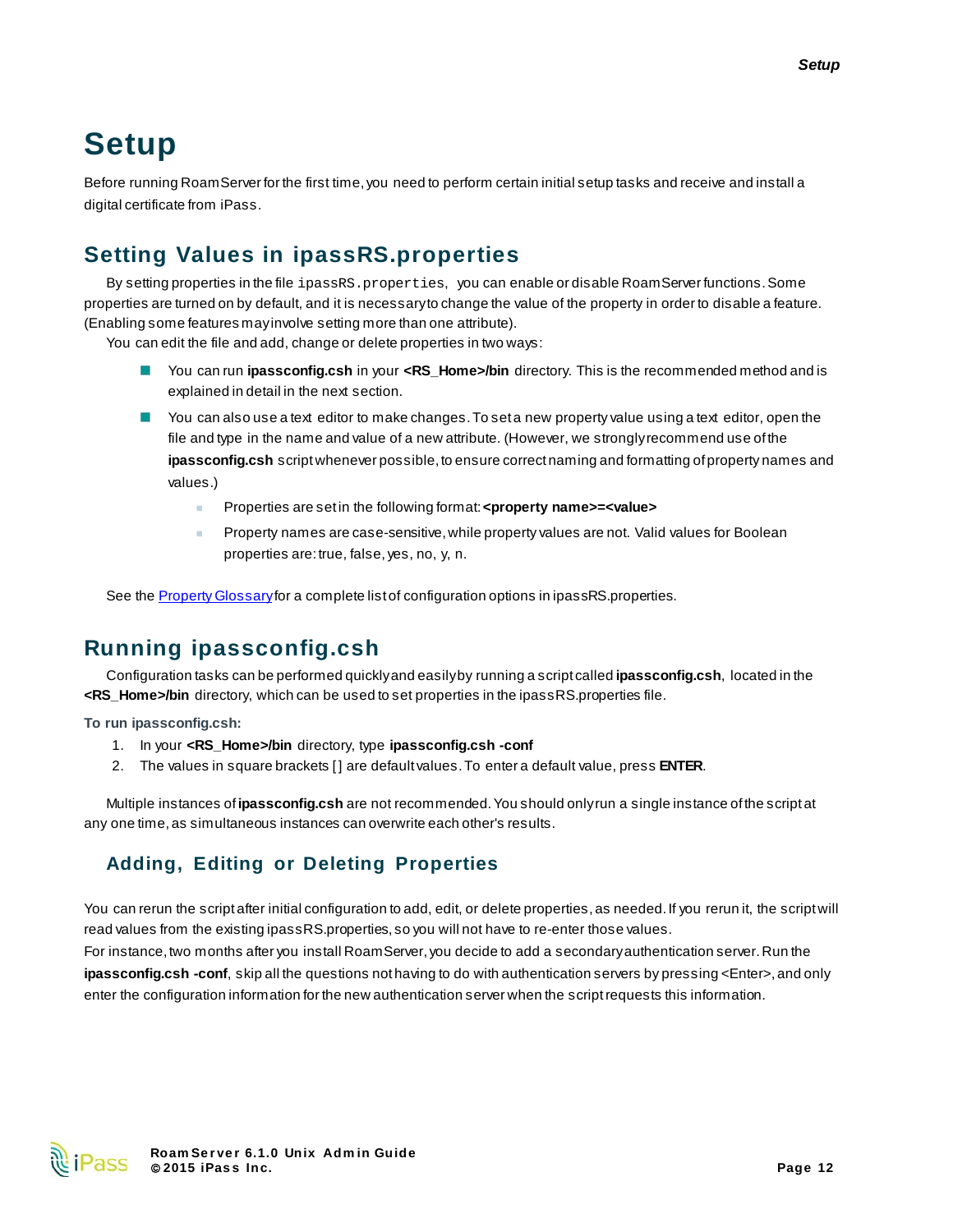## **Initial RoamServer Configuration**

Initial configuration is done by running the **ipassconfig.csh** script, which sets many of the properties in your ipassRS.properties file. After setting the properties, you must then request a certificate from iPass, and install it on your server host. Finally, you must configure the server for auto-restart.

#### **Basic Server Settings**

**To configure your basic server settings:**

- 1. In the **<RS\_Home>/bin** directory, run **ipassconfig.csh -conf**. Supply the requested information as outlined here. For each script entry, the value shown in square brackets [] is the default. Where applicable, you can press **Enter** to use default values for the information.
- 2. **Time and Date Verification:** (Default Value=YES.) The date/time stamp must be correct and correspond with the information in the iPass database in order to validate the certificate.
- 3. **Customer ID:** (Default Value=0) Enter your customer ID, supplied by iPass.
- 4. **Policy File:** (Default Value=No) If you want to use a Policy File to allow or deny users access, enter Yes.
- 5. **Debug Level:** (Default Value=0): Debug level determines how debugging and error messages are logged to a trace file. Debug level can be any value from 0 to 5, with 0 generating only critical error messages and 5 generating the most detailed and extensive amount of information. Production servers should normally be run with a debug level set to 0.
- 6. **Port:** (Default Value=577) Enter the RoamServer listening port as 577. If you want to allow users to run RoamServer without root access, you have to change this port to a number higher than 1024
- 7. **Authentication Servers:** (Default Value=no). If you wish to configure your authentication server(s), enter yes. You will need to enter each server's authentication protocol, IP address and other relevant configuration parameters. Se[e Authentication Servers](#page-17-0) for more information.
- 8. **Accounting Servers:** (Default Value=no). If you wish to configure your accounting server(s), enter yes. You will need to enter each server's IP address and other relevant configuration parameters. Note that this is not mandatory, since. not all authentication protocols support Accounting records. (e.g. LDAP). See the Accounting [Servers](#page-20-0) section for more information.
- 9. **KeyStore:** (Default Value=KeyStorePath=\$ipass.server.home/certs/rs.keystore ). You will need to mandatorily configure KeyStore settings for SSL communications. The tool will prompt with following information required to generate the keystore. Verify the similar console output as given below:

```
The next step is to configure your server KeyStore with an KeyStorePath,
KeyAlias, Salt, KeyPassword, and KeyStorePassword.
KeyStore=KeyStorePath=$ipass.server.home/certs/rs.keystore
Please enter the 
KeyStorePath:[/usr/ipass/roamserver/current_version/certs/rs.keystore]
Please enter the KeyAlias:[rs]
 Please enter the CertAlias:[ipassca]
 Please enter the Salt: [iPassRS]
 Please enter the KeyPassword:[changeme]
 Please enter the KeyStorePassword:[changeme]
New KeyStore settings: 
KeyStorePath=/usr/ipass/roamserver/current_version/certs/rs.keystore,KeyAlias=r
s,CertAlias=ipassca,Salt=iPassRS,KeyPassword=ZyQ0s/ObjBliu64IJGbCNw==,KeyStoreP
assword=ZyQ0s/ObjBliu64IJGbCNw==
```
10. **Private key and Certificate Signing Request for KeyStore**

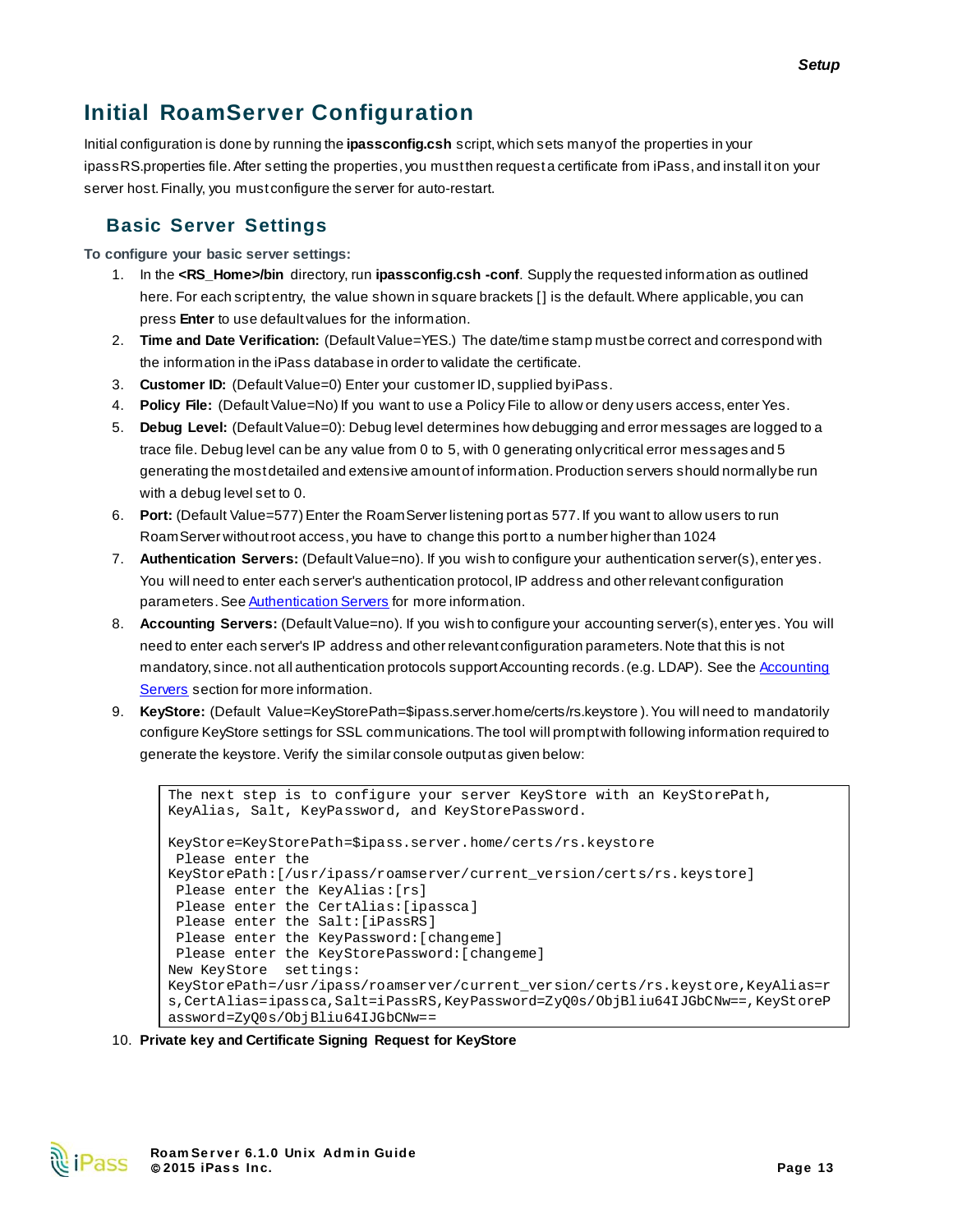- 11. : Enter the information needed to generate your SSL certificate, including:
	- D Enter key size (multiples of 512) (range between 1024 and 16384):[2048]
	- D 2-character Country Code: (Default Value=US)
	- p. State or Province Name: (Default Value=Some-State)
	- City or Town Name: (Default Value=Some-City)
	- Company or Organization Name: (Default Value=Some-Organization)
	- Public IP Address of the RoamServer Host: (Default Value=<Local IP>). This must be the public or external IP address, and may differ from the IP address you entered previously. The IP address will not be stored by RoamServer but will be used to generate your public key certificate. If you are using NAT (Network Address Translation), please supply this external address to your iPass installation engineer as well.
	- Fully Qualified Domain Name of the Roam Server Host: (Default Value=N/A).
	- D The domain name will not be stored by RoamServer but will be used to generate your public key certificate.
	- p. Your E-mail Address: (Default Value=N/A).

### **Certificate Request**

After entering your basic server information, you must submit a request for a signed certificate. The x509 certificate will allow SSL 128-bit encrypted communication between the iPass transaction server and the RoamServer.

**To submit your certification request:**

- 1. Log in to the iPass Portal and open a Support Ticket requesting a signed RoamServer certificate.
- 2. Attach the **??? mail\_cert\_req.data** file to the ticket.

**To finish the certification process:**

- 1. iPass will ftp the signed certificate and then send you download instructions.
- 2. The content of the content of the content of the content of the content of the content of the content of content of content of content of certification of the content of the content of the content of the certification o M5Ljk2LjExNTEgMB4GA1UEAxMXcnN0ZXN0c29sYXJpcy5pcGFzcy5jb<br>20xLTArBgkghkiG9w0BCQEWHmRhdmlkZ0Byc3Rlc3Rzb2xhcmlzLmlw -2002 - MESSING CONSULTANT CONTRACT AND CONSULTANT CONTRACT CONTRACT SUBSERVED ON THE SUBSERVED ON THE SUBSERVED ON THE SUBSERVED ON THE SUBSERVED ON THE SUBSERVED ON THE SUBSERVED ON THE SUBSERVED ON THE SUBSERVED ON THE AANBAIYvXUdcXS24HrXqEM+d0aEl8xLL1bWpYcsb2164m6RMo6LZ7<br>UegbMjgLkLzyNhKaAKhhHNnfEujMWWjdtlvMr89S8SSIUm33liBIQA98s<br>----END CERTIFICATE REQUEST----
- 3. Save the downloaded certificate as **isp\_cert.pem under <RS\_Home>/certs** folder.
- 4. Import the certificate to **KeyStore<RS\_Home>/certs/rs.keystore** using this command:
	- Run the script: **load\_RS\_keystore.csh in <RS\_Home>/bin**

### **List RoamServer Keystore**

 **To list your keystore:**

1. In <RS\_Home>/bin, run the script: **list\_RS\_keystore.csh**

#### **Usage:**

- B list\_RS\_keystore.csh
- B list\_RS\_keystore.csh <KeyStoreFilePath>
- × list\_RS\_keystore.csh <KeyStoreFilePath> <Password>

**For example**:

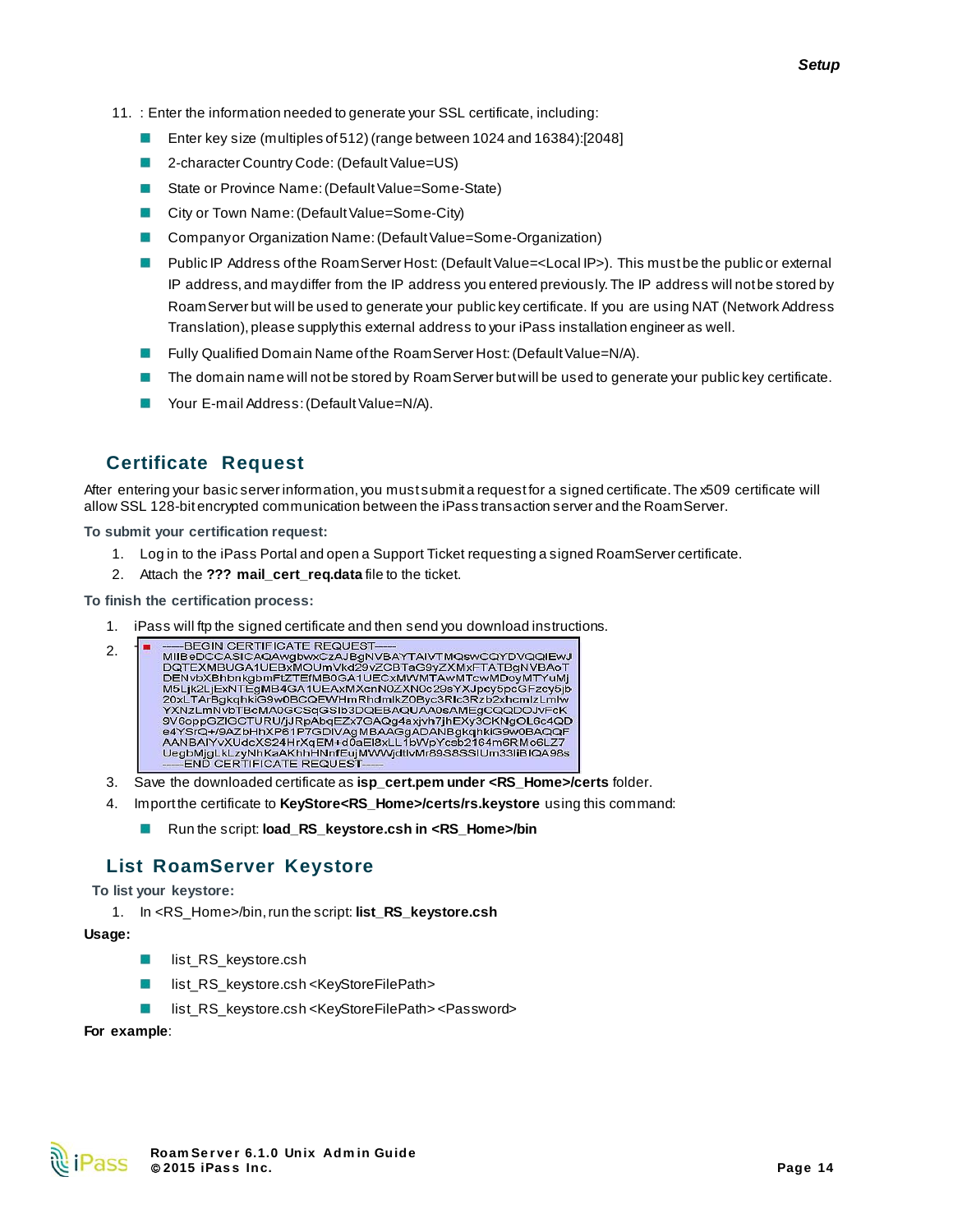p. list\_RS\_keystore.csh ../certs/rs.keystore changeme

This will list the keystore. Keystore alias entries in keystore should be valid/non-expired in order to start RoamServer.

#### **Automatic Restarts**

Finally, you must configure RoamServer to restart automatically, in case the RoamServer host cycles through power failure or reboots. Run the below scripts once the RoamServer is started successfully.

**To set up automatic restarts:**

- 1. Log in as a user with root access.
- 2. Edit the **roamserverd**file located under **<RS\_Home>/bin**.
- 3. Set the user that is running RoamServer (the default is root) in the **curr\_usr** variable.
- 4. Make sure that this user has execution permission and ownership of the RoamServer folder:
	- D Type: **ls -al <RS\_Home>**
	- Make sure that the permission is 744 and ownership is to the user.  $\mathbb{R}^3$
- 5. Add the RoamServer RC scripts into the run level by running the script setup\_init.sh:
	- B Type: **cd /<RS\_Home>/bin**
	- **Type: /setup\_init.sh**

**To test automatic restarts:**

- 1. Type the command: **reboot**
- 2. After you have waited a little while, log in again and grep the RoamServer process:
	- **Type: ps -ef | grep roamserver**
- 3. Make sure that RoamServer is started with the user set in **curr\_user** variable (the default is root).

#### **To remove automatic restarts (if necessary):**

- 1. If you find it necessary to remove the automatic restart scripts:
	- B Type: **cd <RS\_Home>/bin**
	- **Type: /setup\_remove.sh**

#### **To set up ipasskeepalive monitoring:**

If the RoamServer process is not running the **ipasskeepalive.sh** script will start the server process automatically based on the time interval added in the crontab entry ( In step1step2)

- 1. Log in as a user with root access.
- 2. Add the RoamServer **ipasskeepalive** monitoring scripts by running the script setup\_cron.sh:
	- Type: **cd /<RS\_Home>/bin** B
	- $\mathcal{L}_{\mathcal{A}}$ Type: **./setup\_cron.sh**

#### **To remove ipasskeepalive monitoring:**

- 1. If you find it necessary to remove the automatic restart scripts:
	- Type: **cd <RS\_Home>/bin**
	- Type: **./remove\_cron.sh**

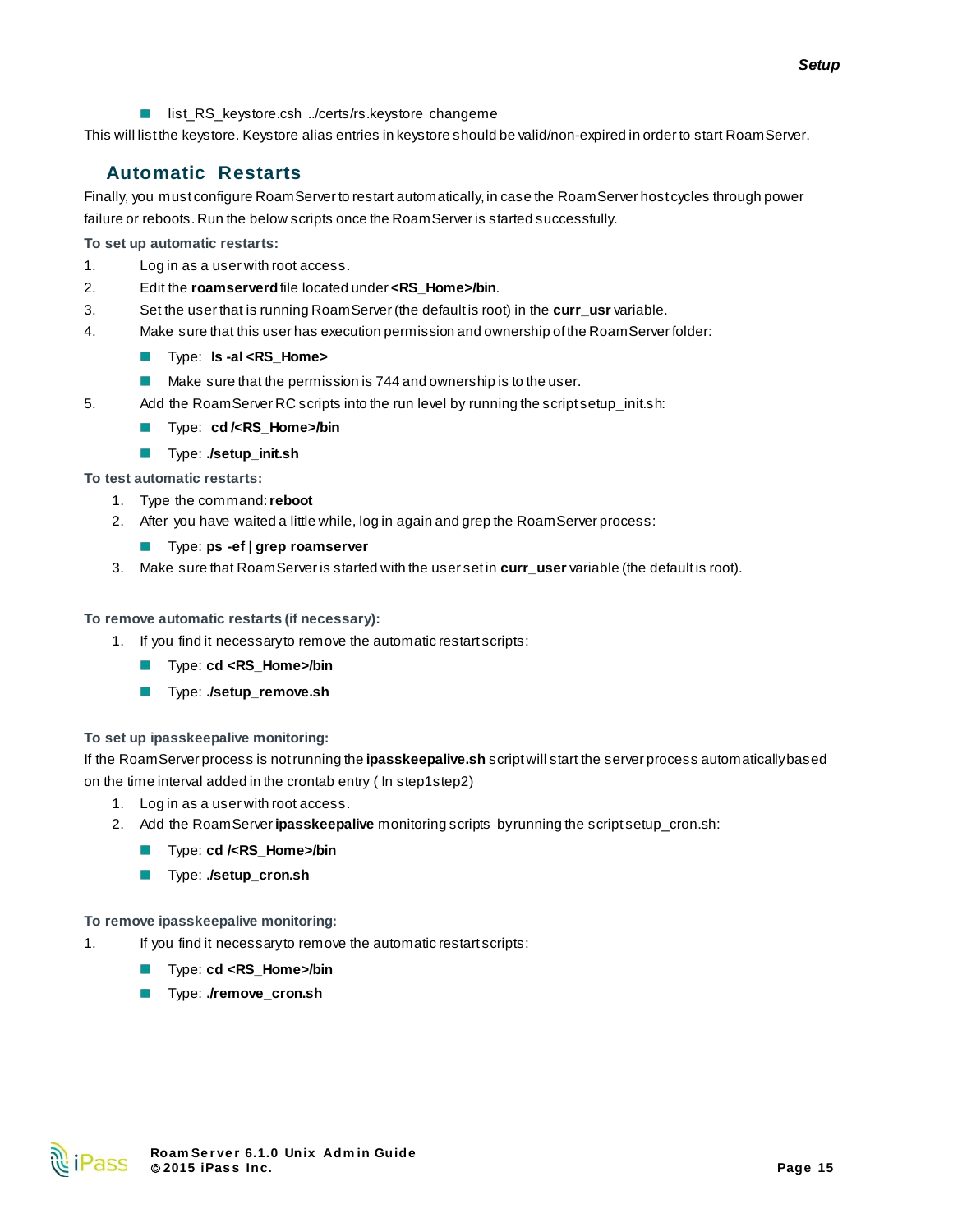**To test ipasskeepalive monitoring restarts:**

1. Type the command: **crontab –l**

0,5,10,15,20,25,30,35,40,45,50,55 \* \* \* \* '/usr/ipass/roamserver/current\_version'/bin/ipasskeepalive.sh

- 2. Grep the RoamServer process:
	- Type: **ps -ef | grep roamserver**

*The RoamServer process can also be started by executing ipasskeepalive.sh script from the <RS\_Home> /bin.*

## **Testing**

There are two tests that should be performed following every installation and configuration of RoamServer to ensure proper functionality:

- checkipass Tool B
- RoamServer Test Tool P.

When testing RoamServer, it is recommended that you perform all of these tests in the order that they are presented here.

### **Checkipass Tool**

The checkipass test is a simulated request from RoamServer. to the AAA server, which stays local to your network. To test RoamServer using the checkipass test, you will need to run the **checkipass.csh**test tool as an administrator. This test verifies that RoamServer can authenticate a local user by communicating with the AAA server. This procedure only tests RoamServer. No realm should be prefixed to the user name unless it is required by your AAA, or Route-by-Realm is configured. The authentication request goes from the **checkipass.csh**test tool to RoamServer, then to the AAA server for authentication, and finally back to RoamServer and **checkipass.csh**tool.

**checkipass.csh** is found in the test subdirectory of your **<RS\_Home>** directory. You will need to use a valid user name and password for the host on which RoamServer is installed.

**To run checkipass:**

- 1. Run: **./checkipass.csh -u <username>.** To Test ACA Request, add "-attr aca\_request=true" argument to the command.
- 2. Enter the password when prompted.
- 3. If accounting start and stop status=ack, then RoamServer is properly installed, configured and working, and you may proceed to the next test.
	- $\mathbb{Z}^2$ Possible causes for a Reject here include:
		- **Invalid user name or password:** The user in this test must have local login privileges to that system or should be authorized in the AAA server.
		- **Invalid certificate:** If the certificate is corrupt, then it will need to be replaced.
		- **Improper configuration:** Verify that you have correctly entered all the information in the setup program.
		- **Invalid shared secret** (for RADIUS users): Verify that your shared secret is entered properly. A shared secret cannot contain the comma (,) or equals sign (=) characters.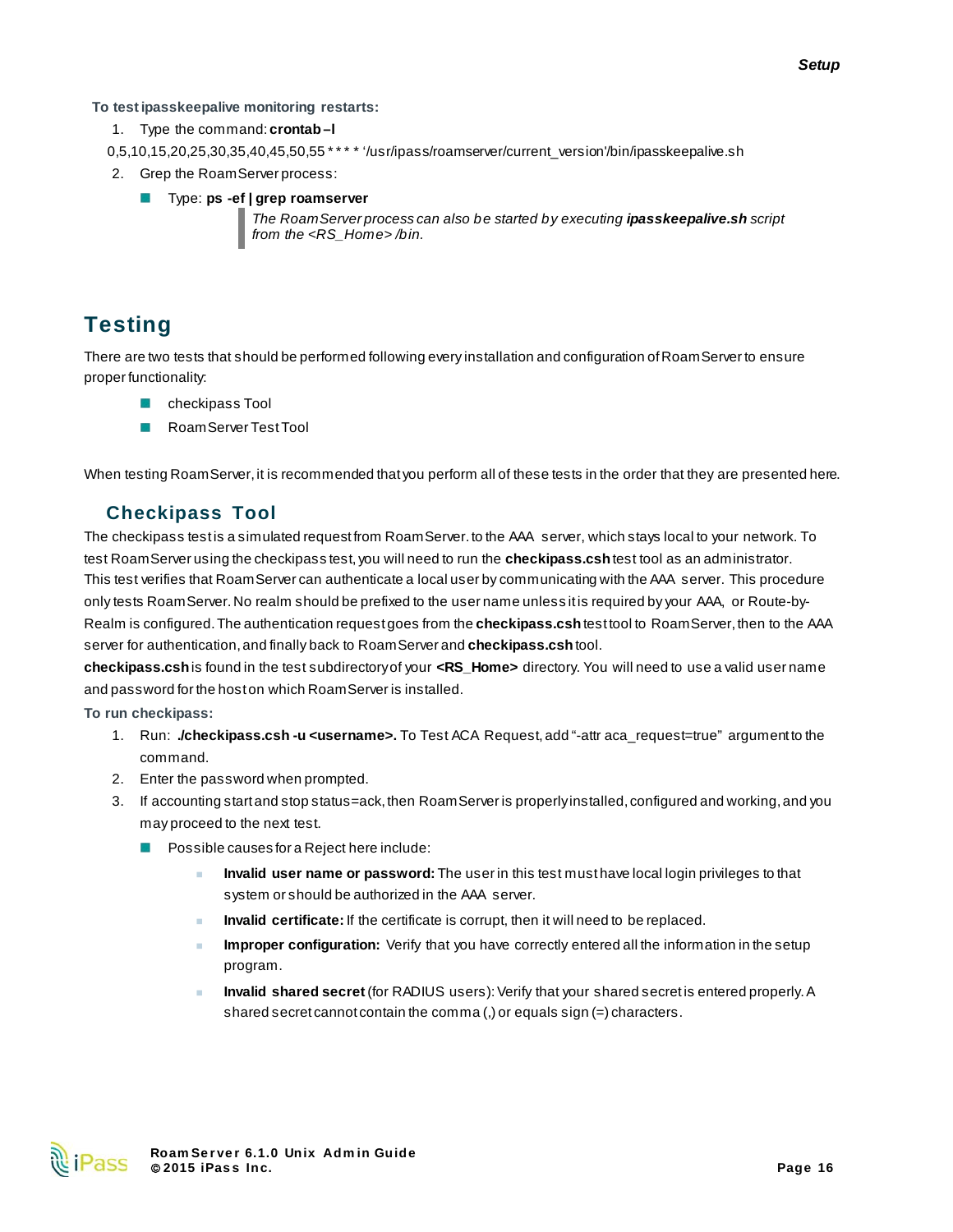### **RoamServer Test Tool**

The RoamServer Test Tool extends the verification performed in the checkipass test by sending a authentication request across the iPass network. In this test:

- **An authentication request is generated by the tool and sent directly to an iPass Transaction Server.**
- The Transaction Server resolves the domain to your account from the iPass database and forwards this authentication request to chosen Roam Server(s) on port 577 (unless Roam Server is run by a user without root access in which case the port will be higher than 1024).
- RoamServer receives the request, and forwards the request to your AAA server. Ŀ.

 Upon successful authentication, the request is relayed using SSL encryption back to the RoamServer Test Tool. This test tool is a Web-based tool, available from openmobile.ipass.com.

**To run the Test tool:**

- 1. Log in to openmobile.ipass.com.
- 2. Under the **Tools** tab, select **RoamServer Test Tool**.
- 3. Choose the type of test you want to perform.
- 4. **Enter username:** enter a username that you know works and include the domain (i.e. @domain.com). (This is a required step).
- 5. **Enter password:** enter the password for the username you entered.(This is a required step).
- 6. **Choose RoamServer:** select DEFAULT to test your primary RoamServer or select another RoamServer (by IP address) from the drop-down list (if available).
- 7. **Class of Service:** select the class of service from the drop-down list.
- 8. Click **Test Authentication**.
- 9. In addition to performing this test with a valid user name and password, you should also run the test with invalid credentials to ensure that the authentication attempt will be rejected.

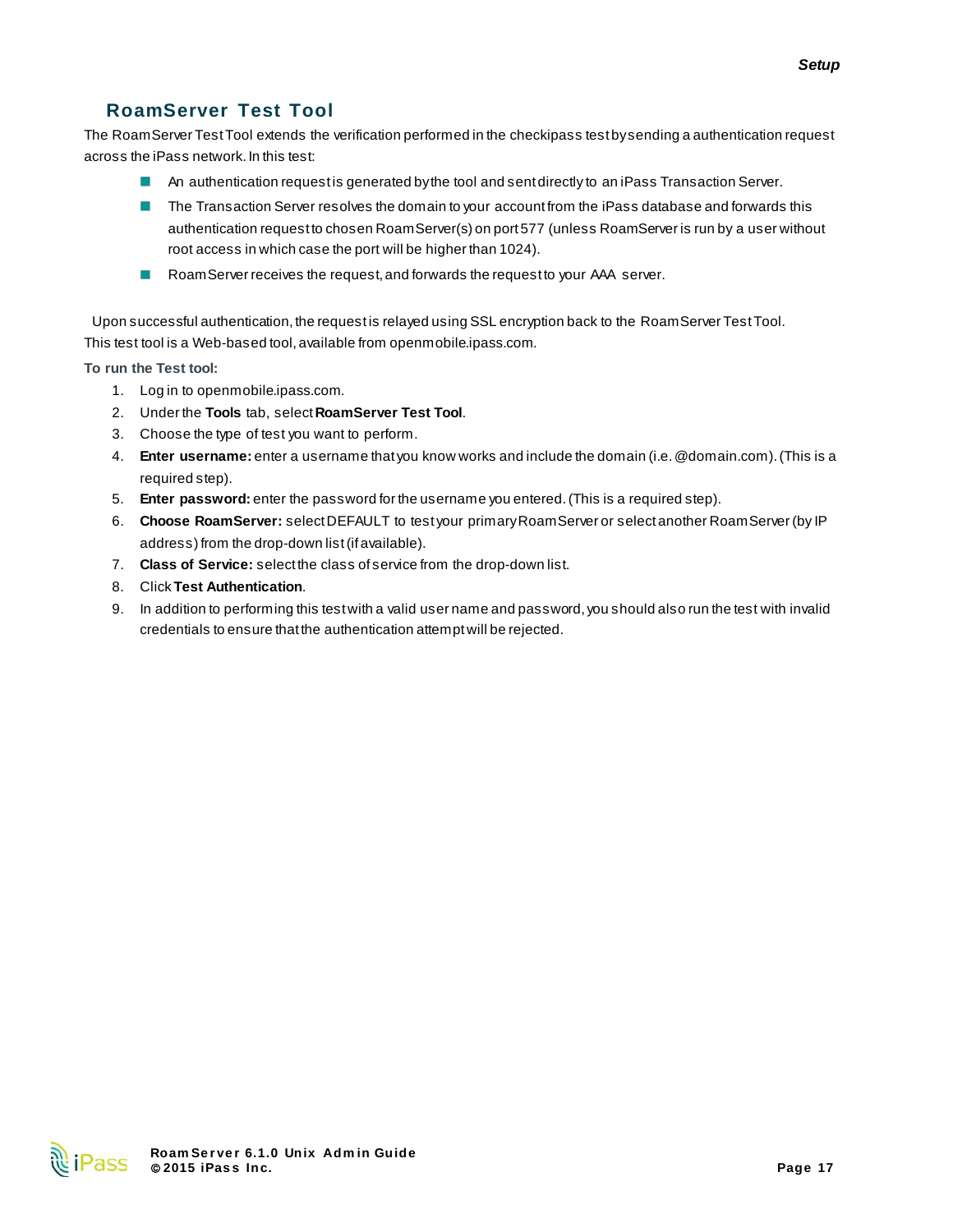## **Authentication Servers**

This section discusses configuring RoamServer to communicate with your authentication servers. These instructions assume that you are installing RoamServer behind your firewall or on the same host as your AAA server. If you are installing RoamServer outside your firewall or on the firewall server, you may need to modify some of these settings. Consult with your iPass RoamServer Installation Engineer for assistance.

## <span id="page-17-0"></span>**UNIX and SITE Authentication**

If you would like RoamServer to authenticate using your UNIX system's password file, the type of authentication protocol you choose will be based on the type of passwords used.

> *If your system does not use shadow passwords, UNIX authentication should be used. If your system uses shadow passwords, SITE authentication should be used instead.*

**To enable UNIX authentication:**

- 1. Run: **ipassconfig.csh -conf**
- 2. When the script requests authentication server information, enter **UNIX**.

**To enable SITE authentication:**

- **1.** Run: **ipassconfig.csh -conf**
- 2. When the script requests authentication server information, enter **Site**.
- 3. For Site File, enter the name of the password file (typically, this is **/etc/shadow**).

## **RADIUS Authentication**

RoamServer will format the request as a standard RADIUS request and forward it to the RADIUS daemon at the address and port number specified during the installation. Additionally, you must make the RADIUS encryption key (shared secret) available to RoamServer. RoamServer uses this shared secret to encrypt the RADIUS packet contents before sending them to the RADIUS server. The RADIUS server then uses the shared secret to decrypt the packet contents. (A shared secret cannot contain the comma (,) or equals sign (=) characters.)

> *Your system must have a static, routable IP address, and cannot be blocked by a firewall.*

**To configure RoamServer for RADIUS authentication:**

- 1. Run **ipassconfig.csh (with option '- conf')**. Enter radius as an authentication protocol and enter:
	- the server's IP address [127.0.0.1]
	- B port number [1812]
	- B RADIUS shared secret [mysecret]
	- **attempts** [3]
	- B idle timeout in milliseconds[5000]
	- B if the prefix should be included [N]
	- if the domain should be included [N]B

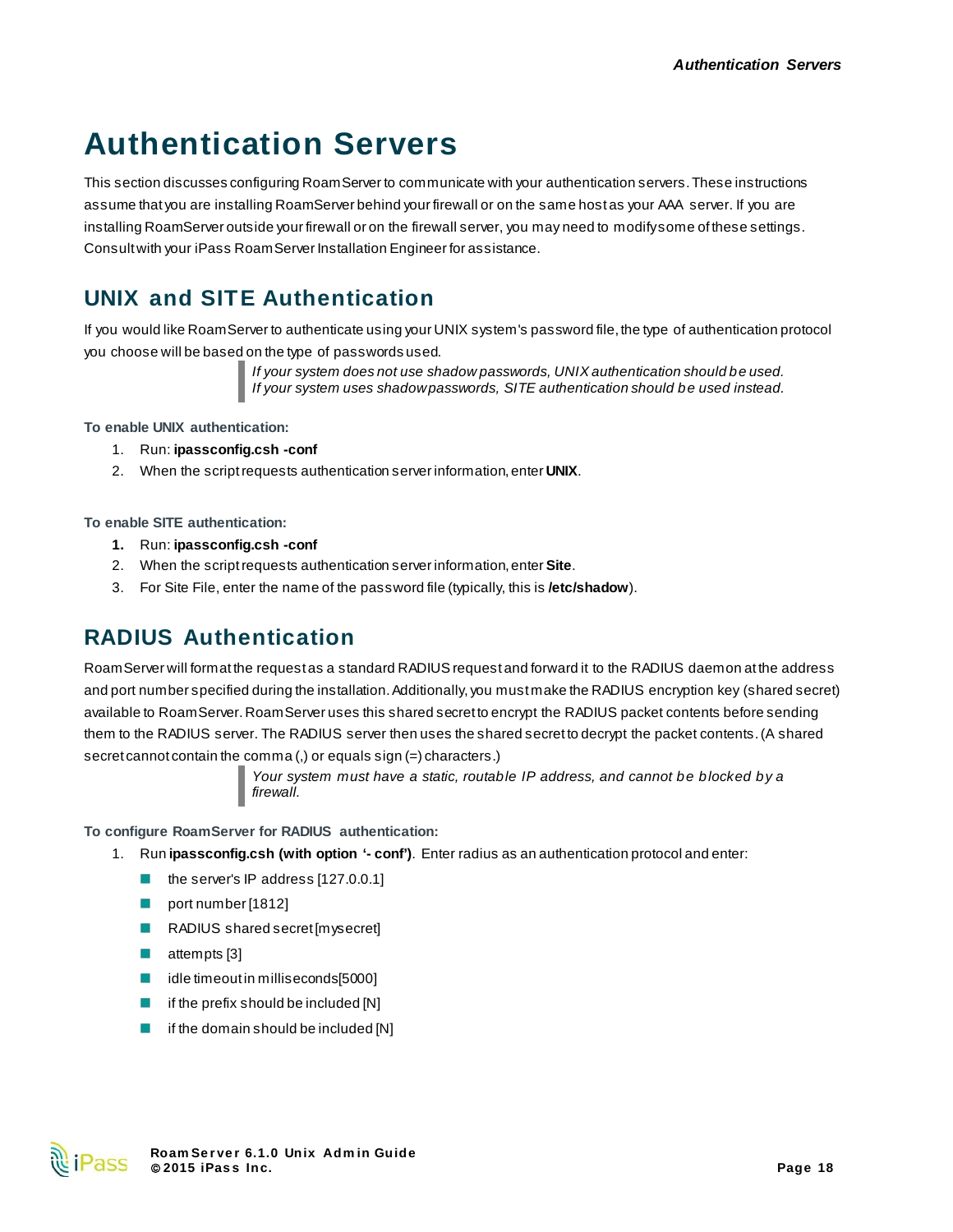- 2. Verify that RoamServer is entered as a client of your RADIUS. You will need to edit the appropriate configuration file on your RADIUS server by adding the IP address of the RoamServer, and the corresponding shared secret, that you entered above.
- 3. If you make any changes to your RADIUS, you will have to restart it to make sure the changes take effect.
- 4. Restart RoamServer. RoamServer will now be able to authenticate against your RADIUS Server.

RoamServer can contain the IP address of more than one RADIUS authentication or accounting Server for failover purposes. For more information, see the **Failover** section.

### **LDAP Authentication**

RoamServer can forward authentication requests to an LDAP server running on the network. RoamServer will format the request as a standard LDAP request and forward it to the LDAP daemon at the address and port number that is specified during the installation. Additionally, you must configure/customize how RoamServer will perform authentication at the LDAP server. LDAP-specific configuration is set in a file called ipassLDAP.properties. For more information, refer to ipassLDAP.properties on page 32, and the ipassLDAP.properties.example file included in the RoamServer package.

**To configure RoamServer for LDAP authentication:**

- 1. Open the **<RS\_Home>/ipassLDAP.properties** file.
- 2. Run **ipassconfig.csh (with option '- conf').** Enter LDAP as an authentication protocol and enter:
	- The server's IP address [127.0.0.1] B
	- **LDAP** configuration file name [/usr/ipass/roamserver/6.1.0/ipassLDAP.properties]
	- **Port number [389]**
	- Idle timeout in milliseconds [10000] B
	- **B** Enable SSL? [N] Enter Yes to support LDAP over SSL connections. (See Secure LDAP on page 15.)
- 3. Customize the contents of the ipassLDAP.properties file as needed.
- 4. Save and exit the file.
- 5. Restart RoamServer. RoamServer will now authenticate against your LDAP server.

RoamServer can contain the IP address of more than one LDAP Authentication Server for failover purposes. For more information, see the **Failover** section.

#### **Secure LDAP**

RoamServer can support LDAP over SSL connections. Server-side authentication is performed in the SSL handshake. This is done at the OS level. If enabled, will only require a list of certification authority (CA) certificates for validating the LDAP server. SSL is commonly done over port 636.

By default, most secure LDAP servers allow client authentication in the SSL handshake but do not require it. To perform only server authentication, RoamServer must have the CA certificate loaded into its JRE default keystore using the **import\_CA\_certificate** script.

- **To list all certificates**, run list\_CA\_certificates.
- B To import additional CA certificates, run import CA certificate <cert-alias-name> <cert-file-name>.
- To delete a certificate, run delete\_CA\_certificate <cert-alias-name>. 9.

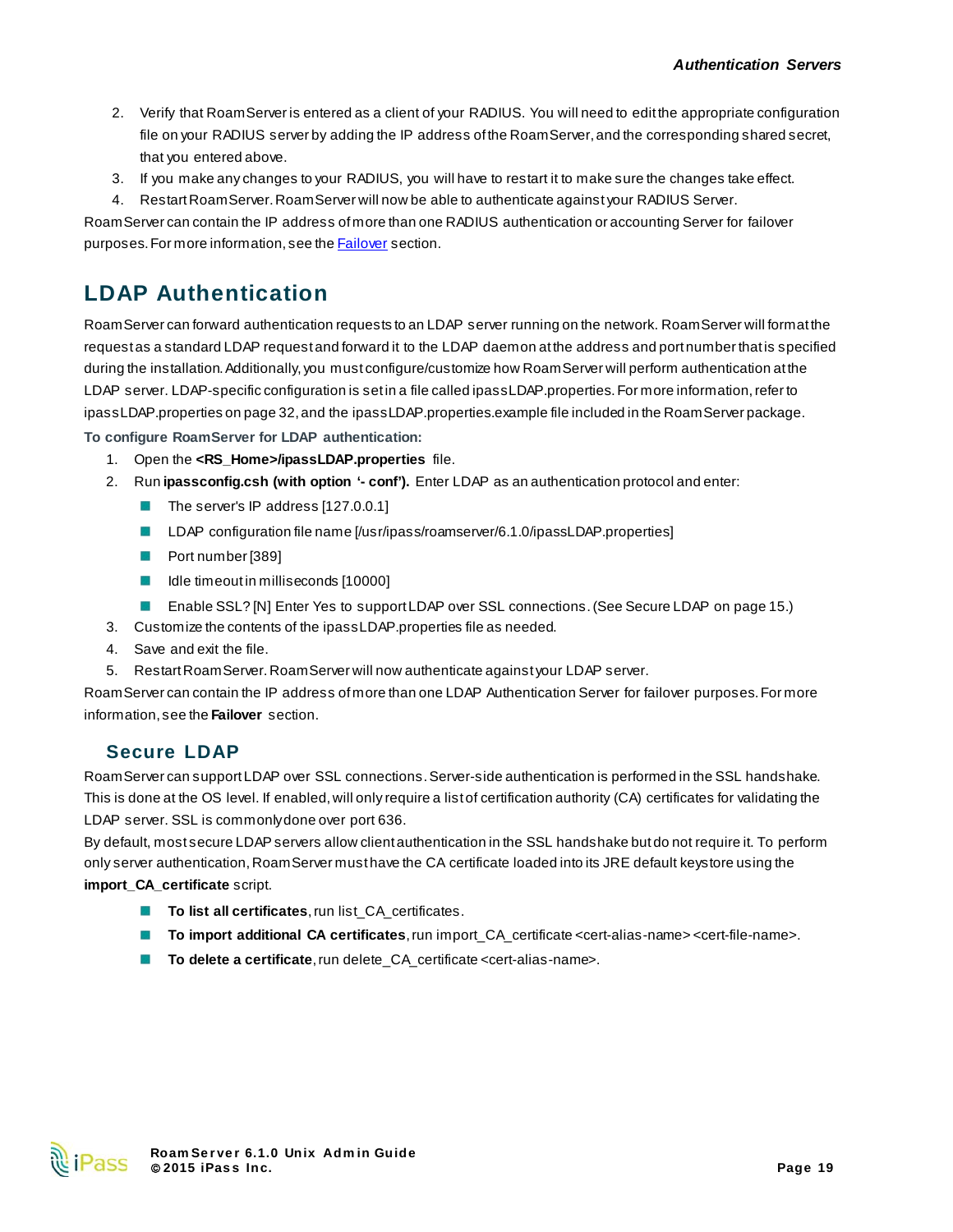## **TACACS Authentication**

RoamServer can forward authentication requests to a TACACS server running on the network. RoamServer will format the request as a standard TACACS request and forward it to the TACACS daemon at the address and port number that is configured during the installation.. Additionally, you must make the TACACS shared secret available to RoamServer. The shared secret is configured in the TACACS configuration file called **tac\_plus.conf**. RoamServer uses this shared secret to encrypt the TACACS packet contents before sending them to the TACACS server. The TACACS server then uses the shared secret to decrypt the packet contents. Refer to your TACACS documentation for more information on the **tac\_plus.conf** file and shared secret. The TACACS server can be located anywhere with a routable, static IP address, including on the same host as the RoamServer.

If the TACACS server is running on an alternative host on your network (that is, not on the server running RoamServer), you will need to install a copy of the **tac\_plus.conf** file on that server or on a network-addressable drive available to that server. You will also need to configure this file location in the RoamServer setup.

**To configure RoamServer for TACACS authentication:**

- 1. Run **ipassconfig.csh -conf**. Enter **tacacs** as an authentication protocol and enter:
	- F. the server's IP address [127.0.0.1]
	- B port number [49]
	- B TACACS Shared Secret [mysecret]
	- B idle timeout [10000]
- 2. Verify the settings in the configuration file for your TACACS server. You may need to edit the appropriate configuration file within your TACACS software by adding the IP address of the RoamServer.
- 3. If you make any changes to your TACACS, you will have to restart it to make sure the changes take effect.
- 4. Restart RoamServer. RoamServer will now be able to authenticate against your TACACS server.

RoamServer can contain the IP address of more than one TACACS authentication or accounting Server for failover purposes. For more information, see th[e Failover](#page-34-0) section.

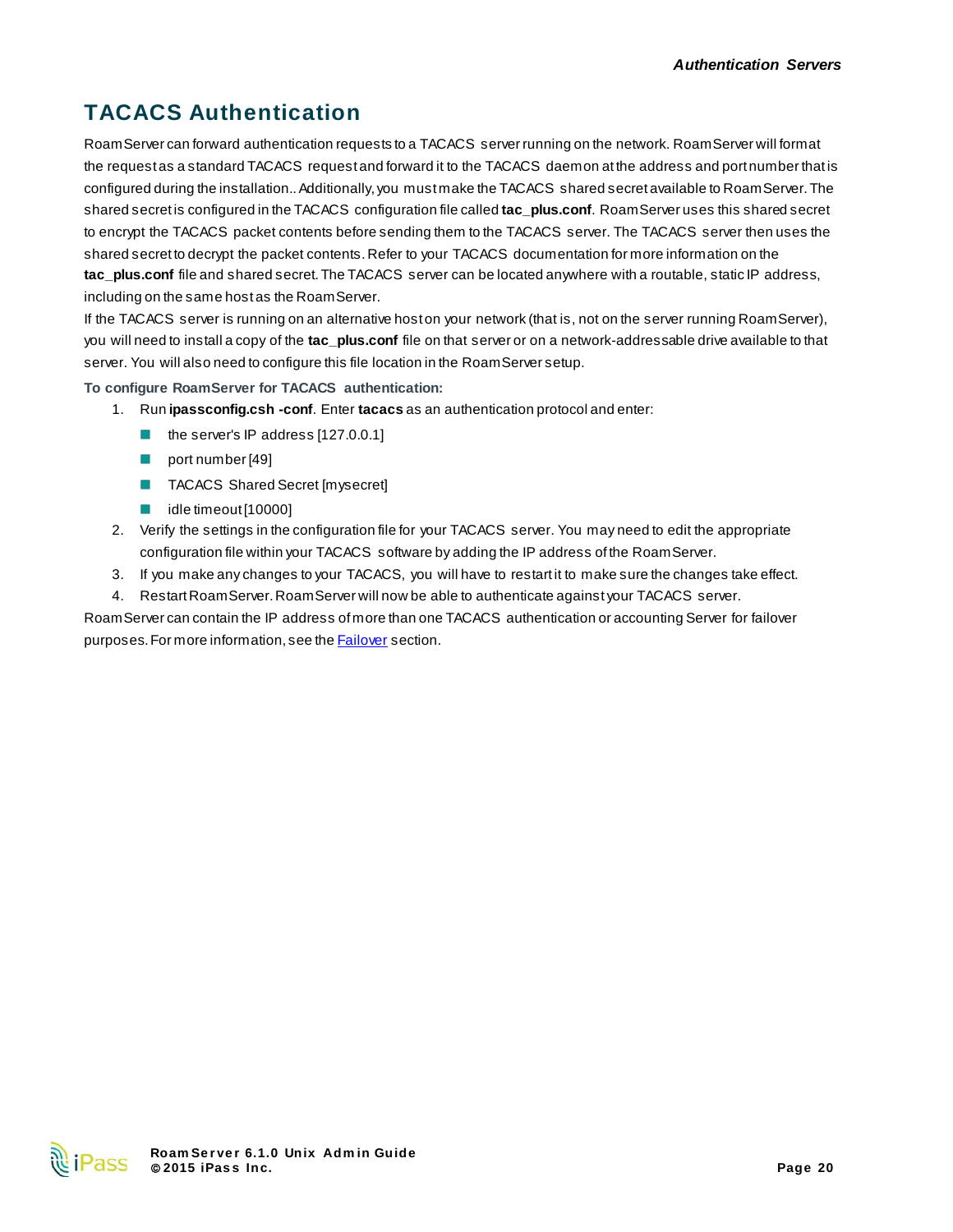## **Accounting Servers**

## <span id="page-20-0"></span>**Accounting Log File Configuration**

RoamServer can be configured to write accounting information to a log file. The log file rotation and backup process can be customized to suit your networking environment and business needs. Depending on the type of AAA used, RoamServer can use either local accounting logging or remote accounting logging.

## **Local Accounting**

For authentication protocols that do not have a built-in remote accounting server (UNIX, SITE, and LDAP), RoamServer can be configured to keep detailed local accounting records (AcctFile) at a location specified by the user. For authentication protocols which have a remote server capable of handling accounting transactions (RADIUS, TACACS), RoamServer can forward the accounting record to the remote server for logging.

**To configure RoamServer to log in to a local accounting file:**

- 1. Run: **ipassconfig.csh -conf**.
- 2. Enter **Yes** when the following prompted appears **Do you wish to add a new AcctServer?**
- 3. If you wish to log accounting records to a local file, for Protocol, enter **AcctFile.**
- 4. Enter the path and name of your accounting file, or press **Enter** to use the default path.
- 5. After running the script, restart RoamServer.

## **Remote Accounting (RADIUS and TACACS users)**

Customers who have a remote server capable of handling accounting transactions (RADIUS or TACACS) can forward the records to the remote server for logging,

**To configure RoamServer to forward accounting records to your remote AAA server:**

- 1. Run: **ipassconfig.csh –conf**
- 2. Enter **Yes** when the following prompted appears **Do you wish to add a new AcctServer?**
- 3. For Protocol, enter **RADIUS** or **TACACS** as appropriate.
- 4. Enter the details of the AAA server, as requested.
- 5. After running the script, restart RoamServer.

If a remote accounting server (RADIUS or TACACS) is unreachable for some reason, accounting data that was supposed to be forwarded to it can be stored in a local file until the remote server is reachable again. The data is stored in binary format in a file called **<RS\_Home>/logs/failedAcct**.

If the files are not needed, they can be deleted and remote accounting can be turned off.

#### **Resend Data**

**To resend the data,** run the script **resendacct.csh**from **<RS\_Home>/bin** folder. This forwards the **failedAcct** file to the AAA server and then deletes the file.

**This task can be automated by adding it to the crontab:**

1. Use **crontab -e** to edit the crontab file and add the line:

0 3 \* \* \* cd /usr/ipass/roamserver/current\_version/bin: ./resendacct.csh.

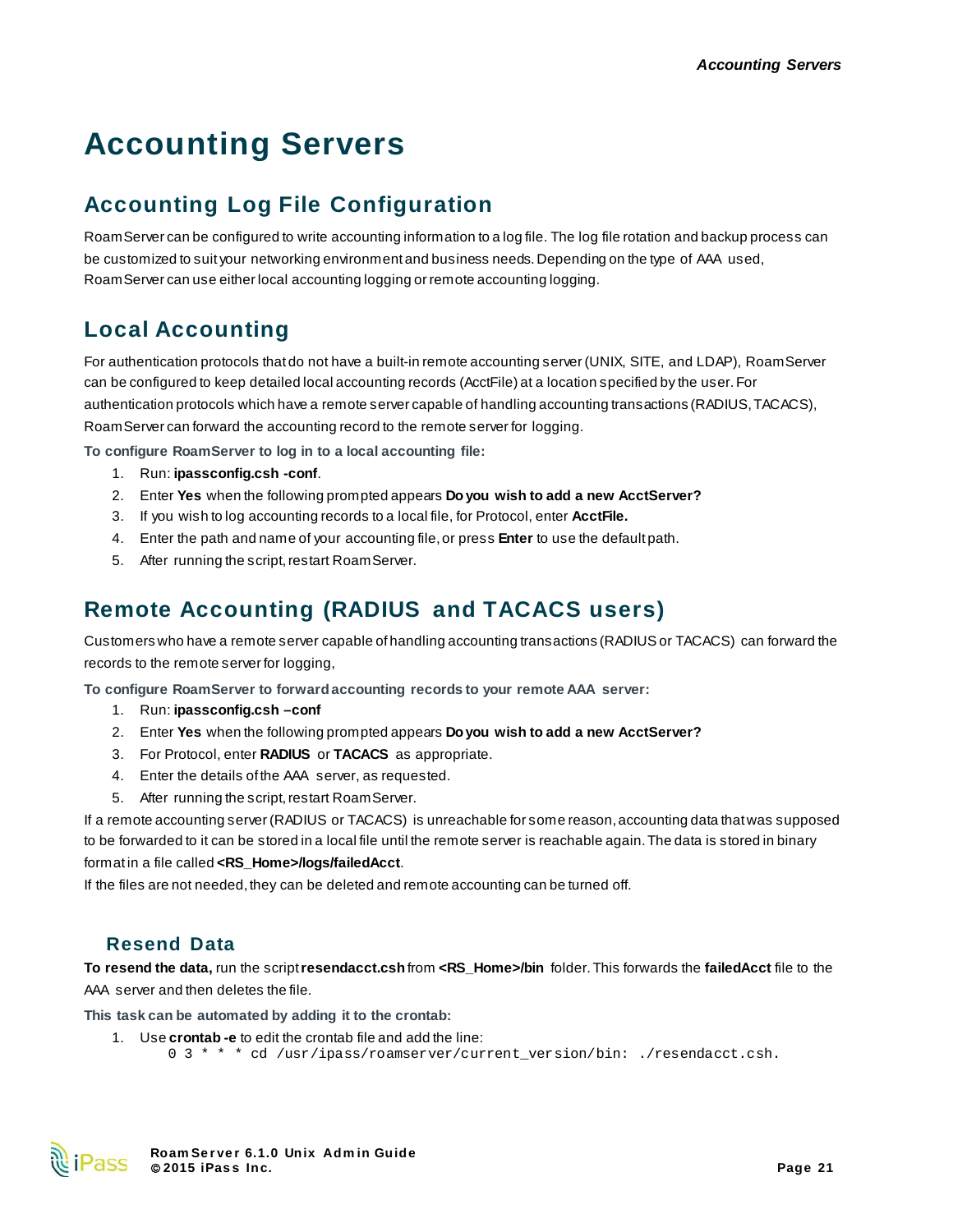2. View the **crontab** file using **crontab –l**.

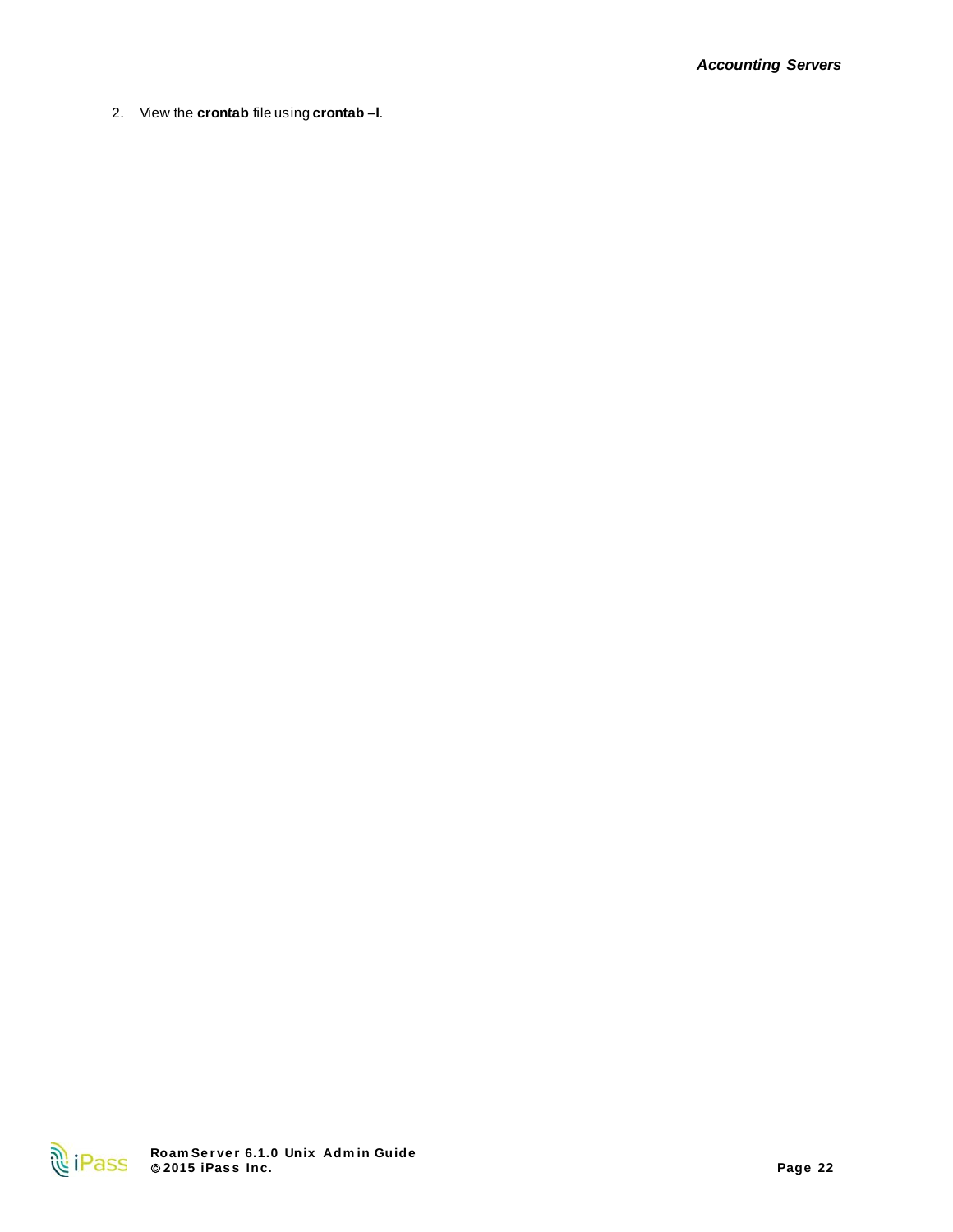# **Running RoamServer**

## **Runtime Commands**

The RoamServer process is named **roamserverd**.

#### **Starting RoamServer**

In the **<RS\_Home>/bin** directory, run: **roamserverd start**

Some systems will shut down all processes started by a user when that user logs off. If this is the case, run: nohup **roamserverd start**

### **Shutting Down**

In the **<RS\_Home>/bin** directory, run: **roamserverd stop**

### **Restarting RoamServer**

Whenever the configuration is modified, RoamServer has to be restarted. To restart Roamserver, in the **<RS\_Home>/bin** directory, run: **roamserverd** restart.

#### *rs\_command*

You can also perform many runtime functions by using the tool **rs\_command.csh, in the <RS\_Home>/bin** directory. Usage: rs\_command.csh <command options>.

**Command Options**

|                                                                                                                                                 | Specifies the IP address of the machine to send the command      |
|-------------------------------------------------------------------------------------------------------------------------------------------------|------------------------------------------------------------------|
| -host <ip address=""></ip>                                                                                                                      | to.                                                              |
| -port <port number=""></port>                                                                                                                   | Specifies the server port number to send the command to.         |
|                                                                                                                                                 | Default is the local server's listener port (577 unless          |
|                                                                                                                                                 | Roam Server is run by a user without root access in which case   |
|                                                                                                                                                 | the port must be higher than 1024).                              |
| -shutdown                                                                                                                                       | The server will shut down.                                       |
| -restart                                                                                                                                        | The server will restart.                                         |
| -reload_confiq                                                                                                                                  | Causes the server to reload many (but not all) of the properties |
|                                                                                                                                                 | from the ipassRS.properties file. These are:                     |
|                                                                                                                                                 | AAA Servers (AuthServer and AcctServer properties)               |
|                                                                                                                                                 | Policy Rules, if feature is enabled.                             |
|                                                                                                                                                 | Log Rotation parameters.                                         |
|                                                                                                                                                 | DebugLevel of server.                                            |
|                                                                                                                                                 | For a complete reload, you should use the -restart switch.       |
| dump_queue                                                                                                                                      | The server will dump the queue elements to a file.               |
| get <filename> -host <ip<br>ddress&gt; -port <port< th=""><td>Get a file from a remote RoamServer. Use filename</td></port<></ip<br></filename> | Get a file from a remote RoamServer. Use filename                |
| umber>                                                                                                                                          | ipassRS.properties to get the RoamServerproperties file.         |
|                                                                                                                                                 | Use filename RS trace to get the Roam Server trace file.         |
|                                                                                                                                                 | Optionally, use any valid filename relative to the RoamServer    |
|                                                                                                                                                 | home directory.                                                  |

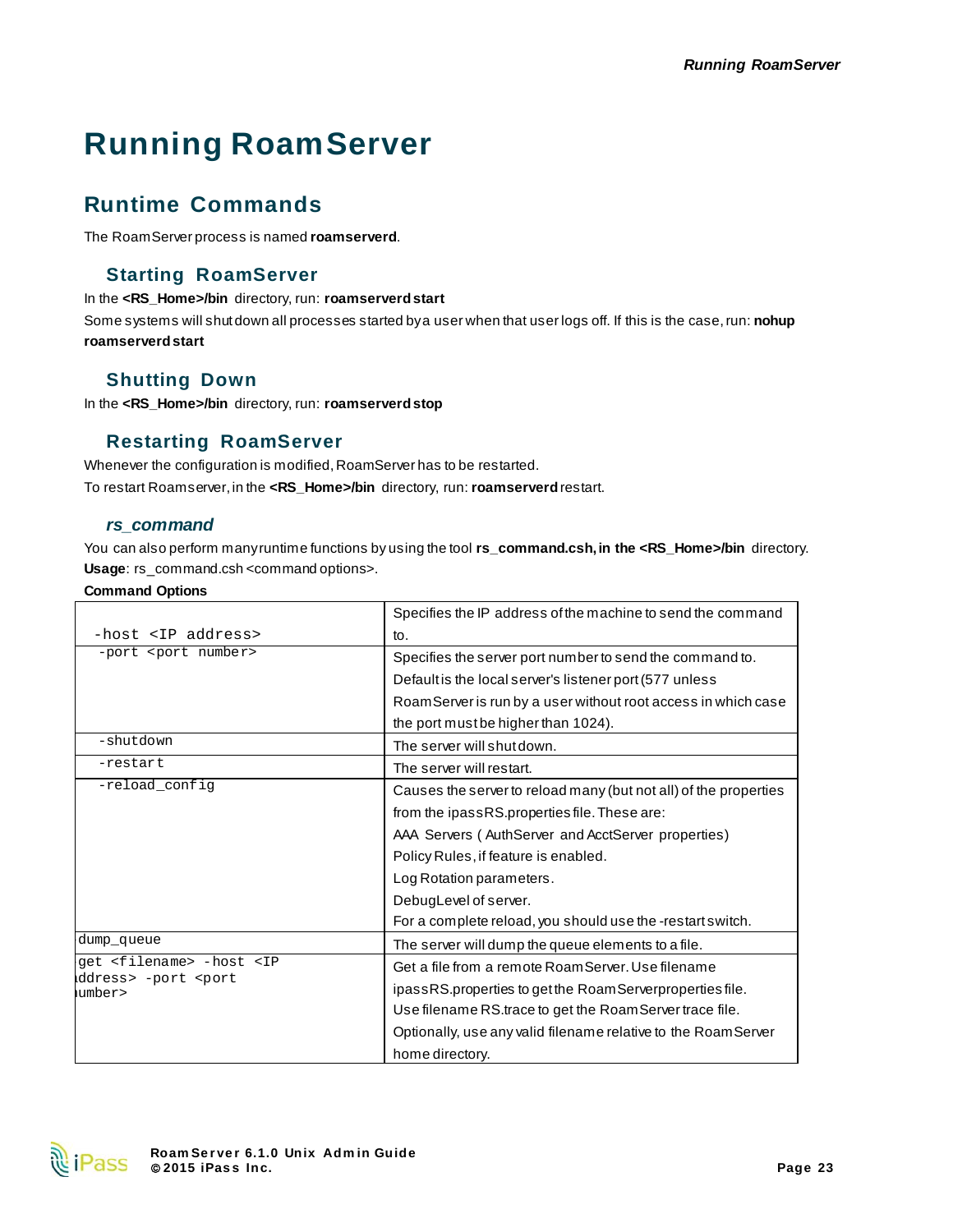| post                                                                                | To post configuration changes on a remote host. Where                                                                                                                                                                                                                       |
|-------------------------------------------------------------------------------------|-----------------------------------------------------------------------------------------------------------------------------------------------------------------------------------------------------------------------------------------------------------------------------|
| Name=value; Name1=value1><br>host <ip address=""> -port<br/>port number&gt;</ip>    | Name=Value pairs are the properties settings separated by a<br>semicolon. (;) <ip address=""> is the IP address of the remote host<br/>and <port number=""> is the port number of the remote host.</port></ip>                                                              |
| post_file <file> -host<br/>IP address&gt; -port <port<br>umber&gt;</port<br></file> | To post configuration changes on a remote host, where <file><br/>contains the configuration changes to be uploaded to<br/>Roam Server, &lt; IP address &gt; is the IP address of the remote<br/>host, <port number=""> is the port number of the remote host.</port></file> |
| version                                                                             | Prints the Roam Server release version.                                                                                                                                                                                                                                     |

### *Scripts Usage Available Under <RS\_Home>/bin*

| rs_get_version.csh                           | Retrieve roamserver version, build number and JRE<br>version.                                                                                                                                                                    |
|----------------------------------------------|----------------------------------------------------------------------------------------------------------------------------------------------------------------------------------------------------------------------------------|
| config_help.csh                              | -help <attribute name="">: Print help/usage for a specific<br/>attribute.<br/>-list: List the attributes in the server's properties file.<br/>-listall: List all of the server's internal attributes.</attribute>                |
| list RS keystore.csh<br>load RS_keystore.csh | To list your keystore<br>list_RS_keystore.csh<br>list_RS_keystore.csh <keystorefilepath><br/>list_RS_keystore.csh<keystorefilepath> <password></password></keystorefilepath></keystorefilepath>                                  |
|                                              | To import the primary signed certificate into rs. keystore                                                                                                                                                                       |
| Ipassconfig.csh<br><options></options>       | <options><br/>-import_cert Use this to import ipass CA certificate and<br/>signed primary certificate to a Java keystore.<br/>-regen_keystore Use this to Regenerate the keystore and<br/>certificate signing request.</options> |

#### *Scripts Usage Available Under RS\_Home/.scripts*

| create link.sh | To create the symbolic link to the Roam Server 6.1.0.    |
|----------------|----------------------------------------------------------|
| chg owner.sh   | To change the ownership of the roamserver to ipass user. |

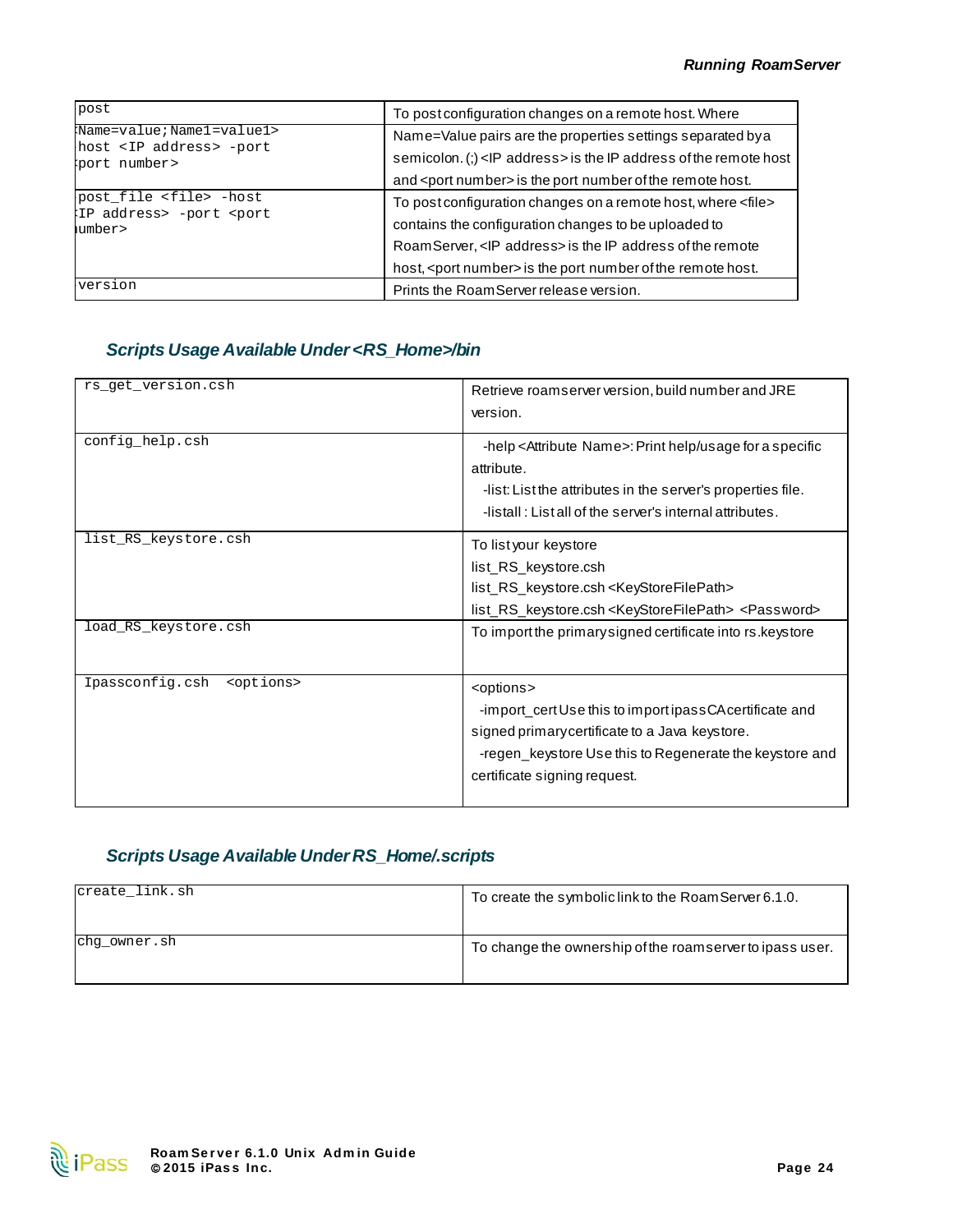# **ipassRS.properties**

The ipassRS.properties file allows customization of RoamServer features. By setting properties in the file, you can enable important RoamServer functions. Enabling some features may involve setting more than one property.

Property names are case-sensitive, but property values are not. Valid values for Boolean properties are: true, false, yes, no, y, n.

## **Property Help**

You can obtain help on any property, including those listed here, by using a tool called **config\_help.csh**, found in your **<RS\_Home>/bin directory**.

- $\mathcal{L}_{\mathcal{A}}$ To list all server properties: **config\_help.csh -listall**
- þ. To describe usage of a property: config\_help.csh -help <property name>

## <span id="page-24-0"></span>**Property Glossary**

This glossary defines all properties found in ipassRS.properties, including configurable parameters for each property.

| <b>Property</b>      | <b>Description</b>                                                                                                                                                                                                                                                                                           |
|----------------------|--------------------------------------------------------------------------------------------------------------------------------------------------------------------------------------------------------------------------------------------------------------------------------------------------------------|
| AcctLogBackupType    | AcctLogBackupType= <backuptype><br/>where <backuptype> is either<br/>MultipleWithTimestamp or SingleBackup. The default is MultipleWithTimestamp.<br/>AcctLogBackupType sets the accounting log's backup file name when rotation is to be<br/>performed on local accounting files.</backuptype></backuptype> |
| AcctLogRotationDays  | AcctLogRotationDays= <days></days>                                                                                                                                                                                                                                                                           |
|                      | Valid range is: 1 to 30 days. The default is 7 days.<br>AcctLogRotationDays control how often the local accounting file is rotated.                                                                                                                                                                          |
| AcctLogRotationMaxSi | AcctLogRotationMaxSize= <max size=""></max>                                                                                                                                                                                                                                                                  |
| ze                   | Minimum value is 100 kbytes. Maximum value is 20000 kbytes. The default is 10000                                                                                                                                                                                                                             |
|                      | kbytes.                                                                                                                                                                                                                                                                                                      |
|                      | limits how large (in kbytes) the local accounting file can get<br>AcctLogRotationMaxSize<br>before it is rotated                                                                                                                                                                                             |
| AcctLogRotationType  | AcctLogRotationType= <rotationtype></rotationtype>                                                                                                                                                                                                                                                           |
|                      | Where <rotationtype> is either FileSize or NumberOfDays. The default is FileSize.<br/>AcctLogRotationType sets the type of rotation to be performed on the local<br/>accounting files.</rotationtype>                                                                                                        |
| AcctServer           | Provides accounting server information, for example<br>AcctServer1=name11=value11,name12=value12,name13=value13<br>AcctServer2=name21=value21,name22=value22,name23=value23                                                                                                                                  |
|                      | <b>AcctServer parameters:</b>                                                                                                                                                                                                                                                                                |
|                      | <b>Protocol:</b> The server's protocol. Values can be: NT/Radius/LDAP/TACACS\                                                                                                                                                                                                                                |
|                      | <b>EnableSsI:</b> Flag used to enable/disable SSL connections to the LDAP servers. It is<br>ignored when used for other Acct servers.                                                                                                                                                                        |
|                      | <b>IpAddress:</b> The server's IP address.<br><b>A</b>                                                                                                                                                                                                                                                       |
|                      | Port: The server's port number.                                                                                                                                                                                                                                                                              |
|                      | LocallpAddress: The Local IP address to bind the socket to. (Optional and Only for<br>RADIUS)                                                                                                                                                                                                                |

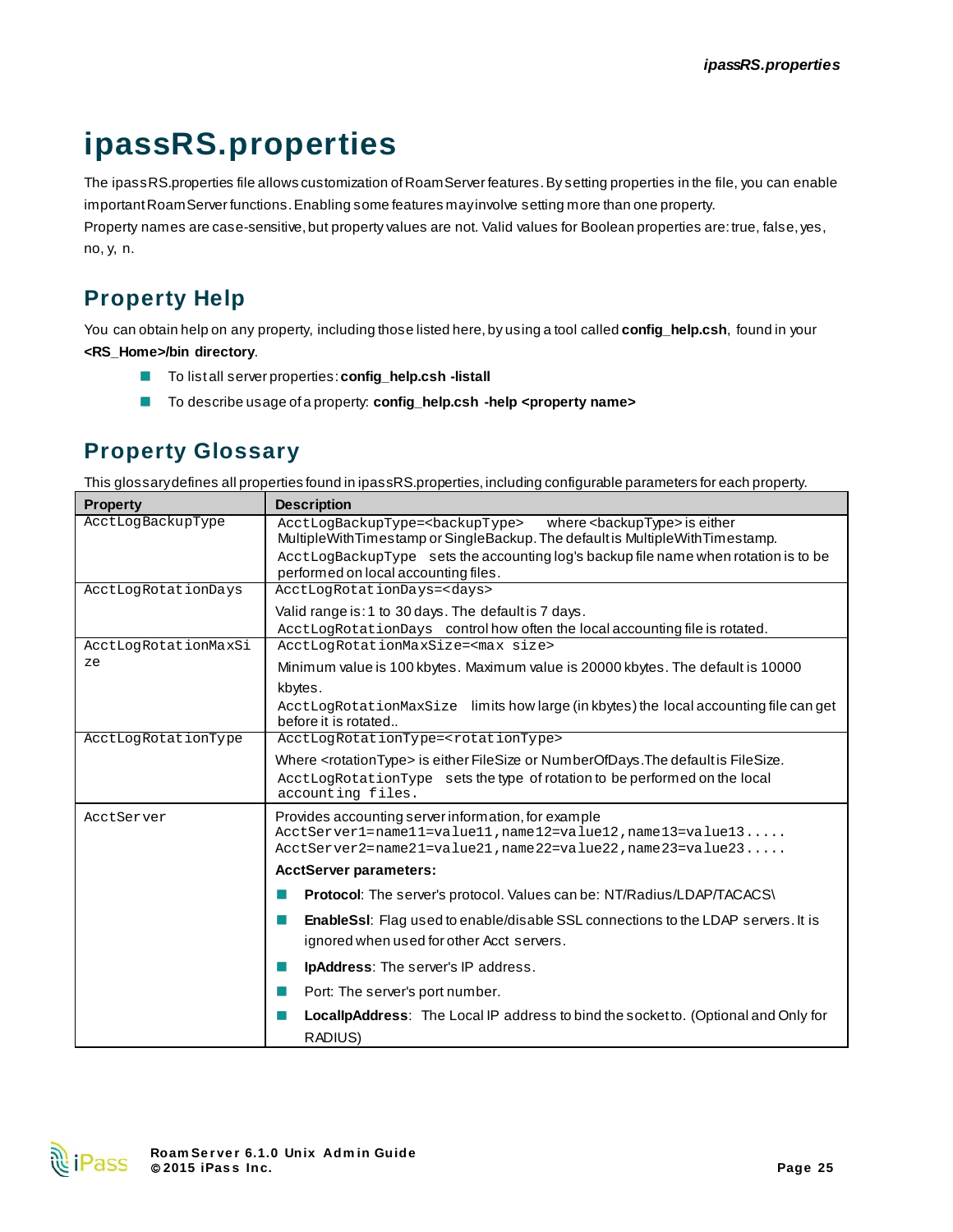|                  | Attempts: The number of attempts made to communicate with a server.                                                           |
|------------------|-------------------------------------------------------------------------------------------------------------------------------|
|                  | <b>IdleTimeout:</b> Timeout (in milliseconds) to wait for a response from a server for a given<br><b>College</b>              |
|                  | communication attempt.                                                                                                        |
|                  | SharedSecret: The shared secret used by a RADIUS/TACACS+ server.<br><b>A</b>                                                  |
|                  | IncludeDomain: Include the user's domain in the request sent to the server.                                                   |
|                  | IncludeDomainAsWinPrefix: Include the user's domain, as Windows style prefix, in<br><b>ISBN</b>                               |
|                  | the request sent to the server. For example, user@ntdomain would become                                                       |
|                  | ntdomain\user                                                                                                                 |
|                  | IncludePrefix: Include the user's routing prefix in the request sent to the server.<br>æ                                      |
|                  | IncludeNasPortType: Include the NAS-Port-Type in the request sent to the RADIUS<br><b>A</b>                                   |
|                  | AAA server.                                                                                                                   |
|                  | StripRealm: Specifies a realm suffix to strip away from the user's domain. For                                                |
|                  | example, with StripRealm=example.com and IncludeDomainAsWinPrefixenabled,                                                     |
|                  | the login of user@ntdomain.example.com would become user@ntdomain                                                             |
|                  | NTDomain: The NT domain used to authenticate window users.<br><b>A</b>                                                        |
|                  | NTRasMode: The NT RAS mode to use. 1=WINNT RAS mode, 0=WINNT.<br><b>A</b>                                                     |
|                  | SiteFile: The file used in Site (Unix Shadow file) authentication<br><b>A</b>                                                 |
|                  | LdapConfigFile: The file used to load LDAP specific properties for an LDAP server.<br><b>A</b>                                |
|                  | ValidateAuthenticator: Specifies in the RADIUS Authenticator should be validated.<br><b>A</b>                                 |
|                  | Values are YES or NO. Default is YES.                                                                                         |
|                  | ProtocolVersion: Used by the TACACS+ server to specify the Minor Version. Values<br><b>A</b>                                  |
|                  | are 1 or 0. Default is 1.                                                                                                     |
|                  | EnableLocalAcct: Used by an AcctFile server to enable/disable local accounting.<br><b>A</b>                                   |
|                  | Values are YES or NO. Default is NO.                                                                                          |
|                  | RetryDelay: The time delay, in minutes, before retrying a server that recently failed a<br><b>A</b>                           |
|                  | connection request. When a connection fails to a server, it is reordered to the end of                                        |
|                  | the list. Once the RetryDelay expires, that server is brought back to the top of the list.                                    |
| AppSharedKey     | The default value is 15 minutes. Valid range is: >=0.<br>AppSharedKey= <secret key=""> for encryption and decryption</secret> |
|                  | This entry determines the salt used for encrypting and decrypting the LDAP bind                                               |
|                  | password.                                                                                                                     |
|                  | The passwords in LDAP property file will not be encrypted if it is not set.                                                   |
| AuthCacheEnabled | AuthCacheEnabled=yes/no.                                                                                                      |
|                  | Determines if the caching of successful authentication requests is enabled.                                                   |
| AscendDataFilter | Default is set to YES.<br>AscendDataFilter1= <valid ascend-data-filter="" for="" string=""></valid>                           |
|                  | This is used as an anti-Spam feature for some providers and will block the email port (25)                                    |
|                  | at the provider. If the AAA server does not send it to us, we will use the                                                    |
|                  | AscendDataFilter(s) specified to send back in the auth accept packet.                                                         |
|                  | An example entry is:                                                                                                          |
|                  | AscendDataFilter1=ip in forward tcp est                                                                                       |
|                  | AscendDataFilter2=ip in forward dstip xxx.xxx.xxx.xxx/yy<br>AscendDataFilter3=ip in drop tcp dstport=25                       |

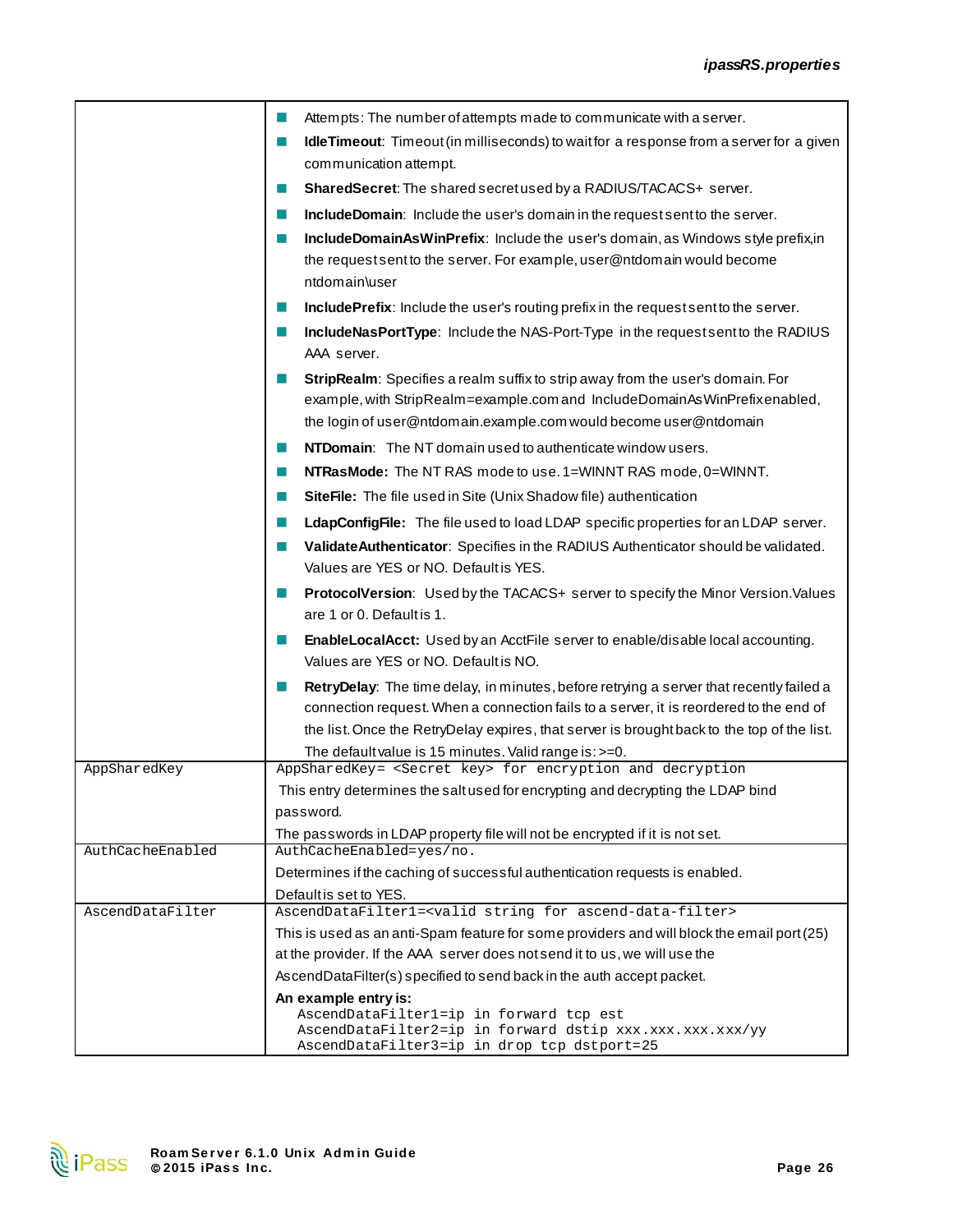|            | AscendDataFilter4=ip in forward<br>The string "ip in drop tcp dstport=25" is a mandatory Ascend Data Filter                                                                                                                        |
|------------|------------------------------------------------------------------------------------------------------------------------------------------------------------------------------------------------------------------------------------|
|            | attribute. When no AscendDataFilter is configured, this feature is disabled. See page 33<br>for more information.                                                                                                                  |
| AuthServer | Provides authorization server information, for example:<br>AuthServer1=name11=value11, name12=value12, name13=value13<br>AuthServer2=name21=value21, name22=value22, name23=value23                                                |
|            | <b>AuthServer parameters:</b>                                                                                                                                                                                                      |
|            | Protocol: The server's protocol. Values can be: NT/Radius/LDAP/TACACS                                                                                                                                                              |
| <b>A</b>   | <b>EnableSsI:</b> Flag used to enable/disable SSL connections to the LDAP servers. It is<br>ignored when used for other Auth servers.                                                                                              |
|            | IpAddress: The server's IP address.<br>æ                                                                                                                                                                                           |
|            | Port: The server's port number.<br><b>Coll</b>                                                                                                                                                                                     |
|            | LocallpAddress: The Local IP address to bind the socket to. (Optional and Only for<br><b>Contract</b><br>RADIUS)                                                                                                                   |
|            | Attempts: The number of attempts made to communicate with a server.<br><b>Contract</b>                                                                                                                                             |
|            | <b>IdleTimeout:</b> Timeout (in milliseconds) to wait for a response from a server for a given<br><b>A</b><br>communication attempt                                                                                                |
| <b>A</b>   | SharedSecret: The shared secret used by a RADIUS/TACACS+ server.                                                                                                                                                                   |
|            | <b>IncludeDomain:</b> Include the user's domain in the request sent to the server.                                                                                                                                                 |
|            | <b>IncludeDomainAsWinPrefix:</b> Include the user's domain, as Windows style<br>prefix, in the request sent to the server. For example, user@ntdomain would become<br>ntdomain\user                                                |
|            | <b>IncludePrefix:</b> Include the user's routing prefix in the request sent to the server.                                                                                                                                         |
|            | IncludeNasPortType: Include the NAS-Port-Type in the request sent to the RADIUS<br><b>A</b><br>AAA server.                                                                                                                         |
|            | StripRealm: Specifies a realm suffix to strip away from the user's domain. For<br>example, with StripRealm=example.com and IncludeDomainAsWinPrefix<br>enabled, the login of user@ntdomain.example.com would become user @ntdomain |
|            | NTDomain: The NT domain used to authenticate window users.                                                                                                                                                                         |
|            | <b>NTRasMode:</b> The NT RAS mode to use. 1=WINNT RAS mode, 0=WINNT.                                                                                                                                                               |
|            | SiteFile: The file used in Site (Unix Shadow file) authentication                                                                                                                                                                  |
|            | LdapConfigFile: The file used to load LDAP specific properties for an LDAP Server.                                                                                                                                                 |
|            | ValidateAuthenticator: Specifies in the RADIUS Authenticator should be validated.                                                                                                                                                  |
|            | Values are YES or NO. Default is YES.                                                                                                                                                                                              |
|            | ProtocolVersion: Used by the TACACS+ server to specify the Minor Version. Values<br>are 1 or 0. Default is 1.                                                                                                                      |
|            | EnableLocalAcct: Used by an AcctFile server to enable/disable local accounting.<br>Values are YES or NO. Default is NO.                                                                                                            |
|            | RetryDelay: The time delay, in minutes, before retrying a server that recently failed a                                                                                                                                            |
|            | connection request. When a connection fails to a server, it is reordered to the end of<br>the list. Once the RetryDelay expires, that server is brought back to the top of the list.                                               |

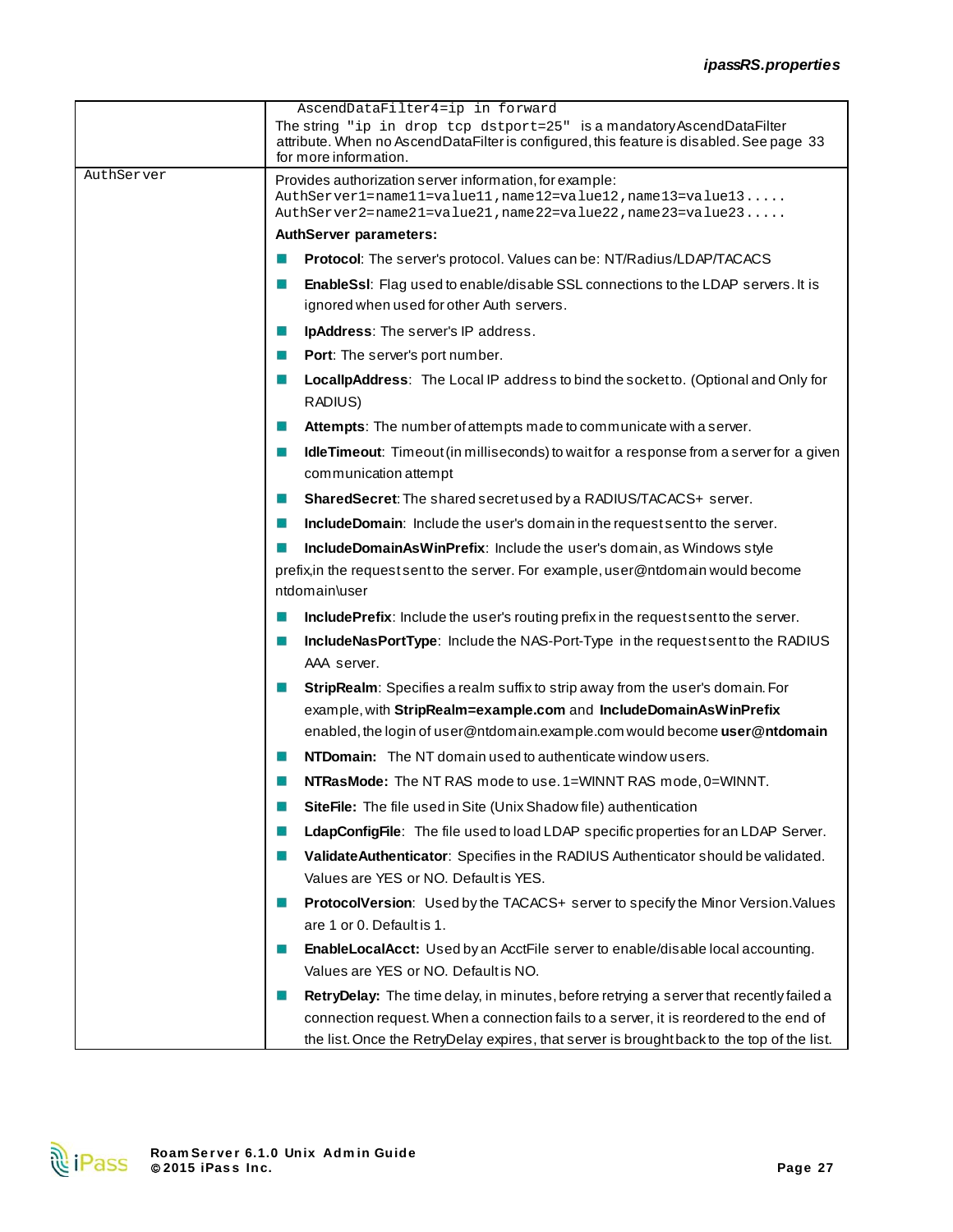|                   | The default value is 15 minutes. Valid range is: $>=0$ .                                                                                                                                                                                                                                                                                                                                                                                                                                                                                 |
|-------------------|------------------------------------------------------------------------------------------------------------------------------------------------------------------------------------------------------------------------------------------------------------------------------------------------------------------------------------------------------------------------------------------------------------------------------------------------------------------------------------------------------------------------------------------|
| CustomerId        | CustomerId= <ipass code="">.</ipass>                                                                                                                                                                                                                                                                                                                                                                                                                                                                                                     |
|                   | This is the same number as your iPass portal customer ID. If you do not yet have such                                                                                                                                                                                                                                                                                                                                                                                                                                                    |
|                   | code, or are unsure what this code is, contact your iPass representative.                                                                                                                                                                                                                                                                                                                                                                                                                                                                |
| DebugLevel        | DebugLevel =< level>.<br>Debug level determines if debug and error messages are logged to the trace file. The<br>following levels are supported.<br>Debug Level 0 - Only severe messages are logged.<br>Debug Level 1 - Error messages are logged.<br>Debug Level 2 - Error and Debug messages are logged.<br>Debug Level 3 - Error, Debug, and Packet parsing information is logged.<br>Debug Level 4 - Error, Debug, Packet parsing, and Packet dumping is logged.<br>Debug Level 5 - Detailed Packet and debug information is logged. |
|                   | The default value for this property is 0<br>Note: Production servers should normally run with debug level 0.                                                                                                                                                                                                                                                                                                                                                                                                                             |
| FailedAcctLogDir  | FailedAcctLogDir= <failed accounting="" directory=""></failed>                                                                                                                                                                                                                                                                                                                                                                                                                                                                           |
|                   | If an accounting record cannot be sent to the AAA server due to a communication error, the<br>Roam Server writes the record to this file. The Roam Server writes one file per failed record.                                                                                                                                                                                                                                                                                                                                             |
|                   |                                                                                                                                                                                                                                                                                                                                                                                                                                                                                                                                          |
|                   | The file name of these files would have the timestamp as the suffix.<br>Use the AcctLog tool to retransmit these records to the Roam Server, which will then<br>resend it to the Accounting Server.<br>The failed account directory should specifyeither the full path to the directory or the path                                                                                                                                                                                                                                      |
|                   | relative to the iPass server home via the \$ipass. server. home macro.                                                                                                                                                                                                                                                                                                                                                                                                                                                                   |
|                   | Default value for this property is set to \$ipass.server.home/logs/failedAcct/<br>FilterRequest= <filter in="" minutes="" time=""></filter>                                                                                                                                                                                                                                                                                                                                                                                              |
| FilterRequest     |                                                                                                                                                                                                                                                                                                                                                                                                                                                                                                                                          |
|                   | This property determines the amount of time to keep users in the local authentication                                                                                                                                                                                                                                                                                                                                                                                                                                                    |
|                   | cache. This cache is used to filter duplicate request and authenticate cached users.                                                                                                                                                                                                                                                                                                                                                                                                                                                     |
|                   | Valid range is 0 to 10 minutes. A value of 0 will turn off local authentication cache. The<br>FilterRequest defaultis 0 minutes.                                                                                                                                                                                                                                                                                                                                                                                                         |
| HeartBeatInterval | HeartBeatInterval= <number minutes="" of=""></number>                                                                                                                                                                                                                                                                                                                                                                                                                                                                                    |
|                   | This entry determines the time interval between heartbeat messages. This is an advanced                                                                                                                                                                                                                                                                                                                                                                                                                                                  |
|                   | setting. The server may not function properly if this value is set incorrectly.                                                                                                                                                                                                                                                                                                                                                                                                                                                          |
|                   | Default value for this property is set to 15 minutes.                                                                                                                                                                                                                                                                                                                                                                                                                                                                                    |
| HeartBeatMessage  | HeartBeatMessage=yes/no.                                                                                                                                                                                                                                                                                                                                                                                                                                                                                                                 |
|                   | This entry determines if the heartbeat is turned on or off. This is an advanced setting.                                                                                                                                                                                                                                                                                                                                                                                                                                                 |
|                   | The server may not function properly if this value is set incorrectly. Default value for this                                                                                                                                                                                                                                                                                                                                                                                                                                            |
|                   | property is set to no (heartbeat messages are turned off).                                                                                                                                                                                                                                                                                                                                                                                                                                                                               |
| IMonServer        | Provides IMonServer information. The IMonServers are central iPass servers used to                                                                                                                                                                                                                                                                                                                                                                                                                                                       |
|                   | receive HeartBeatMessages from this server. Sample format of the entries:<br>$IMonServer1 = name11 = valuel1, name12 = valuel2, $<br>$IMonserver2 = name21 = value21, name22 = value22, $                                                                                                                                                                                                                                                                                                                                                |
|                   | <b>IMonServer attributes:</b><br>IpAddress: The IMonServer's IP address.<br>Port: The IMonServer's port number.                                                                                                                                                                                                                                                                                                                                                                                                                          |
|                   | Do not change the default values set internally, unless instructed by iPass. Refer to iPass                                                                                                                                                                                                                                                                                                                                                                                                                                              |
|                   | NetServer Documentation for more details.                                                                                                                                                                                                                                                                                                                                                                                                                                                                                                |
| Listener          | List of the Listeners for this server. Expected format:<br>Listener1=Type= <protocol>, Port=<port number="">, IpAddress=<local ip<br="">address&gt;<br/>Listener2=Type=<protocol>, Port=<port number="">, IpAddress=<local ip<="" th=""></local></port></protocol></local></port></protocol>                                                                                                                                                                                                                                             |

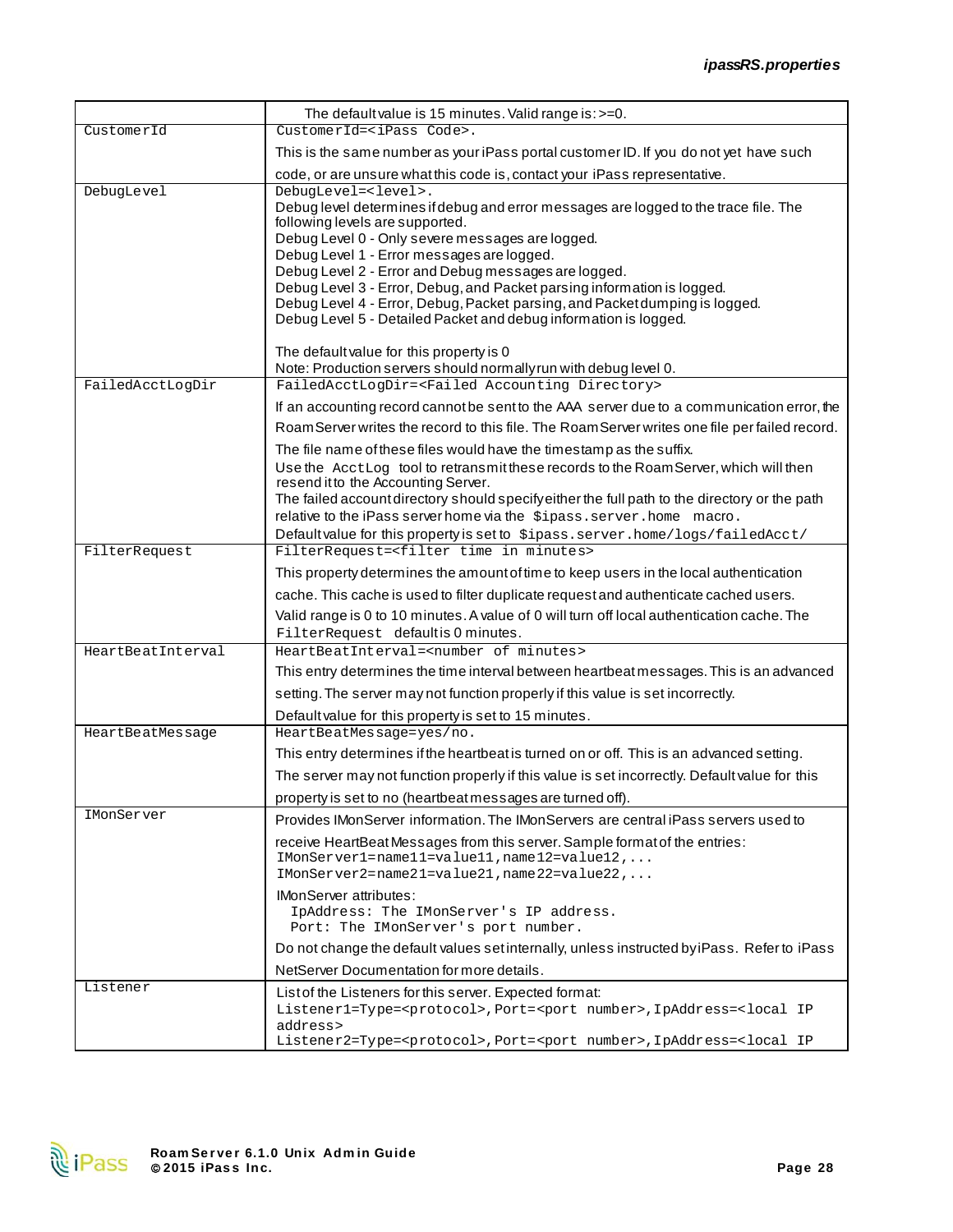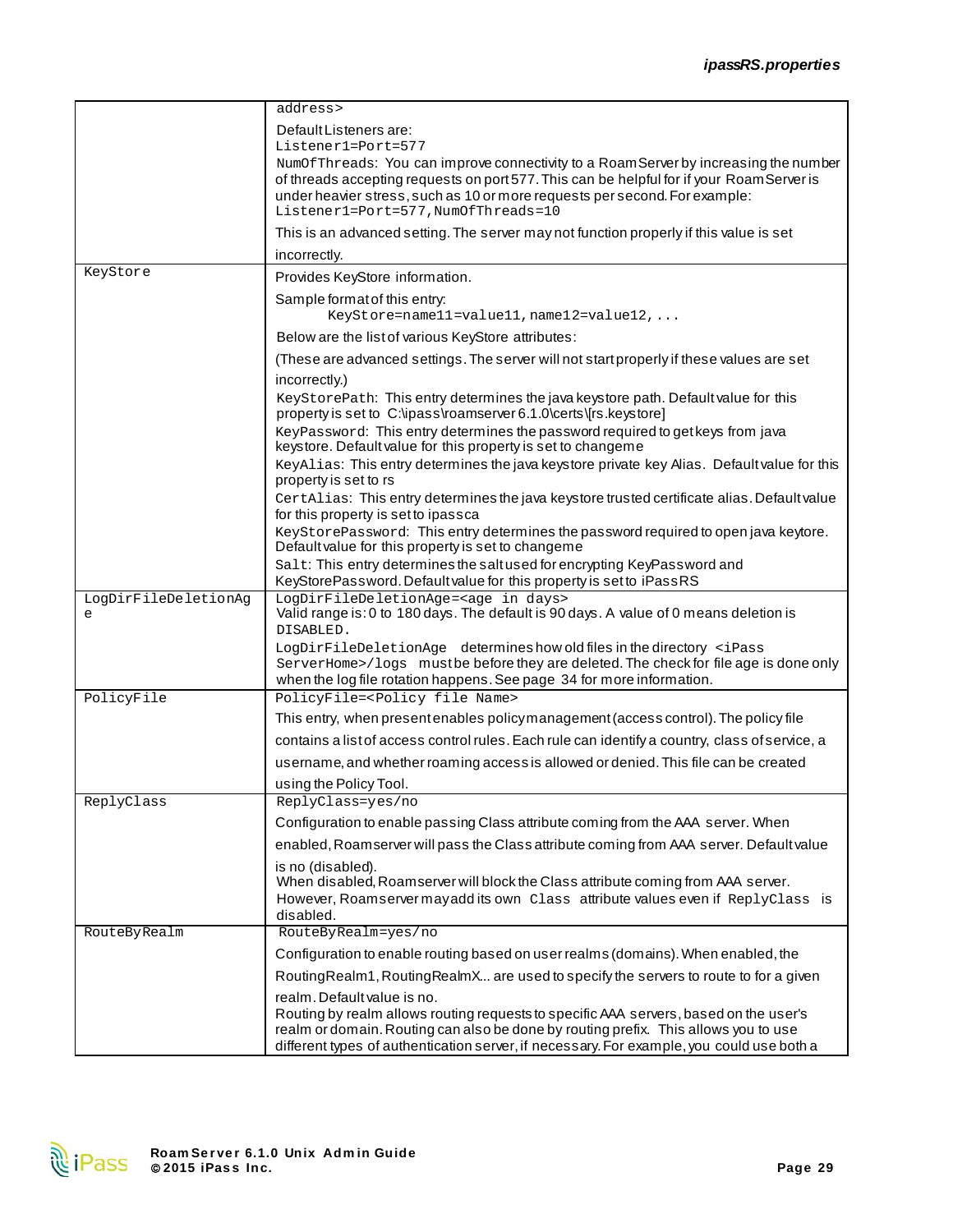|                                 | RADIUS server and an LDAP server simultaneously. Requests from one domain, or with<br>one prefix, can be directed to one server while requests from another domain or with<br>another prefix can be directed to a second server. If routing by realm is enabled on your<br>Roam Server, you will also need to set other properties to specify your other AAA servers,<br>including RoutingRealm, Realm, AuthServer, AcctServer<br><b>Example</b><br>RouteByRealm=YES |
|---------------------------------|----------------------------------------------------------------------------------------------------------------------------------------------------------------------------------------------------------------------------------------------------------------------------------------------------------------------------------------------------------------------------------------------------------------------------------------------------------------------|
|                                 | RoutingRealm1=Realm=example.com, AuthServer1=AuthServer1,                                                                                                                                                                                                                                                                                                                                                                                                            |
|                                 | AcctServer1=AcctServer1<br>RoutingRealm2=Realm=XY, AuthServer1=AuthServer2,                                                                                                                                                                                                                                                                                                                                                                                          |
|                                 | AcctServer1=AcctServer2<br>RoutingRealm3=Realm=DEFAULT, AuthServer1=AuthServer1, AcctServer1=Acc                                                                                                                                                                                                                                                                                                                                                                     |
|                                 | tServer 1                                                                                                                                                                                                                                                                                                                                                                                                                                                            |
| RouteByRealmScheme              | RouteByRealmScheme= <scheme><br/>Where <scheme> is either EndsWith or StartsWith. The default is EndsWith.</scheme></scheme>                                                                                                                                                                                                                                                                                                                                         |
|                                 | RouteByRealmScheme indicates how the RoutingRealm properties are matched up                                                                                                                                                                                                                                                                                                                                                                                          |
|                                 | with the domain (or realm) of the incoming user request.<br>See page 34 for more information on routing by realm.                                                                                                                                                                                                                                                                                                                                                    |
| RoutingRealm                    | RoutingRealm= <valid domain="" or="" prefix="" routing=""></valid>                                                                                                                                                                                                                                                                                                                                                                                                   |
|                                 | See also RouteByRealm for examples of proper use and formatting.                                                                                                                                                                                                                                                                                                                                                                                                     |
| ServerInfold                    | This feature is not currently in use.                                                                                                                                                                                                                                                                                                                                                                                                                                |
| StartUpMessage                  | StartUpMessage=yes/no.<br>This entry determines if a message is generated by the server on startup. This is an<br>advanced setting. The server may not function properly if this value is set incorrectly.<br>Default value for this property is set to no (startup messages are turned off)                                                                                                                                                                         |
| StoreFailedAcct                 | StoreFailedAcct=yes/no Of true/false.                                                                                                                                                                                                                                                                                                                                                                                                                                |
|                                 | Determines if the Roam Server will store accounting to a local file if it fails to                                                                                                                                                                                                                                                                                                                                                                                   |
|                                 | communicate with any and all of the AAA accounting servers. The resendacct tool                                                                                                                                                                                                                                                                                                                                                                                      |
|                                 | can then be used to resend each of those accounting records to the Roam Server once<br>the AAA is back up. Default setting is: false                                                                                                                                                                                                                                                                                                                                 |
| StripDeviceInfo                 | StripDeviceInfo=yes/no or true/false.                                                                                                                                                                                                                                                                                                                                                                                                                                |
|                                 | When StripDeviceInfo is set to true and the request is ACA accounting request then                                                                                                                                                                                                                                                                                                                                                                                   |
|                                 | Roam Server will strip the Device info from the userid.                                                                                                                                                                                                                                                                                                                                                                                                              |
|                                 | Default value for this property is set to true                                                                                                                                                                                                                                                                                                                                                                                                                       |
| TraceLogBackupType              | TraceLogBackupType= <backuptype><br/>Where <backuptype> is either MultipleWithTimestamp or SingleBackup. The default is<br/>SingleBackup.</backuptype></backuptype>                                                                                                                                                                                                                                                                                                  |
|                                 | TraceLogBackupType sets the trace log's backup file name when rotation is to be                                                                                                                                                                                                                                                                                                                                                                                      |
|                                 | performed on the local trace files.<br>TraceLogRotationHours= <hours></hours>                                                                                                                                                                                                                                                                                                                                                                                        |
| TraceLogRotationHou<br>rs       | Valid range is: 1 to 720 hours. The default is 168 hours (1 week).                                                                                                                                                                                                                                                                                                                                                                                                   |
|                                 | TraceLogRotationHours controls how often the local trace file is rotated.                                                                                                                                                                                                                                                                                                                                                                                            |
| TraceLogRotationMax<br>Siz<br>e | TraceLogRotationMaxSize= <max size=""><br/>Minimum value is 100 kB. Maximum value is 20000 kB. The default is 10000 kB.</max>                                                                                                                                                                                                                                                                                                                                        |
|                                 | TraceLogRotationMaxSize limits how large (in kilobytes) the local trace file can get<br>before it is rotated.                                                                                                                                                                                                                                                                                                                                                        |
| UpdateInterval                  | UpdateInterval= <dayofweek hour:minute=""></dayofweek>                                                                                                                                                                                                                                                                                                                                                                                                               |
|                                 | Where DayOfWeek ranges from Sundayto Saturday and Hour is between 0-23. Default<br>value for this property is set to Monday 2:00.                                                                                                                                                                                                                                                                                                                                    |
|                                 | This entry determines when RoamServer contacts the update server. Note: The                                                                                                                                                                                                                                                                                                                                                                                          |
|                                 | UpdateInterval mechanism synchronizes with the system clock every sixty minutes.                                                                                                                                                                                                                                                                                                                                                                                     |
|                                 | See also AutoUpdate.                                                                                                                                                                                                                                                                                                                                                                                                                                                 |
| UpdateServer                    | Provides iPass software Update Server information. Sample format of the entries:                                                                                                                                                                                                                                                                                                                                                                                     |
|                                 | UpdateServer1=name11=value11,name12=value12,                                                                                                                                                                                                                                                                                                                                                                                                                         |
|                                 | UpdateServer2=name21=value21,name22=value22,                                                                                                                                                                                                                                                                                                                                                                                                                         |

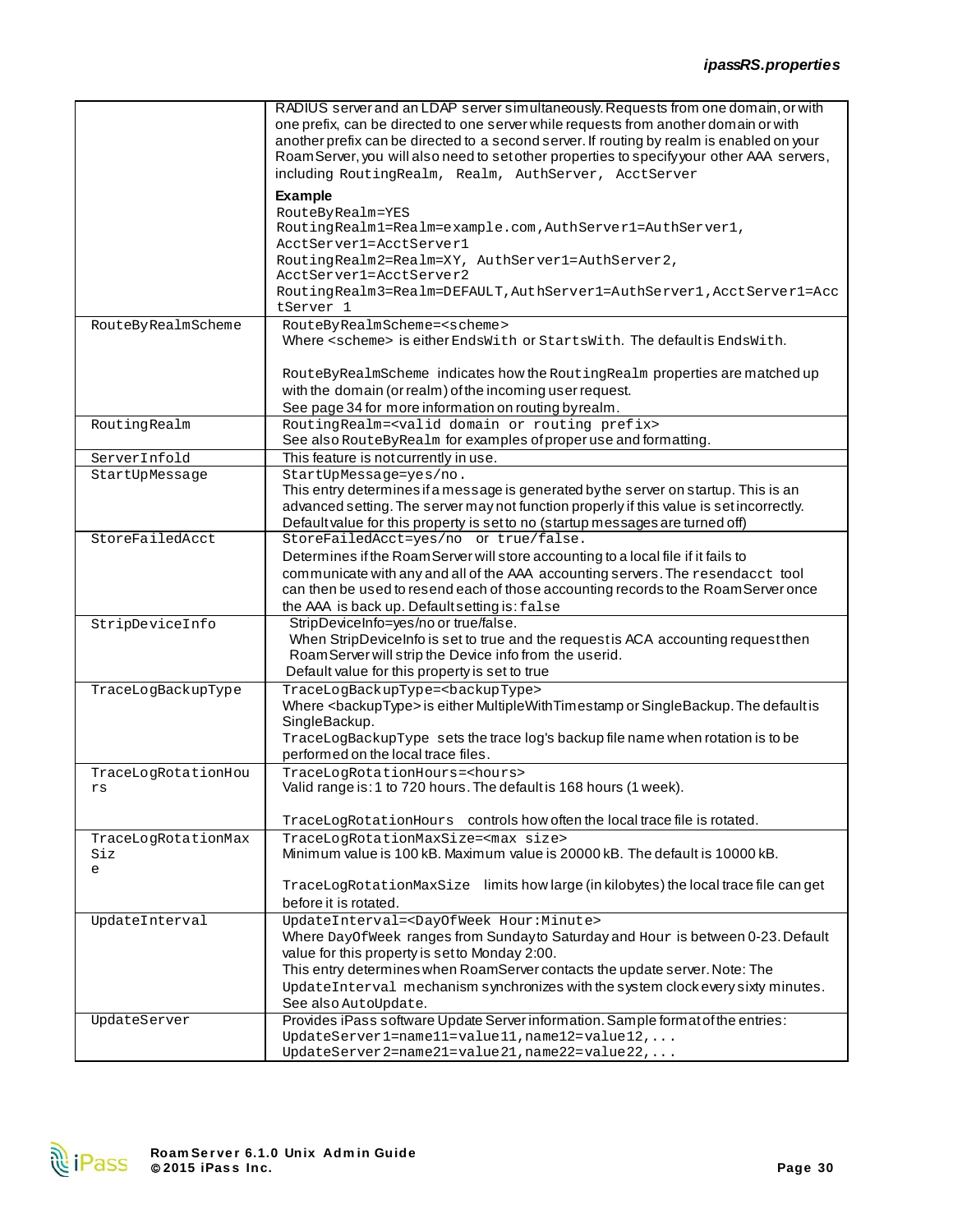|                    | UpdateServer attributes:                                                                                                                                                                                                                                                                                                                                                                                                                                                            |  |
|--------------------|-------------------------------------------------------------------------------------------------------------------------------------------------------------------------------------------------------------------------------------------------------------------------------------------------------------------------------------------------------------------------------------------------------------------------------------------------------------------------------------|--|
|                    | IpAddress: The URL of the iPass software update server                                                                                                                                                                                                                                                                                                                                                                                                                              |  |
|                    | RetryDelay: The time delay, in minutes, before retrying a server that recently<br>failed a connection request. When a connection fails to a server, it is reordered to<br>the end of the list. Once the RetryDelay expires, that server is brought back to<br>the top of the list. The default value is 15 minutes. Valid range is: $>=0$ .<br>FailureThreshold: Once the failure countexceeds the<br>FailureThreshold, the server is reordered to the end of the list. The default |  |
|                    | value is 0.                                                                                                                                                                                                                                                                                                                                                                                                                                                                         |  |
|                    | Refer to iPass NetServer Documentation for more details.                                                                                                                                                                                                                                                                                                                                                                                                                            |  |
| UploadServer       | Provides iPass software Upload Server information. Sample format of the entries:<br>UploadServer1=name11=value11,name12=value12,<br>$UploadServer2 = name21 = value21, name22 = value22, $                                                                                                                                                                                                                                                                                          |  |
|                    | UploadServer attributes:                                                                                                                                                                                                                                                                                                                                                                                                                                                            |  |
|                    | IpAddress: The URL of the iPass software update server                                                                                                                                                                                                                                                                                                                                                                                                                              |  |
|                    | RetryDelay: The time delay, in minutes, before retrying a server that recently<br>failed a connection request. When a connection fails to a server, it is reordered to<br>the end of the list. Once the RetryDelay expires, that server is brought back to<br>the top of the list. The default value is 15 minutes. Valid range is: $>=0$ .                                                                                                                                         |  |
|                    | FailureThreshold: Once the failure countexceeds the<br>FailureThreshold, the server is reordered to the end of the list. The default<br>value is 0.                                                                                                                                                                                                                                                                                                                                 |  |
|                    | Refer to iPass NetServer Documentation for more details.                                                                                                                                                                                                                                                                                                                                                                                                                            |  |
| UsePolicyFile      | UsePolicyFile=y/n                                                                                                                                                                                                                                                                                                                                                                                                                                                                   |  |
|                    | This property determines if the server uses policy file for authentication. Default value<br>for this property is set to n. This is an advanced setting. The server may not function<br>properly if this value is set incorrectly                                                                                                                                                                                                                                                   |  |
| ZipLogFilesEnabled | ZipLogFilesEnabled=true/false.<br>Determines whether or not trace and log files are zipped. Default is set to true.                                                                                                                                                                                                                                                                                                                                                                 |  |

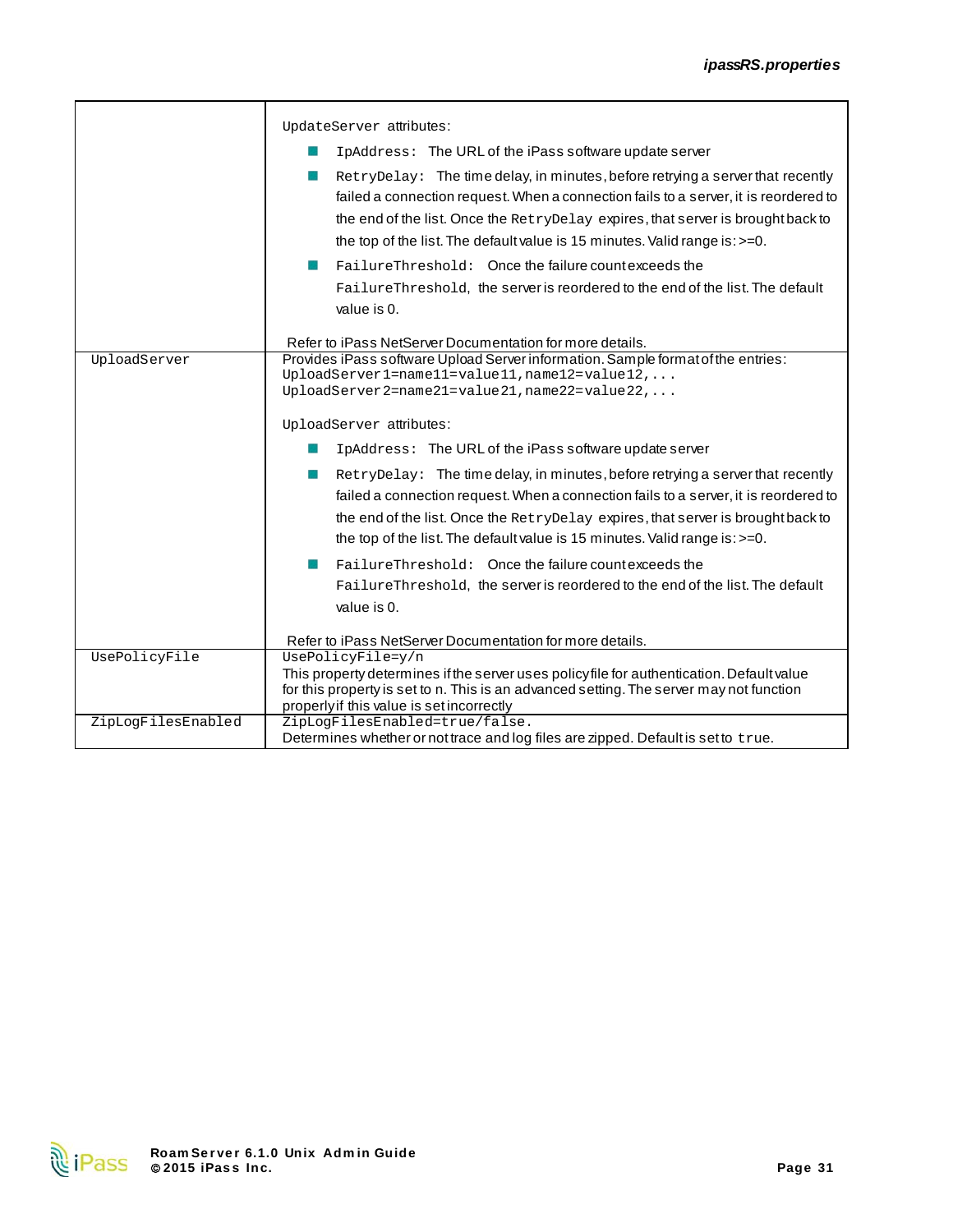# **Configuration Options**

This section discusses some RoamServer configurable options in detail. For more information on setting properties, see the Property Glossary on page 22.

## **Policy File**

A Policy File allows you to filter the requests being sent to your authentication server. RoamServer will validate all users against this file before contacting your authentication server. This feature may be helpful if you wish RoamServer to authenticate from a large user database, but only want a small group of those users to be able to roam, or conversely, if you only wish to deny roaming access to a small group.

The Policy Tool, rs\_policy.csh, located in your <RS\_Home>/bin directory, is an application used for creation and maintenance of a Policy File. Although the Policy File is a text file, iPass recommends you use the Policy Tool for creating, editing and maintaining your Policy File. This will ensure proper formatting and correct policy criteria.

**To create a policy file:**

- 1. In the **<RS\_Home>/bin** directory, run the file **rs\_policy.csh**
- 2. If the tool detects that no Policy File exists, it will create one in the default directory.

**To enable use of a Policy File:**

- 1. Run **ipassconfig.csh -conf**
- 2. Enter **Yes** when prompted with the following **Do you wish to use the PolicyFile during authentication?**
- 3. Enter the path and name of your policy file, or press **Enter** to accept the default.

**To edit or manage your policy file:**

- 1. In the policy tool, choose your option from the menu:
	- **Add a rule**
	- **Remove a rule**
	- **Edit a rule**
	- **Explain an existing rule**
	- **List the rules**
	- Save the rules
	- B List Country Code
	- F. Quit
- 2. When done, **enter 8 to quit the Tool**. You must restart RoamServer so that it can read a newly edited Policy File.

#### *Policy File Pattern Matching*

The policy file pattern matching is from most specific to the least, as follows:

| #class of service | auth domain | user<br>id | country code |
|-------------------|-------------|------------|--------------|
|                   |             |            |              |

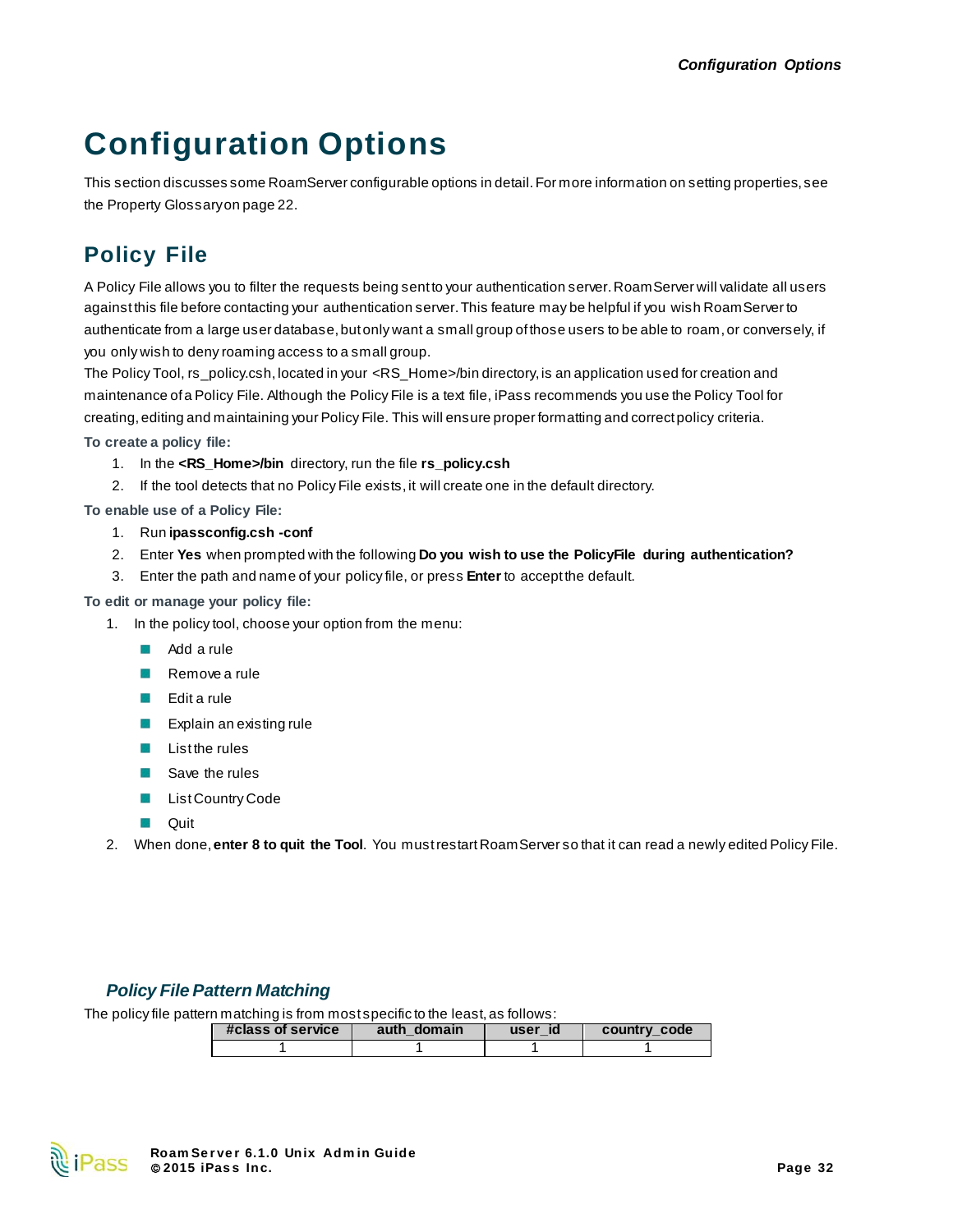| и | 1 |   | U |
|---|---|---|---|
|   |   |   |   |
| 4 | 1 | O | U |
| 4 | ∩ |   |   |
| и | 0 | 1 | U |
|   | ∩ | ∩ |   |
|   | Ω | O |   |
| ∩ |   |   |   |
| O |   |   | O |
| ∩ |   | n |   |
| Π |   | O | 0 |
| ∩ | n |   |   |
| 0 | 0 |   | U |
| ∩ | ∩ |   |   |
|   |   |   |   |

All rules are read and the most specific rule to match a given request is used. For example, these entries in a policy file would block all wireless access, except in the US.

| #class of service | auth domain | user id | country code | <b>Allow access</b> |
|-------------------|-------------|---------|--------------|---------------------|
| <b>WIRELESS</b>   |             |         |              | N                   |
| <b>WIRELESS</b>   |             |         | US           |                     |

Because the policy file is written with permissions of root/admin, lowering the privileges required to run the policy tool will cause the tool to fail. Accordingly, you may wish to do one of the following to ensure policy file permissions are valid:

- Reset policy file permissions every time the policy tool is run. B
- **Set up a cron job to periodically reset the file permission regardless of when policy tool is run.**

#### *Policy File Mapping*

This table shows the mappings of NAS port type numbers to the class of service.

| Nas-port-type   | <b>Class of service</b> |
|-----------------|-------------------------|
| 0               | DIAL-UP                 |
| 1               | DIAL-UP                 |
| 2               | DIAL-UP-ISDN            |
| 3               | DIAL-UP-ISDN            |
| 4               | DIAL-UP                 |
| 5               | DIAL-UP-PHS             |
| 6               | DIAL-UP                 |
| 7               | DIAL-UP                 |
| 8               | DIAL-UP                 |
| 9               | DIAL-UP                 |
| 10              | WIRED                   |
| $\overline{11}$ | <b>WIRED</b>            |
| 12              | WIRED                   |
| 13              | WIRED                   |
| $\overline{14}$ | WIRED                   |
| 15              | WIRED                   |
| 16              | WIRED                   |
| $\overline{17}$ | <b>WIRELESS</b>         |
| 18              | <b>WIRELESS</b>         |
| 19              | WIRED                   |
| 20              | <b>WIRED</b>            |

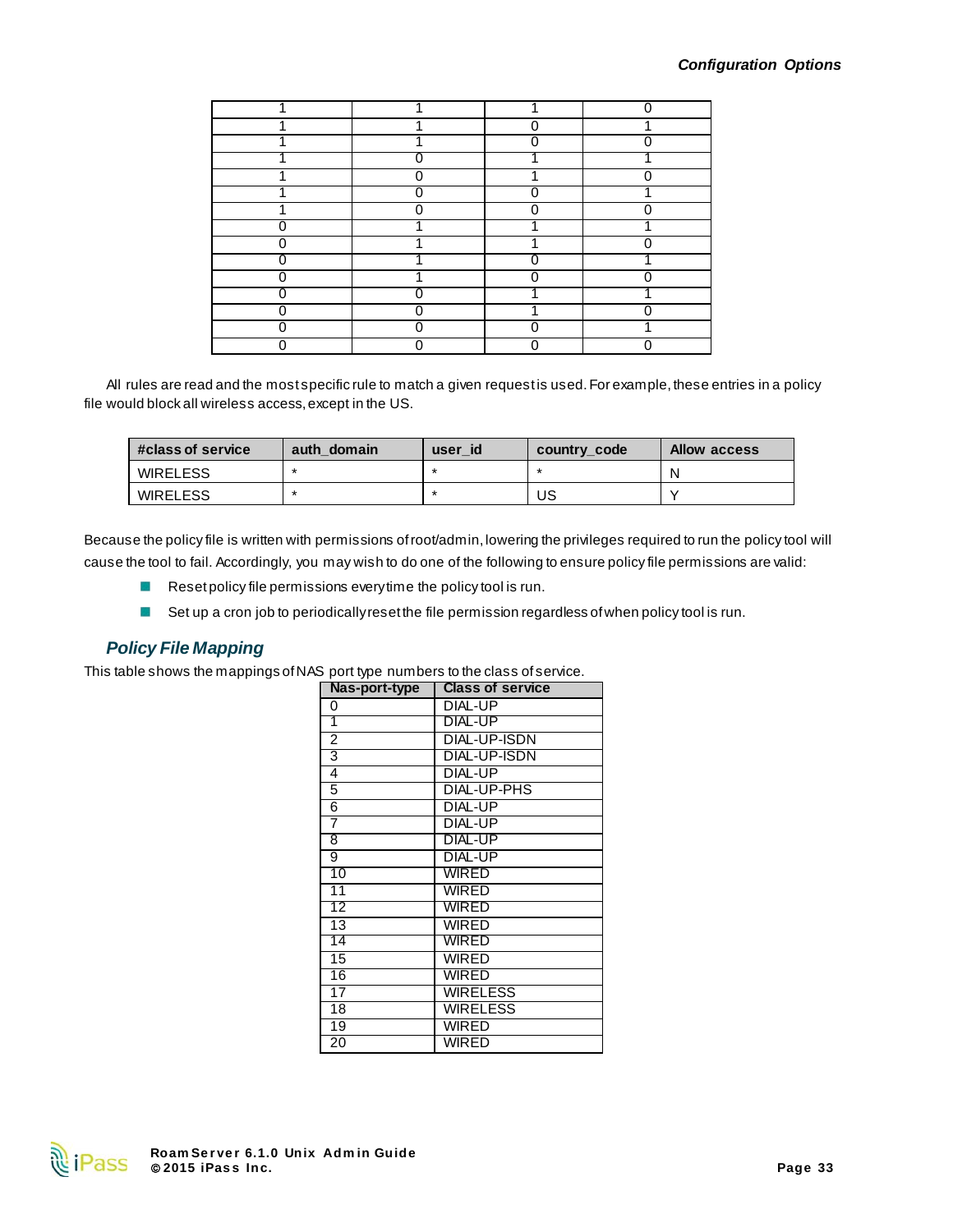| l 21            | <b>MOBILEDATA</b> |
|-----------------|-------------------|
| 22              | <b>MOBILEDATA</b> |
| 23              | <b>MOBILEDATA</b> |
| $\overline{24}$ | WIRFL FSS         |
| 25              | <b>WIRED</b>      |
| ALL OTHERS      | DIAL UP           |

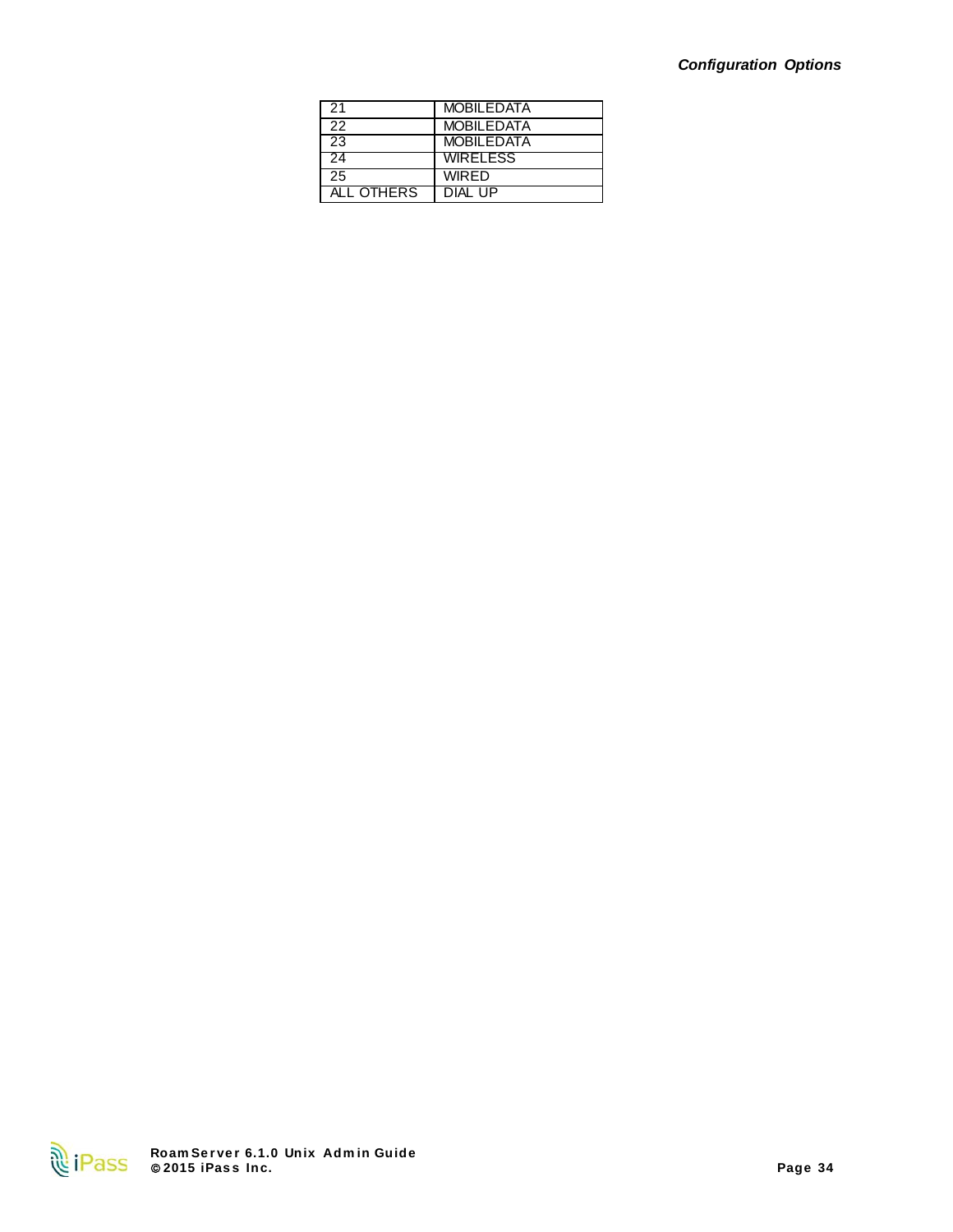# **Failover Configuration**

## <span id="page-34-0"></span>**Failover**

If the primary server is unreachable, RoamServer can fail over to one or more secondary authentication or accounting servers. This feature works with RADIUS, LDAP and TACACS authentication protocols.

> *Your secondary servers do not have to be of the same type as your primary server. For example, if you had both a RADIUS server and an LDAP server, you could designate your RADIUS server as primary and your LDAP server as secondary.*

**To configure RoamServer to failover to a secondary authentication server:**

- 1. Run **ipassconfig.csh -conf**
- 2. Enter **Yes** when the following prompt appears **Do you wish to add new AuthServer?**
- 3. Enter the properties for the new authentication server as described under authentication Servers above.
- 4. If you are using RADIUS or TACACS, you must make sure that the shared secrets are the same for each server. In addition, if using RADIUS, you must make sure that Roam Server is entered as a client of the Secondary RADIUS as well as with the Primary.
- 5. Restart RoamServer. RoamServer will now be able to fail over to the secondary authentication server in the case of a power, hardware, or software failure happen to primary authentication server.

There is no limit to the number of secondary authentication servers you can specify. You can repeat the above to specify more authentication servers, by incrementing the number for each new server (AuthServer1, AuthServer2, etc.). However, in the ipassRS.properties file, you must ensure that servers are listed in numerical order such as:

AuthServer1, AuthServer2, AuthServer3, or failover will not occur.

In addition, you may not skip any numbers in the sequence when specifying servers. (For example, AuthServer1, AuthServer2 and AuthServer4 would not be an acceptable sequence.)

**To configure the RoamServer to fail over to a secondary accounting server:**

- 1. Run **ipassconfig.csh -conf**
- **2.** Enter **Yes** when the following prompt appears **Do you wish to add new AcctServer?**
- 3. Enter the properties for the new accounting server as described under Accounting Servers, above.
- 4. If you are using RADIUS or TACACS, you must make sure that the shared secrets are the same for each server. In addition, if using RADIUS, you must make sure that Roam Server is entered as a client of the Secondary RADIUS as well as with the Primary.
- 5. Restart RoamServer. RoamServer should now be able to fail over to the secondary accounting server in the case of a power, hardware, or software failure happen to primary accounting server.

### **UNIX and Site Failover**

Since there will always be a response from the local server, if you set one of your failover servers to UNIX or Site, there is no need to set any further servers in the sequence.

## **Trace Log File Configuration**

RoamServer can be configured to write information about access attempts to a log file for debugging purposes. If

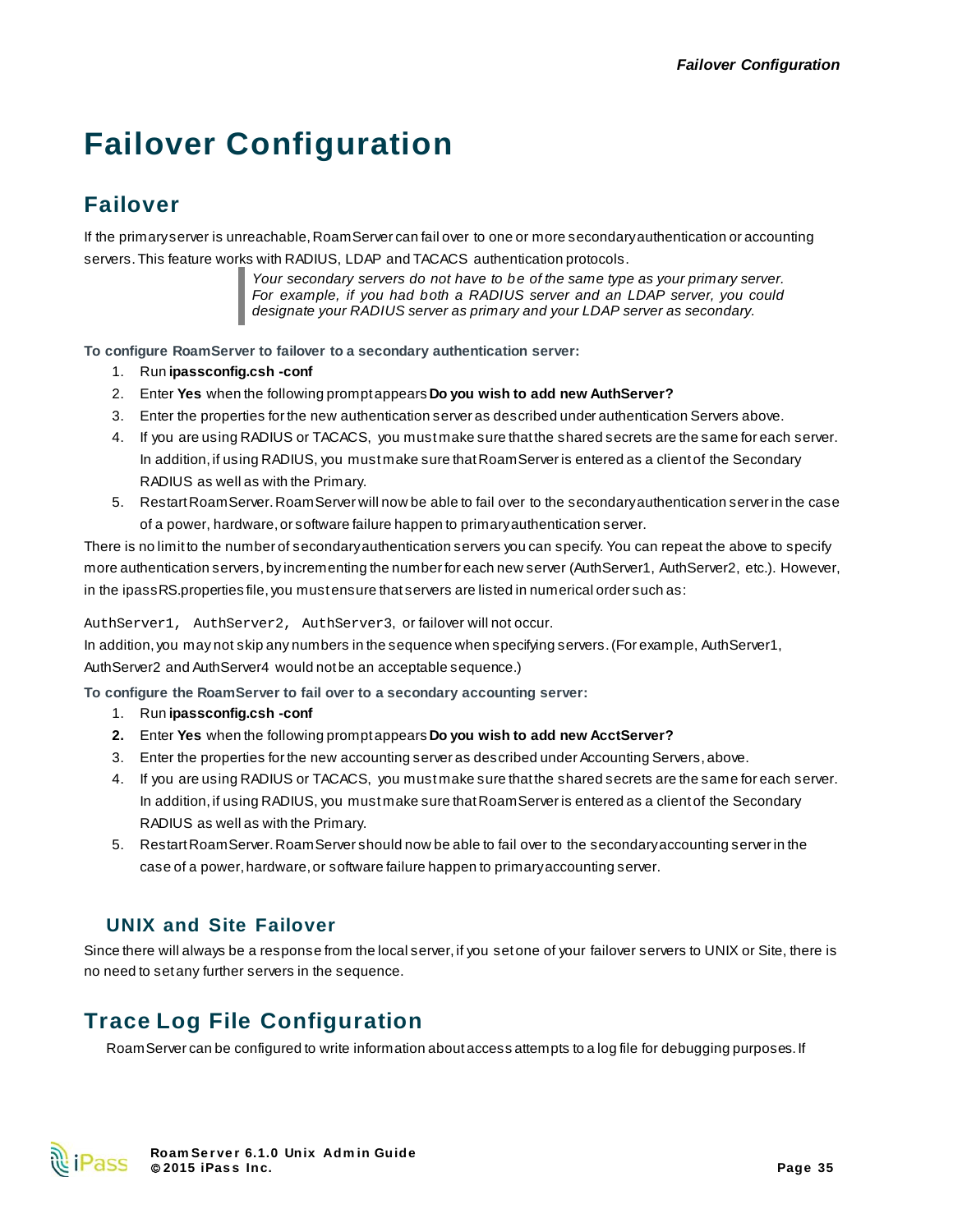enabled, debugging information is output to a local log file, named roamserver.trace, which is found in the <RS\_Home>/logs directory. The amount of debugging output can be controlled by changing the DebugLevel setting. The range for this value is 0 to 5 (inclusive), where 0 produces the least amount of output, and 5 produces the highest.

RoamServer can log information about both access attempts and accounting transactions. When placed into debug mode, RoamServer will log transactional information into a local file that can be used in troubleshooting. In addition, the software can be configured to log accounting data to either a local file or to forward it to a remote accounting server.

If your DebugLevel value is set to any value greater than 0, you will need to customize the log file rotation and backup process so that the logs do not build up unnecessarily. A DebugLevel of *5* produces a great deal of output.

### **Ascend Data Filters for Non-VPN Access**

Some network providers on the iPass network filter port 25 traffic (SMTP), in an effort to prevent the distribution of spam mail on their networks. Although traffic through port 25 is blocked from these providers, they do allow traffic to pass to a limited number of IP addresses to allow users to send SMTP mail to valid mail servers. The IP addresses to which port 25 traffic is allowed is communicated by the Ascend Data Filter attributes, which are sent when the user successfully authenticates. These attributes are configured in ipassRS.properties. (The format is similar to how a RADIUS users file would be configured to return those attributes.)

If users will be connecting through a VPN, this property can be ignored with no effects. If users will not be connecting through a VPN, then iPass strongly recommends you configure these settings to reflect your SMTP servers.

#### **Sample Settings**

AscendDataFilter1=ip in forward tcp est AscendDataFilter2=ip in forward dstip xxx.xxx.xxx.xxx/yy AscendDataFilter3=ip in drop tcp dstport=25 AscendDataFilter4=ip in forward

xxx.xxx.xxx.xxx/yy would be replaced by an IP mask identifying the customer's mail server IP addresses (for example, 218.239.99.139/32). Note that most providers only allow masks ranging from 24 to 32.

For example, if your SMTP servers' public IP address is 236.14.5.70, then the settings would look like this:

```
AscendDataFilter1=ip in forward tcp est
AscendDataFilter2=ip in forward dstip 236.14.5.70/32
AscendDataFilter3=ip in drop tcp dstport=25
AscendDataFilter4=ip in forward
```
Note that either a single IP address (236.14.5.70/32) or a range of IP addresses (236.14.5.0/24) can be specified.

In this second example, there are two entries. The first is a single SMTP server, and the second is a network range. Port 25 traffic will be allowed to the single IP address specified in AscendDataFilter2, as well as the entire network specified in

```
AscendDataFilter3.
AscendDataFilter1=ip in forward tcp est
AscendDataFilter2=ip in forward dstip 236.14.5.70/32
AscendDataFilter3=ip in forward dstip 236.16.6.0/24
AscendDataFilter4=ip in drop tcp dstport=25
AscendDataFilter5=ip in forward
```
Up to 17 different IP addresses or range strings can be specified in this manner.

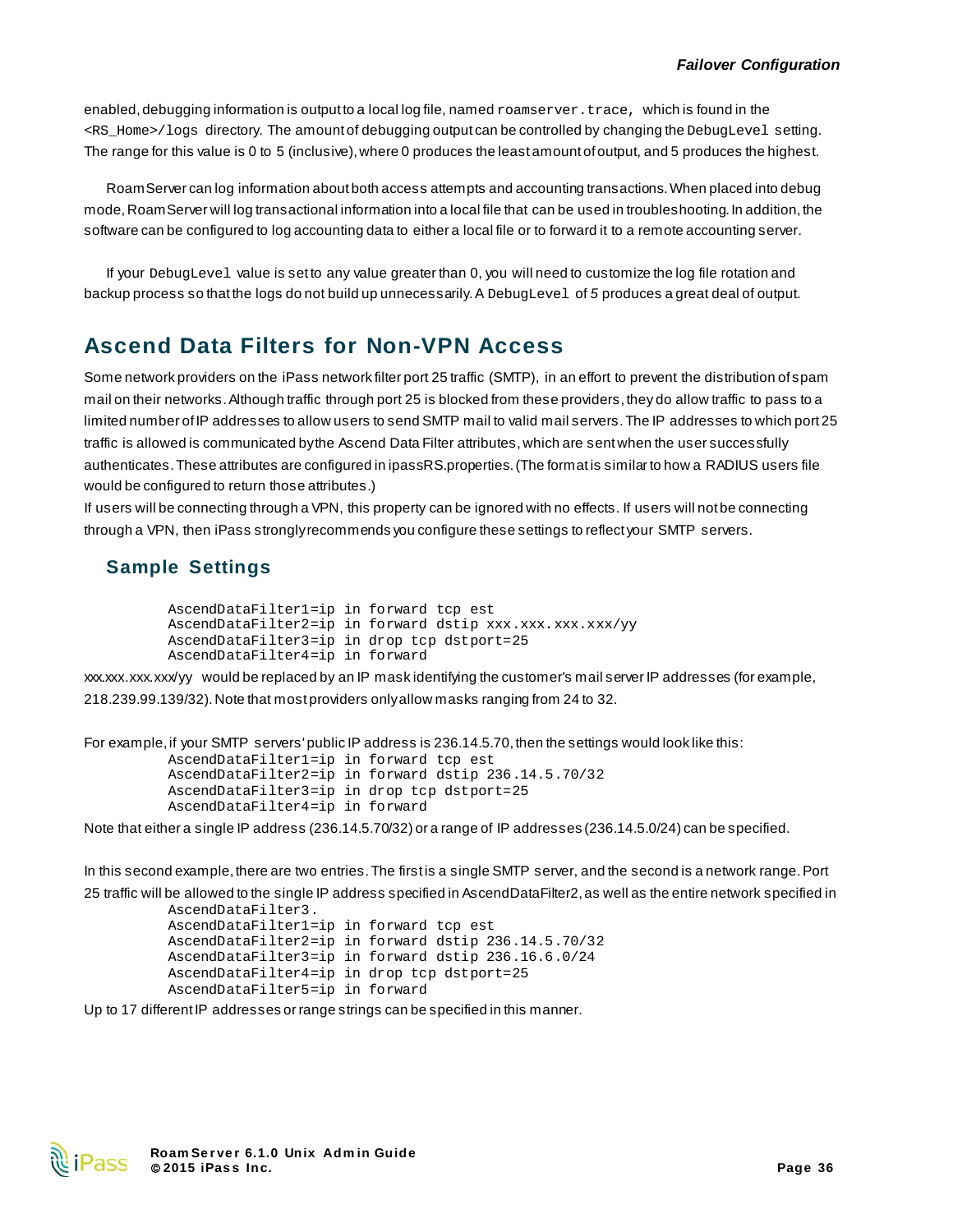## **Log File Deletion**

Log files and accounting files can grow to unmanageable sizes. To control this, you can set log files to be deleted after a specified period of time by setting LogDirFileDeletionAge to an appropriate value. The default is 90 days.

## **Route-by-Realm**

Route-by-Realm allows routing requests to specific AAA servers, based on the user's realm or domain. Routing can also be done by routing prefix.

This allows you to use different types of authentication server, if necessary. For example, you could use both a RADIUS server and an LDAP server simultaneously. Requests from one domain, or with one prefix, can be directed to one server while requests from another domain or with another prefix can be directed to a second server.

**To enable Route-by-Realm**:

Set **RouteByRealm** to **YES**. If Route-by-Realm is enabled, you will also need to set other properties to specify your other AAA servers, including RoutingRealm, AuthServer, and AcctServer.

#### **Sample Settings**

AuthServer1=protocol=RADIUS,ipaddress=10.10.0.1,port=1812,sharedsecret=foo,Attempts=3,Idl eTimeout=5000,IncludePrefix=No,IncludeDomain=No,IncludeDomainAsWinPrefix=No AuthServer2=protocol=LDAP,ipaddress=10.10.0.2,port=389,LdapConfigFile=C:/ipass/roamserver /6.1.0/ipassLDAP.properties,IdleTimeout=10000,enableSsl=No

AcctServer1=protocol=RADIUS,ipaddress=10.10.0.1,port=1813,sharedsecret=foo,Attempts=3,Idl eTimeout=5000,IncludePrefix=No,IncludeDomain=No,IncludeDomainAsWinPrefix=No AcctServer2=protocol=AcctFile,localAcctFileName=C:/ipass/roamserver/6.1.0/logs/acct.log,I ncludeDomainAsWinPrefix=No

#### RouteByRealm=YES

RoutingRealm1=Realm=mydomain.com,AuthServer1=AuthServer1,AcctServer1=AcctServer1 RoutingRealm2=Realm=XY,AuthServer1=AuthServer2,AcctServer1=AcctServer2 RoutingRealm3=Realm=DEFAULT,AuthServer1=AuthServer1,AcctServer1=AcctServer1

In this sample there are two Authentication Servers defined. AuthServer1 is a RADIUS. AuthServer2 is an LDAP. If the customer logs in using the realm mydomain.com, the line which begins, "RoutingRealm1" is in play. It defines the primary Authentication Server as AuthServer1. The rule is written as AuthServer1=AuthServer1. This translates as "The primary authentication server for this realm is the line above that starts with 'AuthServer1='"

But if the customer logs in with the realm XY, the line which begins, "RoutingRealm2" is in play. It defines the primary Authentication Server as AuthServer2. The rule is written as AuthServer1=AuthServer2. This translates as "The primary authentication server for this realm is the line above that starts with 'AuthServer2='"

You'll notice Route-by-Realm also directs traffic to Accounting Servers. When addressing the Accounting Server the key AuthServer becomes AcctServer. Otherwise, the logic of how Route-by-Realm works is the same.

In the examples, when routing realm mydomain.com is used, AcctServer1 is employed to send the accounting records to the RADIUS.

When routing realm XY is used, AcctServer2 is used. Please note, in this case, a text file is being populated because LDAP does not record accounting records.

The final line, where the realm is DEFAULT is required to catch any requests that contain malformed realms. This line gives the RoamServer an avenue to forward the request. Not having this line can cause the RoamServer to crash if a malformed realm is used.

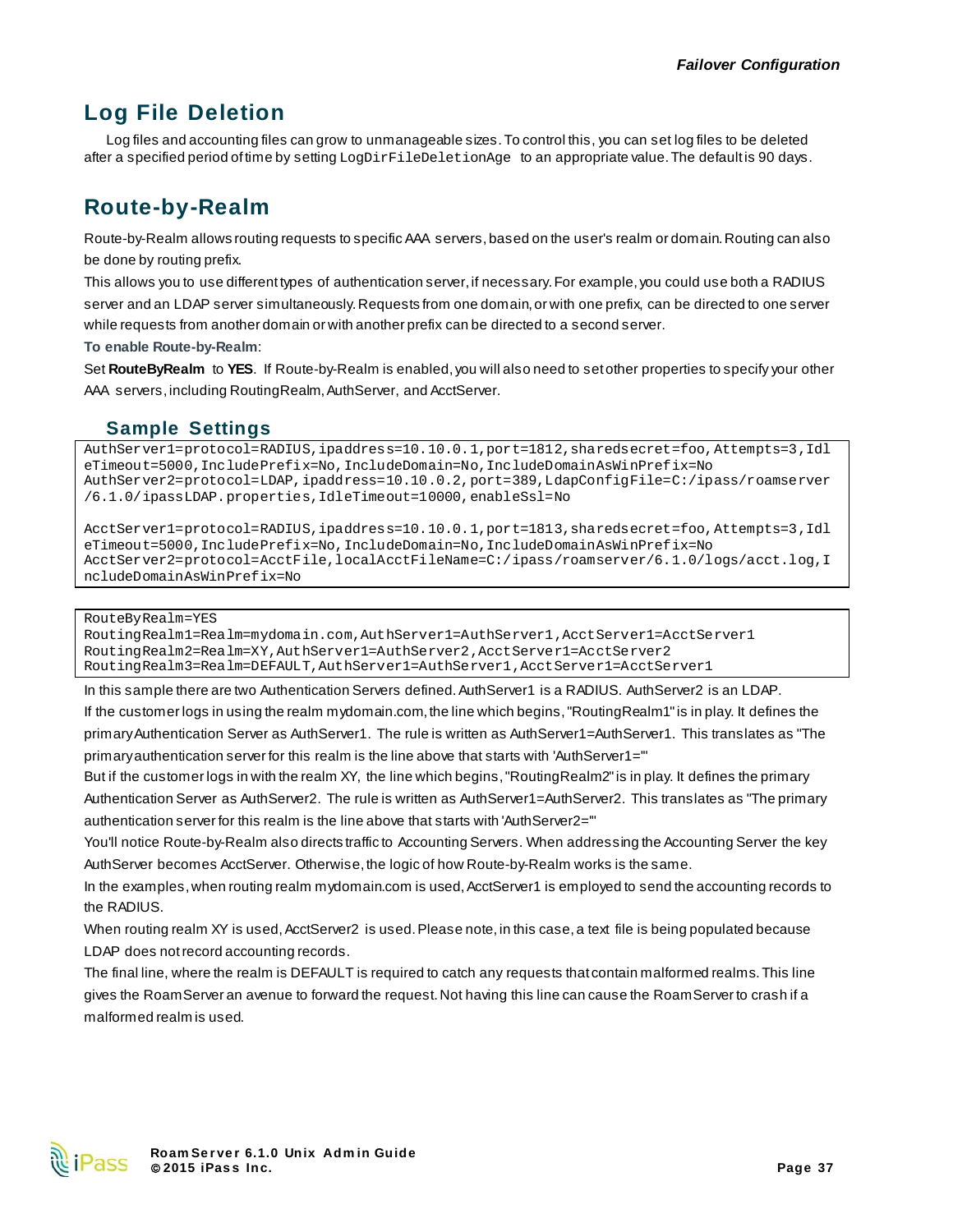# **ipassLDAP.properties**

In the AuthServer property of **ipassRS.properties**, you can specify a path to a file containing special LDAP settings named **ipassLDAP.properties**. This section explains configuration of this file.

## **User-Configurable Options**

This table summarizes the configurable options in **ipassLDAP.properties**. When an **ipassLDAP.properties** file is not present, or if an option is not specified, the default values will be used.

| Property   | Default Value | Comments                                                                                                                                                                                                                                                                                                                                                                                                                                                                                                                                                                                                                                                                                                                                                                                                                                                                                                                                                                                                                                                                                                                                                                                                                                                                                               |
|------------|---------------|--------------------------------------------------------------------------------------------------------------------------------------------------------------------------------------------------------------------------------------------------------------------------------------------------------------------------------------------------------------------------------------------------------------------------------------------------------------------------------------------------------------------------------------------------------------------------------------------------------------------------------------------------------------------------------------------------------------------------------------------------------------------------------------------------------------------------------------------------------------------------------------------------------------------------------------------------------------------------------------------------------------------------------------------------------------------------------------------------------------------------------------------------------------------------------------------------------------------------------------------------------------------------------------------------------|
| LdapBaseDn | <b>NULL</b>   | Specifies base DNs to be used during LDAP<br>authentication. When<br>configured, it will be appended to the<br>LdapExactMatchRdn during exact<br>match bind and used as a search base<br>during the LDAP search operation. Any<br>variables supplied in the format of<br>\$VARIABLE will be replaced with the<br>actual value of that variable. The current<br>variables supported are \$USERID,<br>\$PREFIX and<br>SDOMAIN.<br>If no LdapBaseDn is configured,<br>then no anonymous bind and search<br>will be performed.<br>Multiple base DNs (more than one line) are<br>permitted in the ipassLDAP.properties file.<br>When multiple base DNs are configured,<br>the authentication process will use them in<br>the order they appear in the<br>ipassLDAP.properties file. If authentication<br>fails using the first LdapBaseDn,<br>authentication will be re-attempted using<br>the second LdapBaseDn and so on.<br>Since a base DN is added on to the login<br>name when an exact match bind is<br>performed, if a user logs on using a full DN<br>(uid=Joe, ou=people, o=example.c<br>om), LdapBaseDn should notbe<br>because performance will be reduced.<br>Examples:<br>LdapBaseDn=ou=p<br>eople, o=example<br>.com<br>$L$ dapBaseDn=o=ex<br>ample.com<br>LdapBaseDn=dc=c<br>ompany, dc=com |
| LdapBindDn | <b>NULL</b>   | For LDAP servers that do not support<br>anonymous binds, this                                                                                                                                                                                                                                                                                                                                                                                                                                                                                                                                                                                                                                                                                                                                                                                                                                                                                                                                                                                                                                                                                                                                                                                                                                          |
|            |               | configuration will set a specific DN to be                                                                                                                                                                                                                                                                                                                                                                                                                                                                                                                                                                                                                                                                                                                                                                                                                                                                                                                                                                                                                                                                                                                                                                                                                                                             |
|            |               | used for binding to the LDAP server,                                                                                                                                                                                                                                                                                                                                                                                                                                                                                                                                                                                                                                                                                                                                                                                                                                                                                                                                                                                                                                                                                                                                                                                                                                                                   |
|            |               | before performing a search operation.                                                                                                                                                                                                                                                                                                                                                                                                                                                                                                                                                                                                                                                                                                                                                                                                                                                                                                                                                                                                                                                                                                                                                                                                                                                                  |

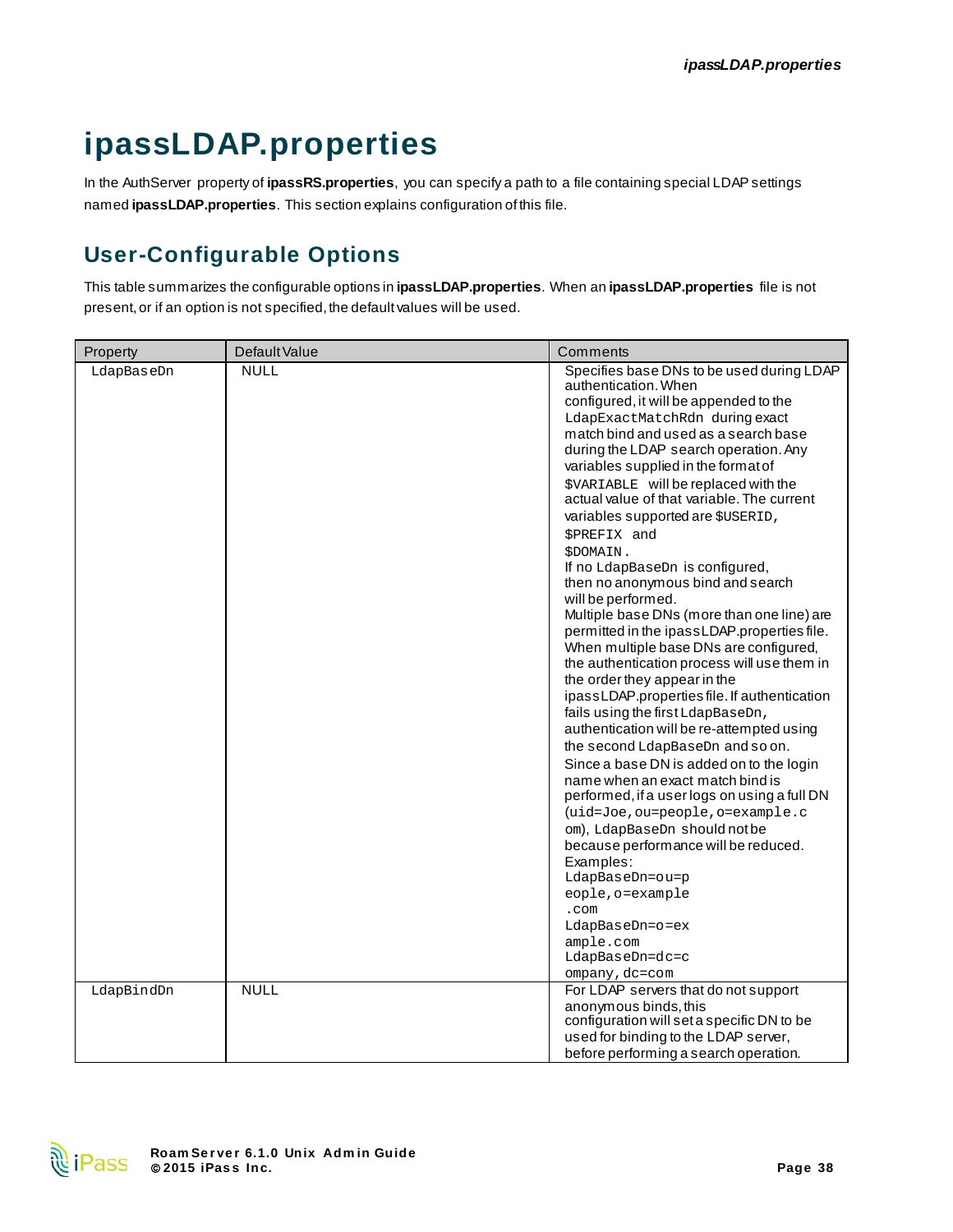|                 |              | When anonymous binds are supported,            |
|-----------------|--------------|------------------------------------------------|
|                 |              | omit this configuration and the default        |
|                 |              |                                                |
|                 |              | value of NULL will be used.                    |
|                 |              | Example:                                       |
|                 |              | LdapBindDn=uid=bindmaster, ou=peo              |
|                 |              | ple, o=example.com                             |
| LdapBindPasswd  | <b>NULL</b>  | For LDAP servers that do not support           |
|                 |              | anonymous binds, this                          |
|                 |              | configuration will set a password to be used   |
|                 |              | for binding to the LDAP server before          |
|                 |              | performing a search operation. When            |
|                 |              | anonymous                                      |
|                 |              | binds are supported, omit this configuration   |
|                 |              | and the default value of                       |
|                 |              | NULL will be used.                             |
|                 |              | Example:                                       |
|                 |              | LdapBindPassword=bindUserPassword              |
| LdapBindPasswdE | <b>NULL</b>  | This property has been added to keep the       |
| ncr             |              | bind password of LDAP files in encrypted       |
|                 |              | format.                                        |
|                 |              | After server startup, the LdapBindPassword     |
|                 |              | attribute will change to                       |
|                 |              | LdapBindPasswdEncr attribute with              |
|                 |              | password encrypted.                            |
| LdapCompareAttr | <b>NULL</b>  | Configuration to enable comparison of user     |
|                 |              | passwords against a                            |
|                 |              | specific user attribute in the LDAP            |
|                 |              | directory as a means of authentication.        |
|                 |              | The user attribute specified must contain a    |
|                 |              | password saved in clear text in the LDAP       |
|                 |              |                                                |
|                 |              | directory for LdapCompareAttr to work.         |
|                 |              | This compare replaces the final user bind      |
|                 |              | to authenticate the user. The user bind        |
|                 |              | authenticates against the standard             |
|                 |              | password attribute                             |
|                 |              | (usuallyuserpassword), which mayor             |
|                 |              | may not be encrypted in the LDAP directory.    |
|                 |              | Example:                                       |
|                 |              | LdapCompareAttr=roamingPassword                |
| LdapDetectBaseD | <b>YES</b>   | When LdapDetectBaseDn is enabled,              |
| n               |              | and no LdapBaseDn is                           |
|                 |              | configured, it will detect all the available   |
|                 |              | BaseDn (a.k.a.                                 |
|                 |              | namingContexts) of the LDAP server.            |
|                 |              | Valid values: YES or NO.                       |
| LdapDoExactMatc | <b>NO</b>    | Disables or enables binding directly to the    |
| h               |              | LDAP server for user                           |
|                 |              | authentication using only the user's login id, |
|                 |              | password, and any                              |
|                 |              | base DN by the                                 |
|                 |              |                                                |
|                 |              | LdapBaseDn configuration.                      |
|                 |              | Accepted values are YES or                     |
|                 |              | NO.                                            |
|                 |              | Example: LdapDoExactMatch=YES                  |
| LdapExactMatchR | uid=\$USERID | The DN used for the exact match bind is        |
| dn              |              | comprised of two parts: the relative DN        |
|                 |              | (RDN) and the base DN. The base portion        |
|                 |              | can be                                         |
|                 |              |                                                |

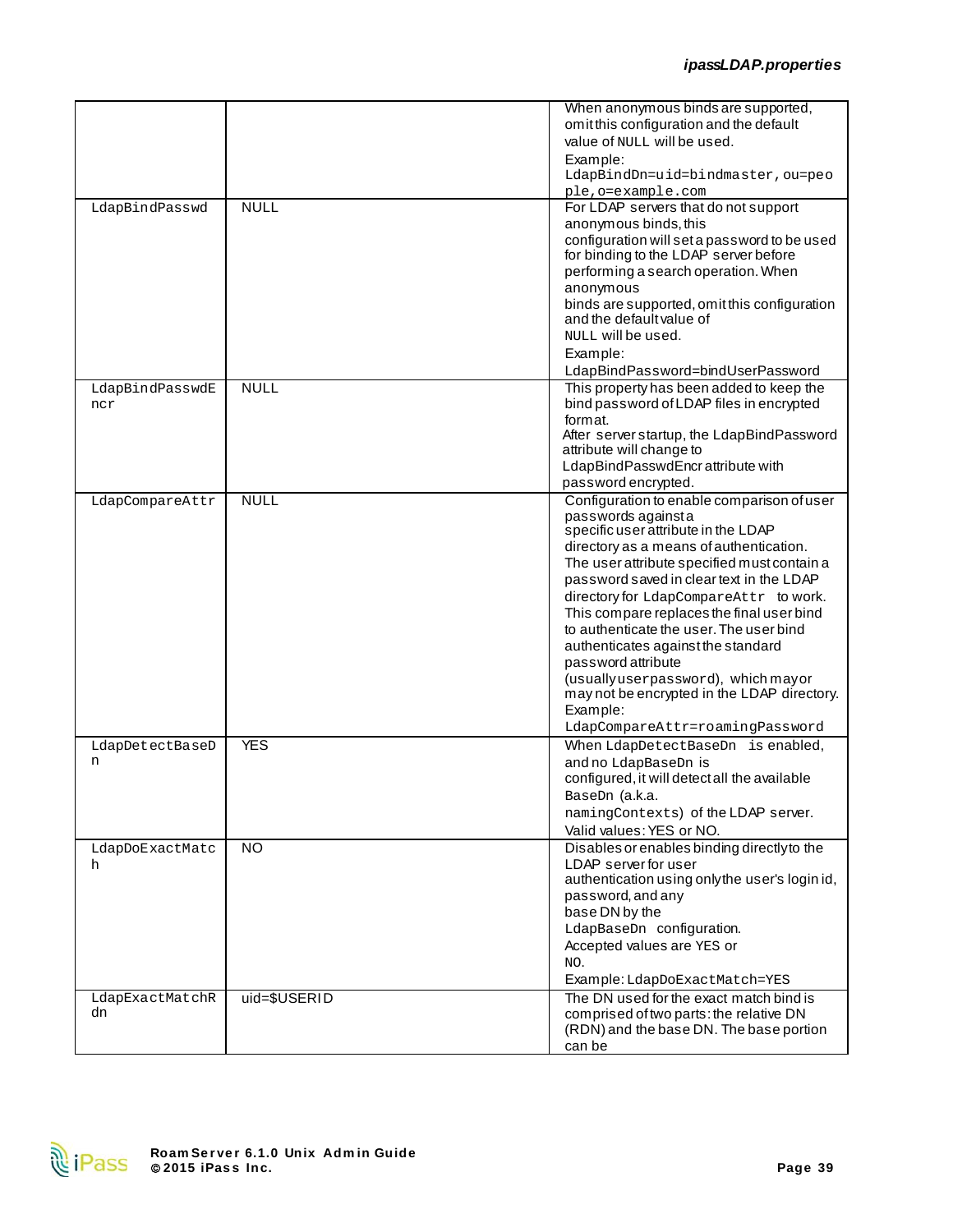|                          |             | specified by the LdapBaseDn<br>configuration. The relative DN format<br>can be specified by the<br>LdapExactMatchRdn. The RDN is by<br>default uid=\$USERID, where the<br>variable \$USERID is replaced by the<br>usernamespecified at login time. The<br>current variables supported are \$USERID<br>and \$DOMAIN.<br>For example:<br>User joe exists in a LDAP tree with a DN of<br>uid=joe, ou=people, o=example.com,<br>and he logs in as joe @example.com. For a<br>successful exact match bind, leave the<br>LdapExactMatchRdn as default and set<br>the<br>LdapBaseDn=ou=people, o=example.c<br>om.<br>User Mary exists in a LDAP tree with a DN<br>οf<br>$cn = Mary, dc = company, dc = com, and she$<br>logs in as Mary @example.com. For a<br>successful exact match bind, set the<br>LdapExactMatchRdn=cn=\$USERID and<br>setthe<br>LdapBaseDn=dc=company, dc=com.<br>The exact match bind can be disabled by<br>setting<br>LdapDoExactMatch=NO.<br>Only one LdapExactMatchRdn (one line)<br>is allowed in the<br>ipassLDAP.p<br>roperties<br>file. Examples:<br>LdapExactMa<br>$tchRdn = cn = $$<br><b>USERID</b><br>LdapExactMa<br>tchRdn=\$USE |
|--------------------------|-------------|--------------------------------------------------------------------------------------------------------------------------------------------------------------------------------------------------------------------------------------------------------------------------------------------------------------------------------------------------------------------------------------------------------------------------------------------------------------------------------------------------------------------------------------------------------------------------------------------------------------------------------------------------------------------------------------------------------------------------------------------------------------------------------------------------------------------------------------------------------------------------------------------------------------------------------------------------------------------------------------------------------------------------------------------------------------------------------------------------------------------------------------------------------------|
| LdapExcludeWild<br>cards | <b>NULL</b> | <b>RID</b><br>This property is used to exclude wildcards<br>(special characters) from the default set of<br>LDAP wildcards $&\leftarrow^{-N}>>^*()+$ . These                                                                                                                                                                                                                                                                                                                                                                                                                                                                                                                                                                                                                                                                                                                                                                                                                                                                                                                                                                                                 |
|                          |             | wildcards could be used for LDAP Blind<br>Injection, so excluding them is not<br>recommended. Default is none.                                                                                                                                                                                                                                                                                                                                                                                                                                                                                                                                                                                                                                                                                                                                                                                                                                                                                                                                                                                                                                               |
|                          |             | Example:<br>LdapExcludeWildcards=&<br>or                                                                                                                                                                                                                                                                                                                                                                                                                                                                                                                                                                                                                                                                                                                                                                                                                                                                                                                                                                                                                                                                                                                     |
| LdapGroupDepth           | 3           | LdapExcludeWildcards=& ~=^!<>*()+<br>Can be used in conjunction with                                                                                                                                                                                                                                                                                                                                                                                                                                                                                                                                                                                                                                                                                                                                                                                                                                                                                                                                                                                                                                                                                         |
|                          |             | LdapMemberOfGroup to limit the                                                                                                                                                                                                                                                                                                                                                                                                                                                                                                                                                                                                                                                                                                                                                                                                                                                                                                                                                                                                                                                                                                                               |
|                          |             | depth of the search for nested groups. Valid<br>values are from 1 to 10. A value of 1 would                                                                                                                                                                                                                                                                                                                                                                                                                                                                                                                                                                                                                                                                                                                                                                                                                                                                                                                                                                                                                                                                  |
|                          |             | avoid any nested group search and only                                                                                                                                                                                                                                                                                                                                                                                                                                                                                                                                                                                                                                                                                                                                                                                                                                                                                                                                                                                                                                                                                                                       |
|                          |             | look for                                                                                                                                                                                                                                                                                                                                                                                                                                                                                                                                                                                                                                                                                                                                                                                                                                                                                                                                                                                                                                                                                                                                                     |
|                          |             | direct group memberships.                                                                                                                                                                                                                                                                                                                                                                                                                                                                                                                                                                                                                                                                                                                                                                                                                                                                                                                                                                                                                                                                                                                                    |

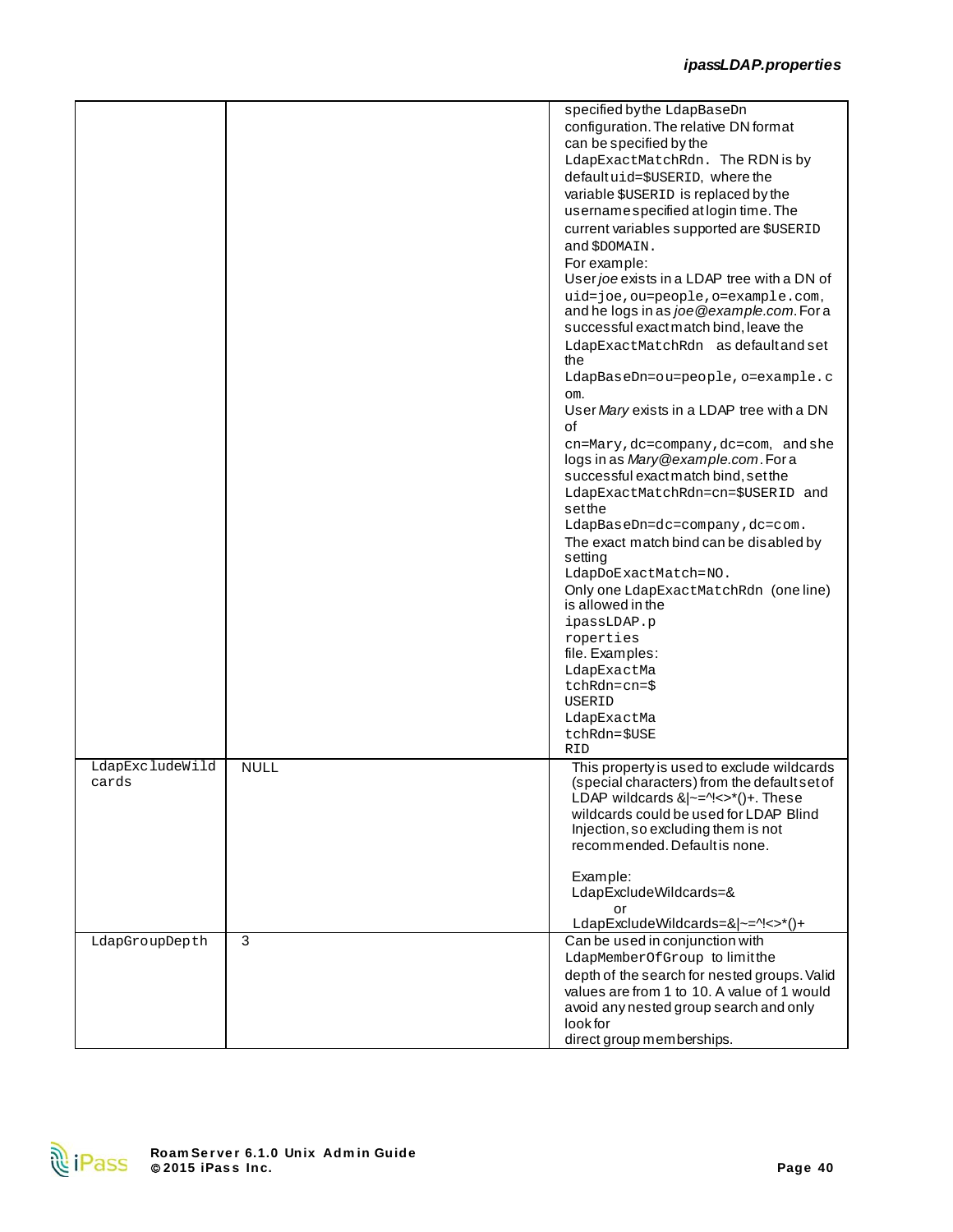| LdapIgnoreExpir       | <b>NO</b>    | If set to YES, Roam Server will allow access                            |
|-----------------------|--------------|-------------------------------------------------------------------------|
| edAdPassw             |              | by ignoring expired                                                     |
| ord                   |              | Active Directory (AD) passwords.                                        |
| LdapMemberOfGro<br>up | <b>NULL</b>  | This property will enable verification that a<br>user is a member of a  |
|                       |              | given group in Active Directory.                                        |
|                       |              | Roam Server compares the given group                                    |
|                       |              | DN to the attribute and any subsequent                                  |
|                       |              | nested groups, up to a maximum depth of                                 |
|                       |              | 10 nested groups.                                                       |
|                       |              | Example:                                                                |
|                       |              | LdapMemberOfGroup=CN=CompanyUse                                         |
|                       |              | rs, CN=Users, DC=Corp                                                   |
| LdapSearchFilte       | uid=\$USERID | orateHQ, DC=company, DC=com<br>Specifies a custom filter when searching |
| $\,$ $\,$ $\,$        |              | an LDAP server for a user. If this option is                            |
|                       |              | not set, the default filter (uid=\$USERID)                              |
|                       |              | will be used. When an exact match bind is                               |
|                       |              | disabled or is unsuccessful, an anonymous                               |
|                       |              | bind and search will be used. A custom                                  |
|                       |              | filter maybe supplied for the search. Any                               |
|                       |              | variables supplied in the format of                                     |
|                       |              | \$VARIABLE will be replaced with the actual                             |
|                       |              | value of that variable. The current variables                           |
|                       |              | supported are \$USERID, \$PREFIX and                                    |
|                       |              | <b>\$DOMAIN.</b>                                                        |
|                       |              | Only one filter (one line) is presently allowed                         |
|                       |              | in the                                                                  |
|                       |              | ipassLDAP.properties file.                                              |
|                       |              | The variables' values are taken from the                                |
|                       |              | user's login. For example if                                            |
|                       |              | someone logs in as                                                      |
|                       |              | joe @example.com, the variable                                          |
|                       |              | \$USERID would be replaced by joe                                       |
|                       |              | (that is, everything to the left of the                                 |
|                       |              | leftmost @-sign, not including any                                      |
|                       |              | prefix such as iPass/). The variable<br>\$DOMAIN would be replaced by   |
|                       |              | example.com (that is, everything to                                     |
|                       |              | the right of the leftmost @-sign).                                      |
|                       |              | For example: if the search filter is                                    |
|                       |              | (&(mail=\$USERID@\$DOMAIN)(di                                           |
|                       |              | alup=true)), when joe from                                              |
|                       |              | example.com logs on, the                                                |
|                       |              | search filter will be converted to                                      |
|                       |              | $(8(mail = joe@example.com))$                                           |
|                       |              | $(dialup=true)$ )                                                       |
|                       |              | Examples:                                                               |
|                       |              | LdapSearchFilter=uid=\$USERID                                           |
|                       |              | LdapSearchFilter=mail=\$USERID<br>@\$DOMAIN                             |
|                       |              | LdapSearchFilter=(&(uid=\$USERID                                        |
|                       |              | )(dialup=true))                                                         |
|                       |              | Class_of_service_str canalsobe                                          |
|                       |              | used as a valid attribute for the search                                |
|                       |              | query. Valid values for this attribute are:                             |
|                       |              | DIAL-UP, DIAL-UP-ISDN, DIAL-UP-                                         |
|                       |              | PHS, WIRED, WIRELESS,                                                   |
|                       |              | MOBILEDATA.                                                             |

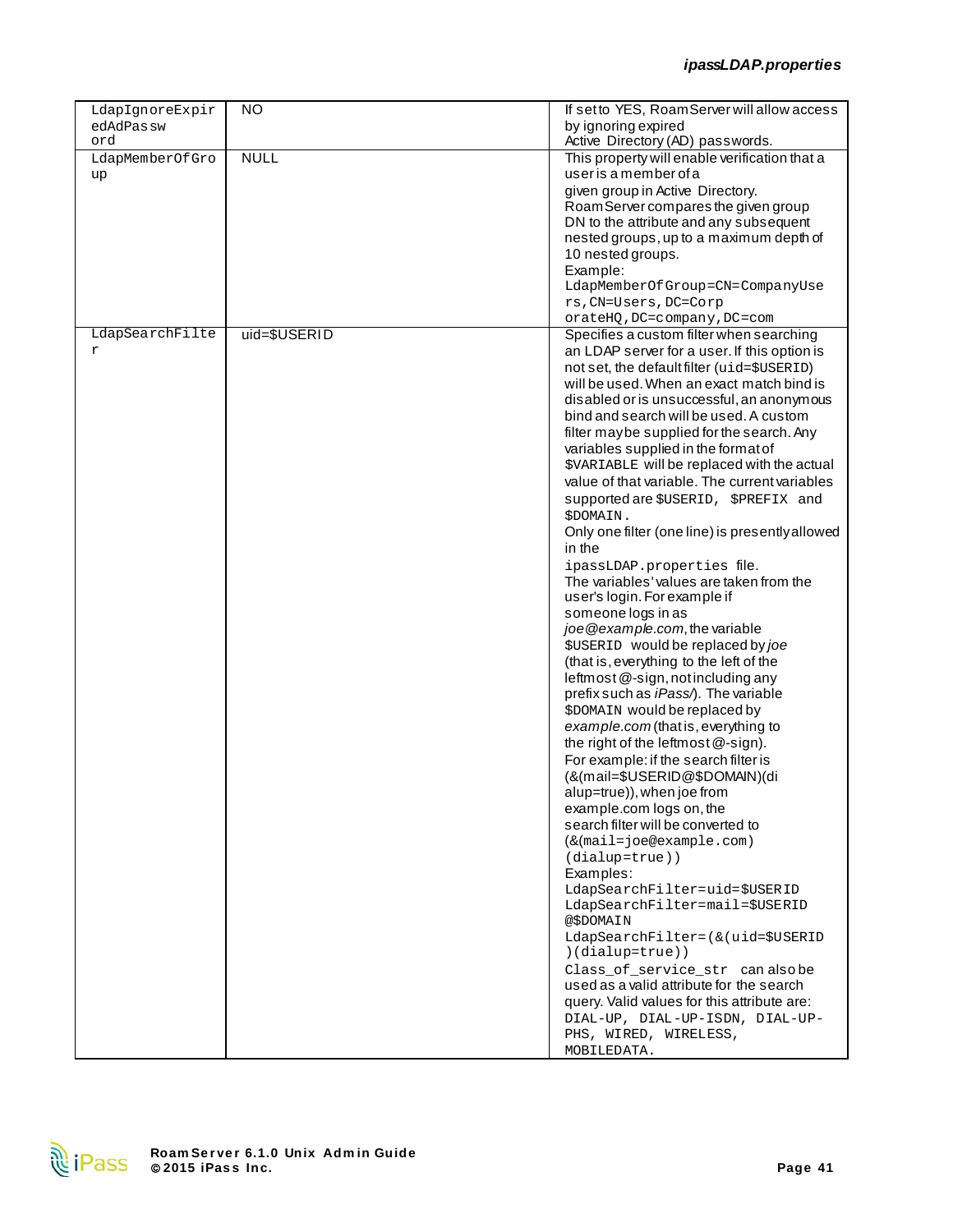|                           |                                                                        | Example:<br>LdapSearchFilter=(&(sAMAccountNa<br>$me = SUBERID)$<br>(member00f=CN=\$(class_of_service<br>_str), CN=Users, DC=<br>$company, DC=com)$ )                                                                                                                                                                                               |
|---------------------------|------------------------------------------------------------------------|----------------------------------------------------------------------------------------------------------------------------------------------------------------------------------------------------------------------------------------------------------------------------------------------------------------------------------------------------|
| LdapSearchMoreS<br>ervers | <b>NO</b>                                                              | Uncomment and customize the<br>LdapSearchMoreServers line to<br>enable/disable searching other LDAP<br>servers when the user is not found on the<br>current LDAP server. Valid values are YES<br>or NO.<br>Default value is NO. Note to Active<br>Directory (AD) users: you will, in most<br>cases, need this enabled to YES.                      |
| LdapSearchScope           | $\mathcal{P}$                                                          | Determines the scope of the LDAP search.<br>Valid values are: 0=Object Scope, 1=One<br>Level Scope, 2=Subtree Scope                                                                                                                                                                                                                                |
| LdapUacAttr               | userAccountControl=512,544,66048,66080,262<br>656,262688,328192,328224 | To enable ACA support with LDAP.<br>Given default value only applicable for<br>Active Directory.<br>For LDAP, configure your customized user<br>account control attribute<br>with value<br>associated for active users.<br>example:<br>LdapUacAttr=ipassStatus=active<br>or<br>LdapUacAttr=userStatus=enable<br>or<br>LdapUacAttr=userEnabled=true |

## **Suggested Configuration**

### **Example 1 (Most common)**

For companies with an LDAP directory structure where roaming users are stored in different directories:

| uid=user1,ou=development,o=example.com |  |
|----------------------------------------|--|
| uid=user2,ou=finance,o=example.com     |  |
| uid=user3,ou=marketing,o=example.com   |  |

Performing a search for the user might be a simpler approach. Therefore, the exact match bind step can be skipped all together. If all users login with the format of user1@example.com, then only do an anonymous bind and search of the LDAP directory.

Set the following in the ipassLDAP.properties file:

LdapBaseDn=o=example.com LdapDoExactMatch=no LdapSearchFilter=uid=\$USERID

### **Example 2**

For companies with an LDAP directory structure where all roaming users are stored in the same directory:

```
uid=user1,ou=people,o=example.com
uid=user2,ou=people,o=example.com
uid=user3,ou=people,o=example.com
```
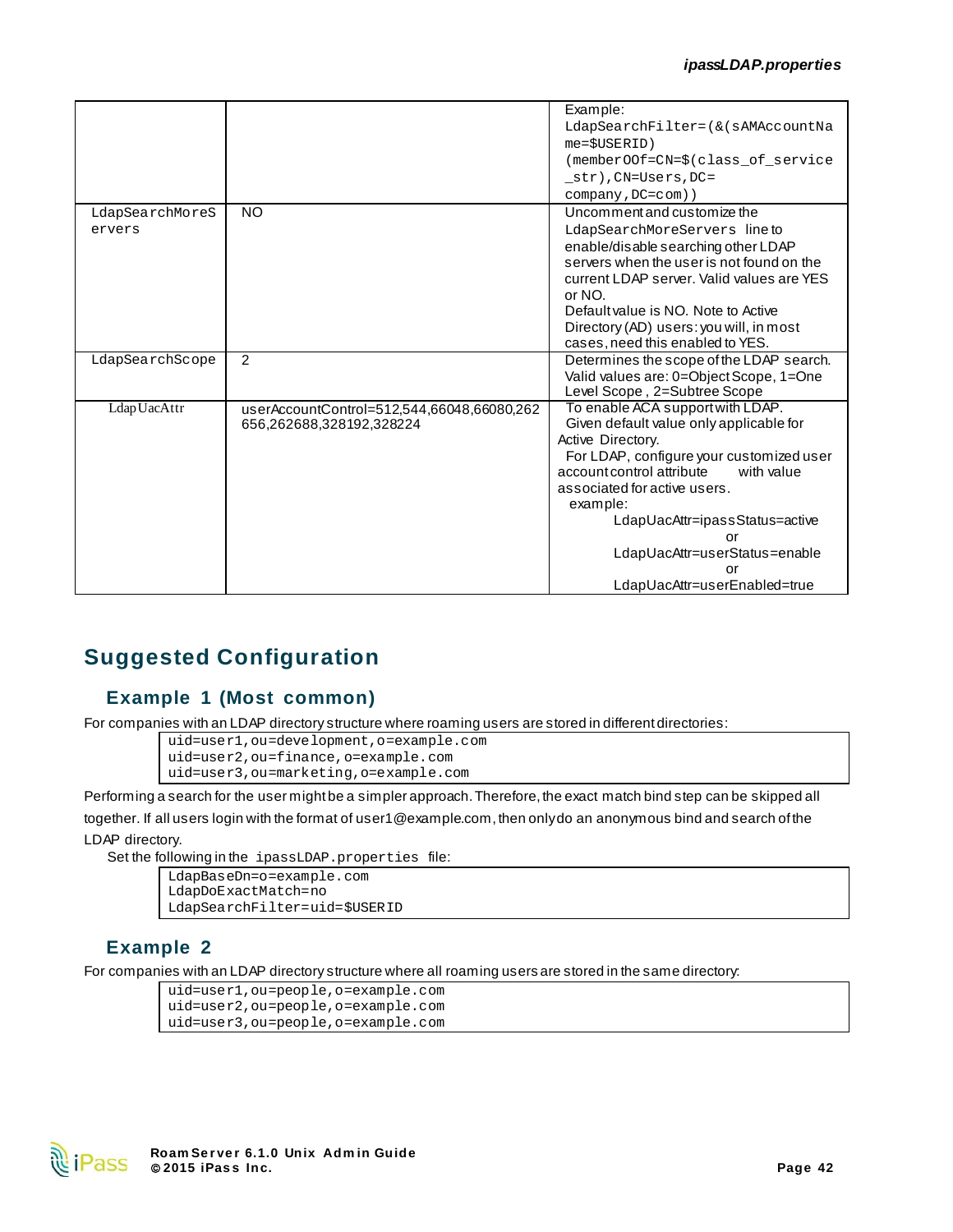All users are in the ou=people,o=example.com directory. If all users log in with the format of user1@example.com, then to

bind to the LDAP server on the first try with the exact match bind.

Set the following in the ipassLDAP.properties file: LdapBaseDn=ou=people,o=example.com

### **Example 3**

For companies whose roaming users login with a full Distinguished Name (DN) such as:

uid=user1,ou=development,o=example.com@example.com, the user id portion (which is everything to the left of the leftmost @-sign) is the full DN of the user.

Only the exact match bind is needed.

Set the following in the ipassLDAP.properties file:

| LdapExactMatchRdn=\$USERID |
|----------------------------|
| LdapDoExactMatch=Yes       |
|                            |

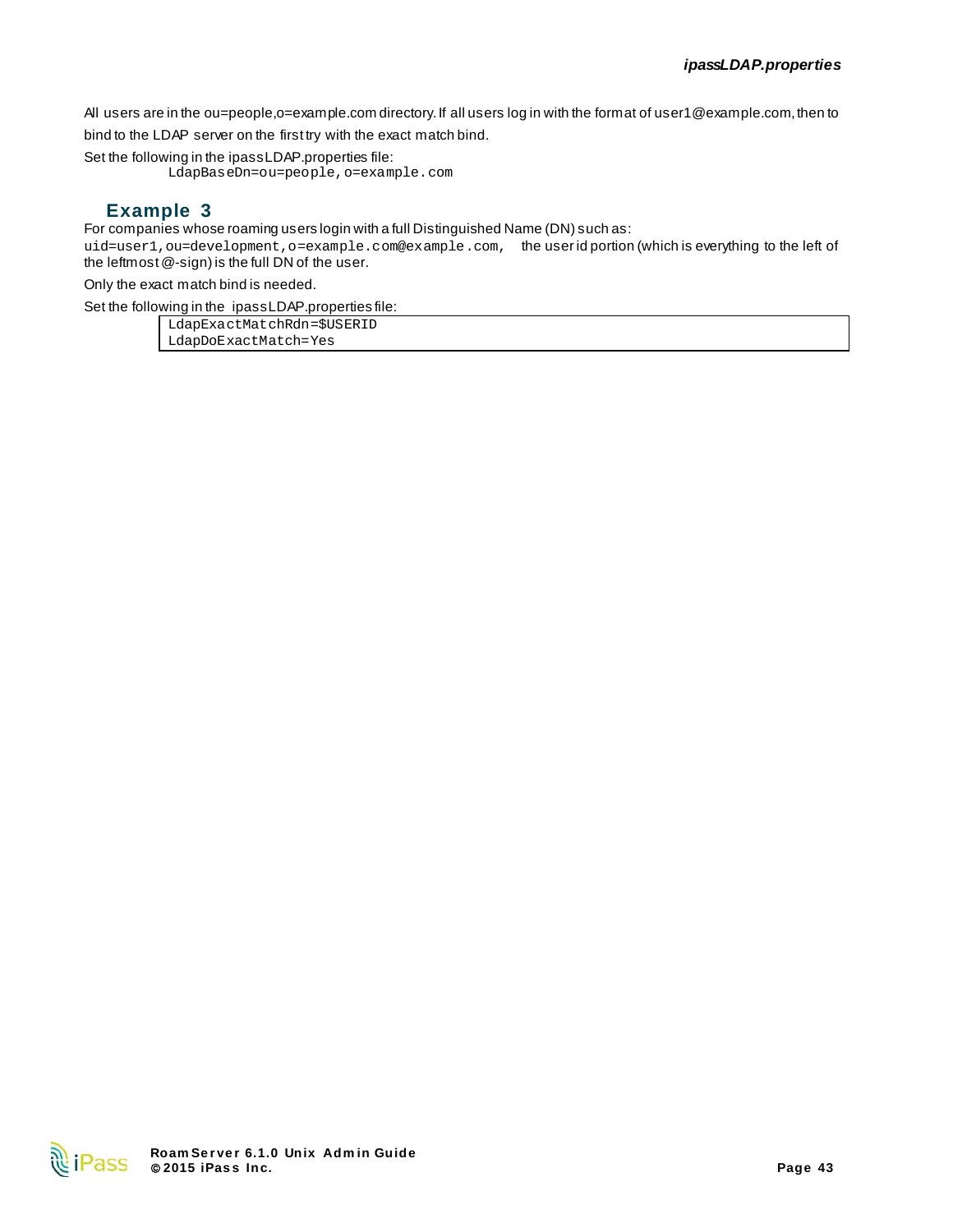# **Appendix I: Error Messages**

This section lists error messages that can be returned by the RoamServer at Debug Levels 0, 1 and 2. Although other debug levels are possible, they are used only for packet dumps and no error messages are associated with them. Variables denoted in the list by + (for example, +ioe.getMessage()) will be replaced at runtime with specific data.

| <b>Feature</b> | Debug<br>Level | <b>Message</b>                                                                         |  |  |  |
|----------------|----------------|----------------------------------------------------------------------------------------|--|--|--|
| Tacacs+        |                |                                                                                        |  |  |  |
|                | 1              | Error occurred while trying to communicate to the TACACS+                              |  |  |  |
|                | $\mathbf{1}$   | Failed to convert TACACS+ packet to bytes                                              |  |  |  |
|                | $\mathbf{1}$   | "Failed to open TCP socket to TACACS+ server: IO Error,                                |  |  |  |
|                |                | "+ioe.getMessage()                                                                     |  |  |  |
|                | $\mathbf 1$    | "Failed to open TCP socket to TACACS+ server:                                          |  |  |  |
|                | 1              | Failed to send packet to TACACS+ server" +ioe.getMessage()                             |  |  |  |
|                | $\mathbf 1$    | Unexpected NULL clientSocket, socket could be closed.                                  |  |  |  |
|                | $\mathbf{1}$   | Timed Out reading packet from TACACS+ server "                                         |  |  |  |
|                | $\mathbf{1}$   | "Failed to read packet from TACACS+ server "                                           |  |  |  |
|                | $\mathbf{1}$   | Cannot parse raw TACACS+ packet                                                        |  |  |  |
|                | $\mathbf 1$    | "Error closing socket to TACACS+ " +ioe.getMessage()                                   |  |  |  |
|                | $\mathbf{1}$   | "ERROR parsing header of packet received from TACACS+                                  |  |  |  |
|                | $\mathbf{1}$   | "Unsupported reply packet type " +this.hdr_type +" received<br>from                    |  |  |  |
|                | 1              | "ERROR decrypting TACACS+ packet"                                                      |  |  |  |
|                | $1\,$          | "ERROR: missing TACACS+ packet type"                                                   |  |  |  |
|                | $\mathbf{1}$   | "parse() not supported for this reply packet type " +pktType                           |  |  |  |
|                | 1              | "ERROR: missing TACACS+ packet type"                                                   |  |  |  |
|                | $\mathbf{1}$   | "ERROR: toBytes() not supported for packet type " +pktType                             |  |  |  |
|                | $\mathbf{1}$   | "ERROR encrypting TACACS+ packet"                                                      |  |  |  |
|                | $\mathbf 1$    | "CHAP challenge conversion failed."                                                    |  |  |  |
|                | $\mathbf 1$    | "CHAP password conversion failed."                                                     |  |  |  |
|                | $\mathbf{1}$   | "ERROR encrypting TACACS+ packet"                                                      |  |  |  |
|                | 2              | Error or Timeout in getting reply from TACACS+ server                                  |  |  |  |
|                | 2              | Password is NULL, TACACS+ Minor Version 0 does not support<br><b>CHAP</b>              |  |  |  |
|                | 2              | Error/Timeout getting first auth reply from TACACS+ server                             |  |  |  |
| LDAP           |                |                                                                                        |  |  |  |
|                | $\mathbf 0$    | "Server's LDAP Info is Missing "                                                       |  |  |  |
|                | 0              | "Unexpected return code (" +rc +")"                                                    |  |  |  |
|                | 0              | "Internal Error: LDAP server address not set"                                          |  |  |  |
|                | $\mathbf{1}$   | "Illegal LDAP Configuration: Must configure an<br>"+LdapInfo.LDAP BASE DN +" or Enable |  |  |  |
|                |                | "+LdapInfo.LDAP_DO_EXACT_MATCH                                                         |  |  |  |
|                | $\mathbf{1}$   | "Error creating RDN from ldapExactMatchRdn"                                            |  |  |  |
|                | $\mathbf 1$    | "ExactMatchBind failed " +ne.getMessage()                                              |  |  |  |
|                | $\mathbf{1}$   | "Error creating Search Filter."                                                        |  |  |  |
|                | $\mathbf{1}$   | "LDAP Authentication failed " +reason                                                  |  |  |  |
|                | $\mathbf{1}$   | "Error, LDAP search found multiple matches "+entryCount +"<br>found                    |  |  |  |
|                | $\mathbf{1}$   | "LDAP Search found multiple matches for this user "<br>+slee.getMessage()              |  |  |  |

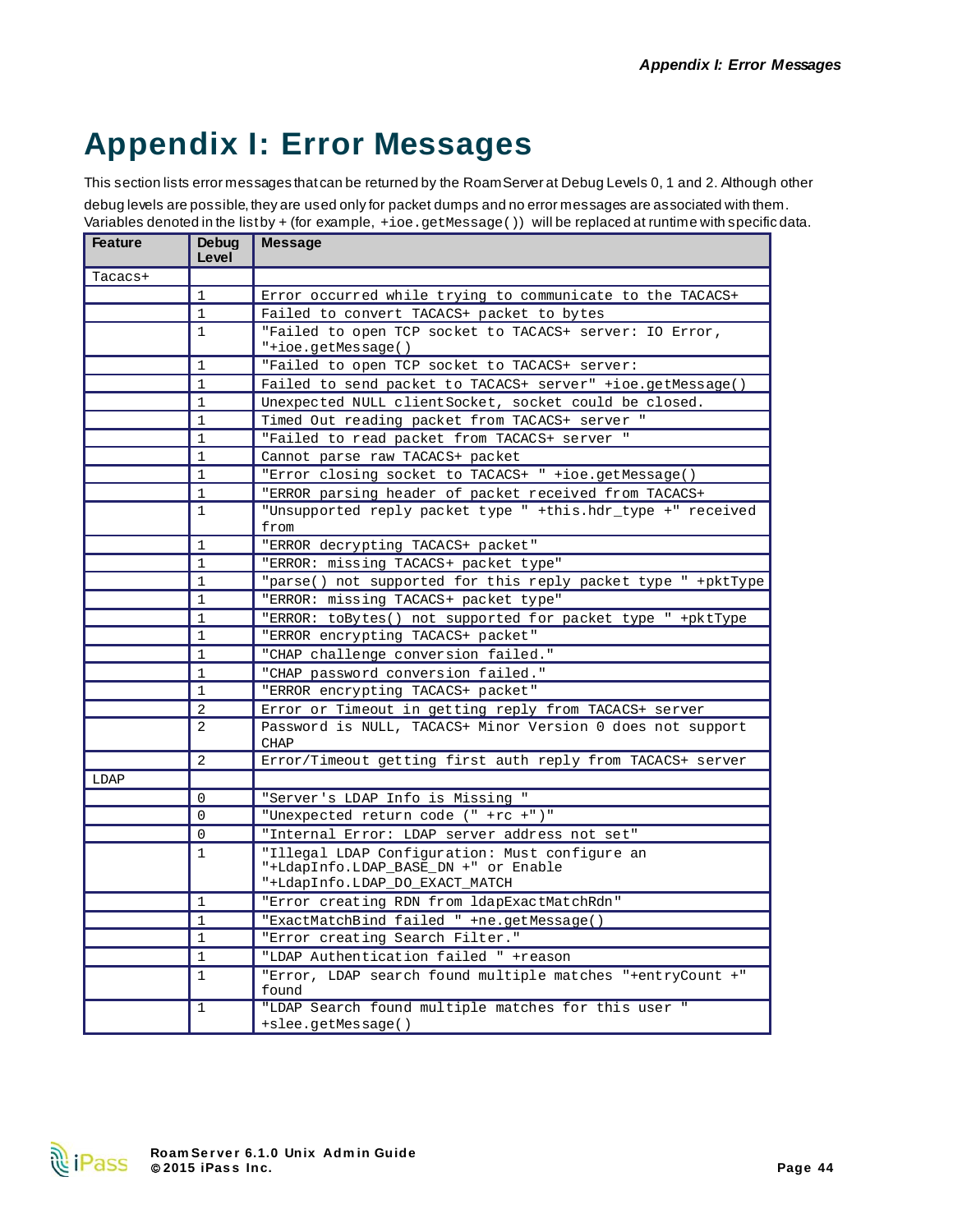|         | 1            | "LDAP Search exceeded " +searchTimeout +" millisecond time<br>limit:          |  |  |  |
|---------|--------------|-------------------------------------------------------------------------------|--|--|--|
|         | $\mathbf{1}$ | "LDAP Search Error: " +ne.getMessage()                                        |  |  |  |
|         | 1            | "LDAP Compare of (" +name +") attribute with password<br>failed."             |  |  |  |
|         | $\mathbf{1}$ | "LDAP Compare of (" +name +") attribute failed: "<br>+ne.getMessage()         |  |  |  |
|         | $\mathbf{1}$ | "Unexpected NULL ldap context"                                                |  |  |  |
|         | 1            | "Invalid attribute name: "+attrName+", in line:<br>"+origString               |  |  |  |
|         | $\mathbf{1}$ | "Could not authenticate user at this LDAP server"                             |  |  |  |
|         | $\mathbf{1}$ | "TIMEOUT while talking to LDAP server after "<br>+sInfo.NumRetry +"           |  |  |  |
|         | 2            | "Error while closing connection to LDAP server"                               |  |  |  |
|         |              | +ne.getMessage()                                                              |  |  |  |
| SSLPost |              |                                                                               |  |  |  |
|         | $\Omega$     | fileDesc+fileName+" does not exist"                                           |  |  |  |
|         | 0            | "Cannot read "+fileDesc+filename                                              |  |  |  |
|         | $\Omega$     | "Failed to instanciate SSLPostCommunicator:<br>"+cce.getMessage()             |  |  |  |
|         | $\Omega$     | "Could not instantiate SSLSocketImpl"                                         |  |  |  |
|         | 0            | "ERROR: Missing IpassDictionaryEntry"                                         |  |  |  |
|         | $\mathbf{1}$ | "Socket receive timed out"                                                    |  |  |  |
|         | $\mathbf{1}$ | "Failed to receive data from server: " +<br>serverInfoRec.IpAddress           |  |  |  |
|         | $\mathbf{1}$ | "IOEXCEPTION: while talking to server: " +<br>serverInfoRec.IpAddress + ":" + |  |  |  |
|         | $\mathbf{1}$ | "received null Communicator object"                                           |  |  |  |
|         | 1            | "received null serverInfoRec"                                                 |  |  |  |
|         | 1            | "received null requestPkt"                                                    |  |  |  |
|         | 1            | "received null replyPkt"                                                      |  |  |  |
|         | 1            | "Could not create sslSocket: doHandshake failed"                              |  |  |  |
|         | 1            | "Could not create sslSocket: Instantiation failed"                            |  |  |  |
|         | 1            | "sslSocket null for ServerSide communicator"                                  |  |  |  |
|         | 1            | "Could parse post packet: " +replyStr                                         |  |  |  |
|         | 1            | Malformed Post Packet                                                         |  |  |  |
|         | 1            | "Malformed post packet header"                                                |  |  |  |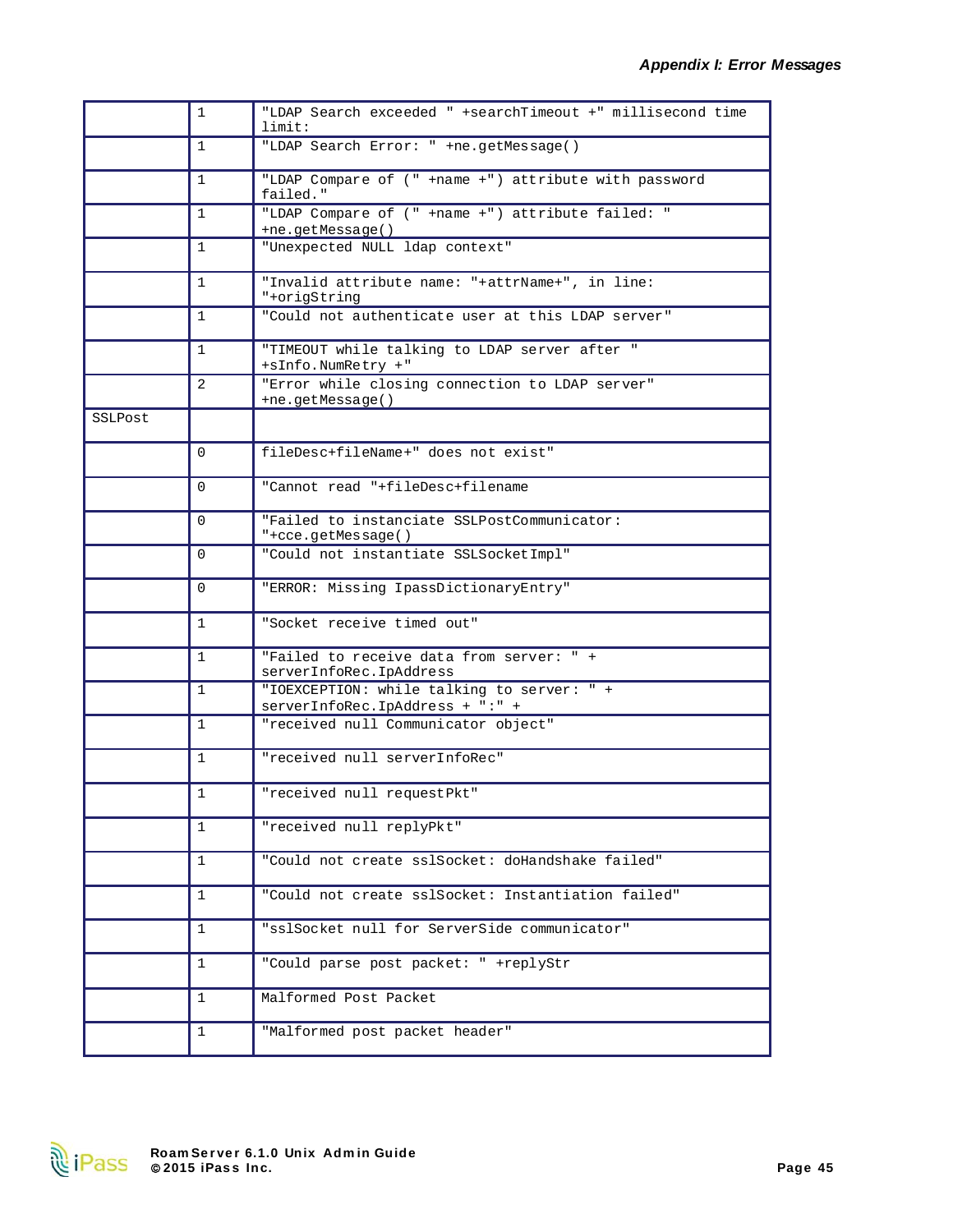|          | 1           | "Unexpected NULL sslSocket."                                                                             |  |  |  |
|----------|-------------|----------------------------------------------------------------------------------------------------------|--|--|--|
|          | 1           | "Error parsing MultiInstance attribute "+name+", of type "<br>+de.getType()                              |  |  |  |
|          | 1           | "Error parsing attribute "+name+", of type " +de.getType()                                               |  |  |  |
|          | 1           | "Error in converting the packet to bytes: " + e.toString()                                               |  |  |  |
|          | $\mathbf 1$ | "Error for attribute "+name+ ": "+i.getMessage()+" Ignoring<br>it"                                       |  |  |  |
|          | 1           | "Dropping attribute for ipassCode " +ipassCode+" value<br>"+value+",                                     |  |  |  |
|          | 1           | Base64 Decode ERROR: Dropping OBJECT of ipassCode "<br>+ipassCode+"                                      |  |  |  |
|          | $\mathbf 1$ | "Dropping OBJECT of ipassCode " +ipassCode+" value<br>"+value+", OptionalDataException: "+o.getMessage() |  |  |  |
|          | 1           | "Dropping OBJECT of ipassCode " +ipassCode+" value<br>"+value+",                                         |  |  |  |
|          | 1           | "Dropping OBJECT of ipassCode " +ipassCode+" value<br>"+value+", IOException: "+i.getMessage()           |  |  |  |
|          | $\mathbf 1$ | "Dropping attribute for ipassCode " +ipassCode+" value<br>$"+value+".$                                   |  |  |  |
|          | 2           | "NULL sslServerSocket, listener socket could be closed."                                                 |  |  |  |
|          | 2           | "SSL handshake failed, closing accepted socket."                                                         |  |  |  |
|          | 2           | "Listeners are shutdown, closing accepted socket."                                                       |  |  |  |
|          | 2           | "Rejecting packet from: " +sslSocket.getHost()                                                           |  |  |  |
|          | 2           | "Error: No ipassPkt to send"                                                                             |  |  |  |
|          | 2           | "Unexpected NULL sslSocket, socket could be closed."                                                     |  |  |  |
|          | 2           | "Could parse post packet: " +packetStr                                                                   |  |  |  |
|          | 2           | "Error parsing IpassPostPkt: Unknown URI/request type " +uri                                             |  |  |  |
|          | 2           | "Error parsing IpassPostPkt: missing empty string."                                                      |  |  |  |
|          | 2           | "Error parsing IpassPostPkt."                                                                            |  |  |  |
|          | 2           | "Unknown PostPkt attribute (" +name +"): ignoring it."                                                   |  |  |  |
| Handlers |             |                                                                                                          |  |  |  |
|          | 0           | "Software update failed"                                                                                 |  |  |  |
|          | $\Omega$    | "Download failed"                                                                                        |  |  |  |
|          | 0           | "Error occurred while trying to instantiate RSPolicyRules: "<br>+ i.getMessage()                         |  |  |  |
|          | 0           | "Error occurred while adding policy rule: An entry with the<br>same $rule: " + id + " exists!"$          |  |  |  |
|          | 0           | "File "+policyFile+" not found"                                                                          |  |  |  |

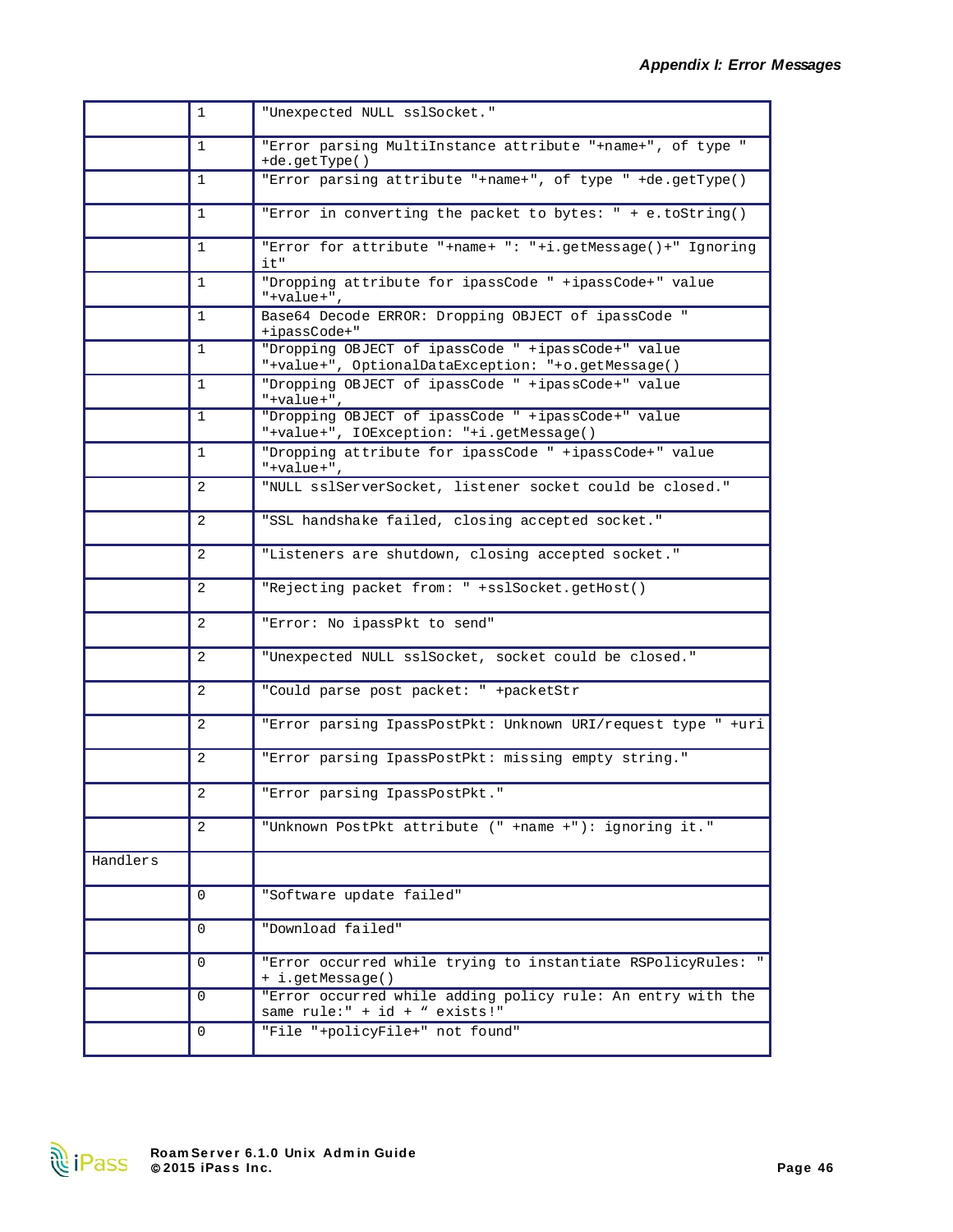| 0            | "Failed to Shutdown due to policy errors<br>as the TransactionController is null"                            |  |  |  |  |  |
|--------------|--------------------------------------------------------------------------------------------------------------|--|--|--|--|--|
| $\Omega$     | "Failed to Shutdown due to policy errors as the<br>TransactionContext is null"                               |  |  |  |  |  |
| 0            | Cannot find TRANSACTION CONTROLLER                                                                           |  |  |  |  |  |
| $\Omega$     | Cannot find exception Handler                                                                                |  |  |  |  |  |
| $\Omega$     | Could not get LOCAL_HOST_IP                                                                                  |  |  |  |  |  |
| 0            | Error occurred while trying to instantiate $" + s.toString()$                                                |  |  |  |  |  |
| $\Omega$     | Error occurred while trying to send the reply packet                                                         |  |  |  |  |  |
| $\Omega$     | No Server found for the following transaction type: "+<br>reqTypeName                                        |  |  |  |  |  |
| 0            | No valid handler found for the request of type "+type);                                                      |  |  |  |  |  |
| 0            | ERROR occurred while trying to save the acct record in a<br>$file: "+i.getMessage())$                        |  |  |  |  |  |
| $\Omega$     | Error occurred while trying to instantiate RSAcctReqHandler:<br>$" +$                                        |  |  |  |  |  |
| 0            | Unexpected ERROR: "+Config.FAILED_ACCT_LOG_DIR+" property<br>not set!                                        |  |  |  |  |  |
| $\Omega$     | Could not create directory $\Upsilon$ " + failedDirPath + " $\Upsilon$ to<br>store                           |  |  |  |  |  |
| 0            | ERROR, expected "+Config. FAILED_ACCT_LOG_DIR+" to be a<br>directory, got \"" + failedDirPath + "\" instead. |  |  |  |  |  |
| 1            | "Software Update Failed due to failure to load the Server's<br>Version Table."                               |  |  |  |  |  |
| $\mathbf 1$  | "Unable to copy "+this.serverJarFileName +" to<br>"+this.updatefilesJarFileName                              |  |  |  |  |  |
| 1            | "User " + user_id + " is denied access based on the policy<br>rule:                                          |  |  |  |  |  |
| 1            | "IO error in loading policy File "+policyFile                                                                |  |  |  |  |  |
| $\mathbf{1}$ | "Error loading the policy file"                                                                              |  |  |  |  |  |
| 1            | "Cannot get SSLPOST listener port, defaullting to:" +<br>UNKNOWN PORT                                        |  |  |  |  |  |
| 1            | "Failed to handle Heartbeat message!"                                                                        |  |  |  |  |  |
| $\mathbf 1$  | "Failed to load RS Policy Rules: "+se.getMessage()                                                           |  |  |  |  |  |
| 1            | "Policy Restriction. Verify Policy Failed."                                                                  |  |  |  |  |  |
| 1            | "Authentication Rejected: Invalid Reply Packet"                                                              |  |  |  |  |  |
| $\mathbf 1$  | "ERROR: list lock is NULL. Cannot check for duplicates in<br>our                                             |  |  |  |  |  |
| 1            | "exception ocurred: " + e.toString()                                                                         |  |  |  |  |  |
| 1            | "ERROR: list lock is NULL. Cannot add entry to our<br>accessList"                                            |  |  |  |  |  |
| 1            | "No such hashing alrorithm error: "+nsae.getMessage()                                                        |  |  |  |  |  |

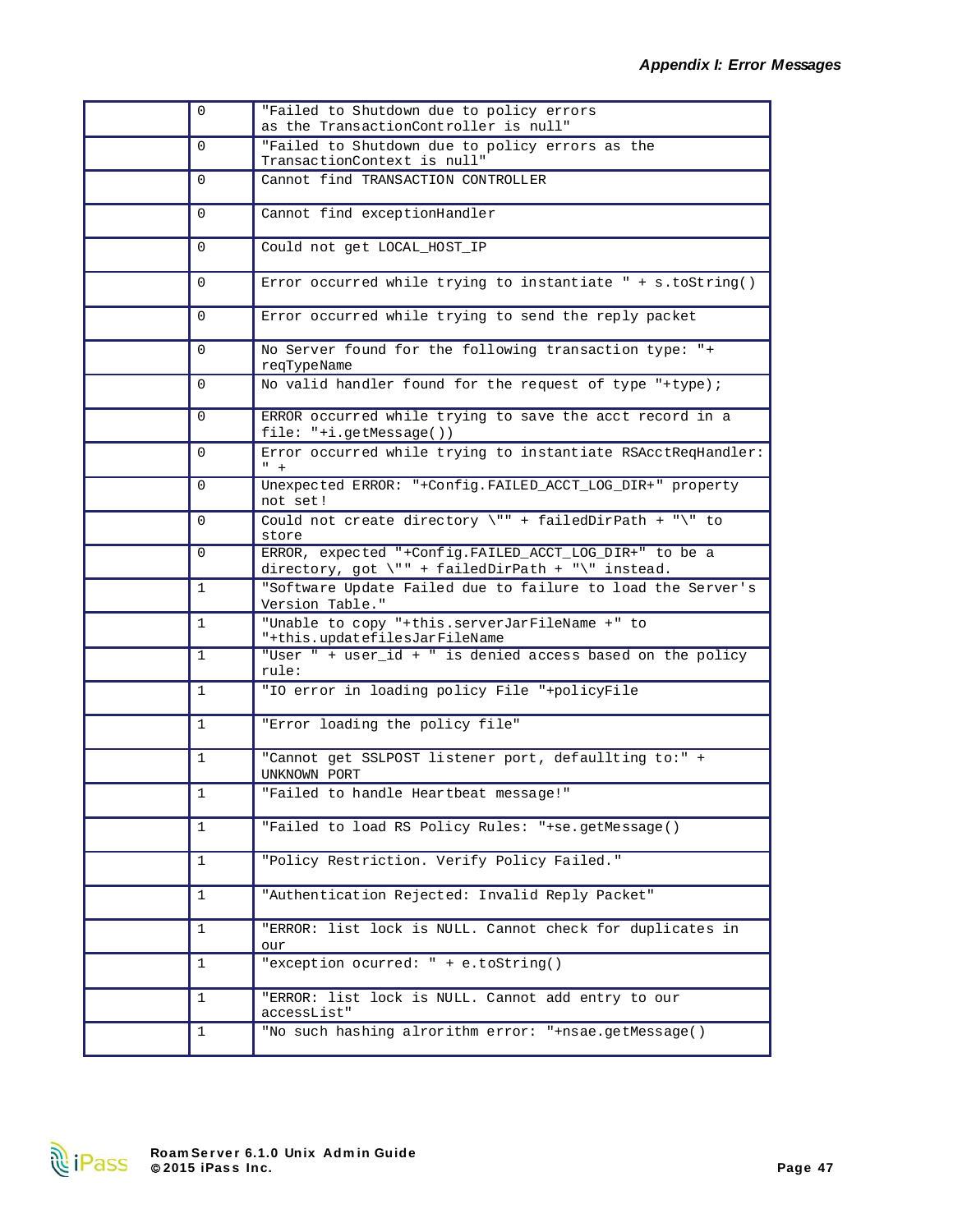|        | $\mathbf 1$  | handleRequest-Communicator object is null                                                                                |  |  |  |  |
|--------|--------------|--------------------------------------------------------------------------------------------------------------------------|--|--|--|--|
|        | $\mathbf 1$  | Error: File: " + fileName + " does not exist on the server                                                               |  |  |  |  |
|        | 1            | Error: File: " + fileName + " content is empty!                                                                          |  |  |  |  |
|        | $\mathbf 1$  | failed to get file contents                                                                                              |  |  |  |  |
|        | $\mathbf{1}$ | Invalid Request: Failed to get the path of the file: " +<br>fileName                                                     |  |  |  |  |
|        | $\mathbf{1}$ | Invalid Request: Cannot return the files in the keys folder!                                                             |  |  |  |  |
|        | $\mathbf 1$  | Invalid Request: filename is not from the<br>\$ipass.server.home: " +                                                    |  |  |  |  |
|        | $\mathbf{1}$ | Invalid Request: File:" + fileName + " does not exist on the<br>server!                                                  |  |  |  |  |
|        | 1            | "Invalid Request: File name not specified!                                                                               |  |  |  |  |
|        | 1            | handleRequest-Communicator object is null                                                                                |  |  |  |  |
|        | $\mathbf{1}$ | Failed to reload the new config file, reverted to the old<br>config file                                                 |  |  |  |  |
|        | 1            | Invalid request, Failed to Reload the new config file, and<br>failed                                                     |  |  |  |  |
|        | 1            | Invalid request, Failed to Reload the new config file, and<br>failed to find the " + fileName + ".bak in order to        |  |  |  |  |
|        | $\mathbf{1}$ | Invalid request, Failed to Reload the new config file, and<br>failed to delete it.\nPlease copy the " + fileName + ".bak |  |  |  |  |
|        | 1            | Failed to rename " $+$ fileName $+$ " to " $+$ fileName $+$ ".bak"                                                       |  |  |  |  |
|        | $\mathbf{1}$ | Failed to delete " + fileName + ".bak"                                                                                   |  |  |  |  |
|        | $\mathbf{1}$ | Error, Config Filename could not be obtained!                                                                            |  |  |  |  |
|        | 1            | source Ip is null, not a valid CTRL_MSG_IP                                                                               |  |  |  |  |
|        | $\mathbf{1}$ | netSourceIp +" is not a valid/configured CTRL_MSG_IP                                                                     |  |  |  |  |
|        | 1            | Invalid Request: File contents are empty!                                                                                |  |  |  |  |
|        | 1            | Invalid Request: Failed to load the config changes: " +<br>e.getMessage()                                                |  |  |  |  |
|        | $\mathbf 1$  | Protocol is not supported by current version of software:<br>Server ID=" + serverInfoRec.ServerInfoId<br>+ ", Server     |  |  |  |  |
|        | 1            | ERROR: Cannot get communicator for server IP: " +<br>serverInfoRec.IpAddress + ", of Protocol: " +                       |  |  |  |  |
|        | 1            | "No Servers found: Null returned from getRoute()"                                                                        |  |  |  |  |
|        | 2            | netSourceIp +" is not a valid/configured CTRL_MSG_IP");                                                                  |  |  |  |  |
|        |              |                                                                                                                          |  |  |  |  |
| RADIUS |              |                                                                                                                          |  |  |  |  |
|        | 0            | Failed to open DatagramSocket                                                                                            |  |  |  |  |

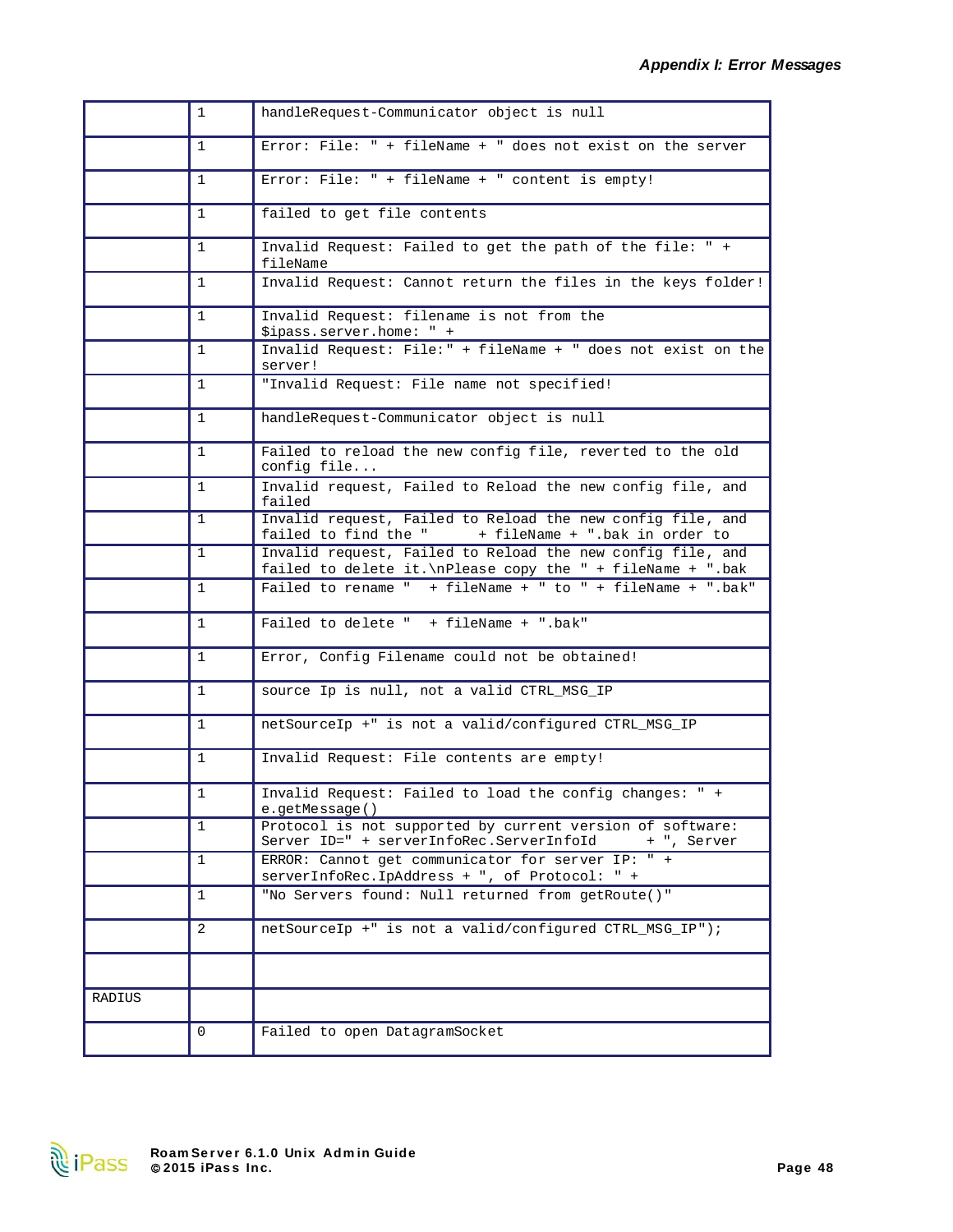| $\Omega$     | Cannot get LOCAL_HOST_IP, unable to set NAS_IP in RADIUS<br>packet                       |  |  |  |  |  |  |
|--------------|------------------------------------------------------------------------------------------|--|--|--|--|--|--|
| $\Omega$     | IOException on listener for port "+serverPort+":<br>$"+e.getMessage()$                   |  |  |  |  |  |  |
| 0            | IOException on listener for port is due to RADIUS Listeners<br>being                     |  |  |  |  |  |  |
|              | shutdown                                                                                 |  |  |  |  |  |  |
| $\Omega$     | ERROR creating the UDP socket at port "+port+". (Port may be<br>in use $)$ ");           |  |  |  |  |  |  |
| 0            | Failed to instanciate SharedSSLPostCommunicator                                          |  |  |  |  |  |  |
| 1            | Unexpected NULL socket, socket could be closed                                           |  |  |  |  |  |  |
| 1            | IOException on DatagramSocket                                                            |  |  |  |  |  |  |
| 1            | Error occurred while trying to talk to AAA server                                        |  |  |  |  |  |  |
| $\mathbf{1}$ | Failed to communicate with radius server after "<br>+sInfo.NumRetry                      |  |  |  |  |  |  |
| $\mathbf{1}$ | RADIUSPkt parsing errors                                                                 |  |  |  |  |  |  |
| 1            | Input not a byte array                                                                   |  |  |  |  |  |  |
| $\mathbf{1}$ | Empty RADIUS data                                                                        |  |  |  |  |  |  |
| 1            | Illegal type in RADIUS packet                                                            |  |  |  |  |  |  |
| 1            | Missing identifier in the RADIUS packet                                                  |  |  |  |  |  |  |
| 1            | Missing Length in the RADIUS packet                                                      |  |  |  |  |  |  |
| 1            | Missing authenticator in the RADIUS packet                                               |  |  |  |  |  |  |
| 1            | Missing code in the RADIUS packet                                                        |  |  |  |  |  |  |
| $\mathbf{1}$ | Missing length in the RADIUS packet                                                      |  |  |  |  |  |  |
| 1            | ERROR: Invalid CHAP_PASSWD length of "+dataLen                                           |  |  |  |  |  |  |
| 1            | ERROR: Invalid MESSAGE_AUTHENTICATOR length of "+dataLen                                 |  |  |  |  |  |  |
| 1            | Missing IpassDictionaryEntry for radius code " + code                                    |  |  |  |  |  |  |
| 1            | Illegal data type                                                                        |  |  |  |  |  |  |
| 1            | Malformed radius packet (When data length is longer than<br>the packet header specified) |  |  |  |  |  |  |
| 1            | ERROR: missing MESSAGE_AUTHENTICATOR to validate EAP-Message                             |  |  |  |  |  |  |
| 1            | ERROR: missing Request Authenticator to validate EAP-Message                             |  |  |  |  |  |  |
| 1            | ERROR: failed to re-calculate Message-Authenticator"                                     |  |  |  |  |  |  |
| 1            | ERROR: Invalid Message-Authenticator                                                     |  |  |  |  |  |  |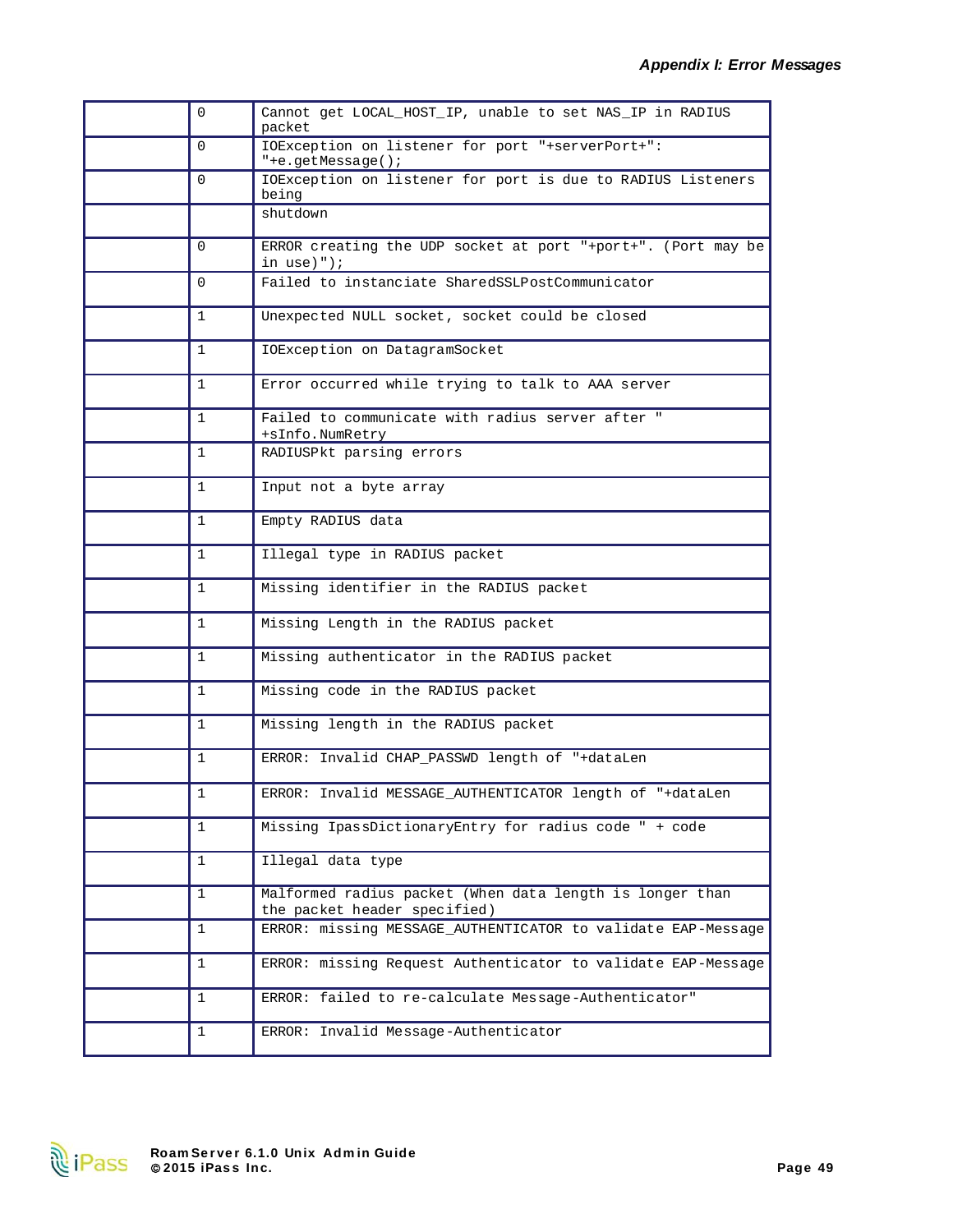| 1            | ERROR: missing Request Authenticator                                                                         |  |  |  |  |  |
|--------------|--------------------------------------------------------------------------------------------------------------|--|--|--|--|--|
| $\mathbf{1}$ | ERROR: failed to generate test Authenticator                                                                 |  |  |  |  |  |
| 1            | ERROR: missing Response Authenticator                                                                        |  |  |  |  |  |
| $\mathbf{1}$ | ERROR: Invalid Response Authenticator                                                                        |  |  |  |  |  |
| $\mathbf{1}$ | No such algorithm                                                                                            |  |  |  |  |  |
| $\mathbf{1}$ | Digest Exception                                                                                             |  |  |  |  |  |
| $\mathbf{1}$ | No valid RADIUS code for Ipass Packet Type<br>"+getPktType()+" Status "+status                               |  |  |  |  |  |
| $\mathbf{1}$ | Missing IDENTIFIER header attribute, using value of<br>"+ident+"                                             |  |  |  |  |  |
| $\mathbf{1}$ | Error: CHAP Identifier missing from packet                                                                   |  |  |  |  |  |
| $\mathbf{1}$ | CHAP password conversion failed.                                                                             |  |  |  |  |  |
| $\mathbf{1}$ | CHAP challenge conversion failed.                                                                            |  |  |  |  |  |
| $\mathbf{1}$ | ERROR: missing Shared Secret to calculate the<br>Message Authenticator                                       |  |  |  |  |  |
| $\mathbf{1}$ | ERROR: when calculating HMAC digest of Message Authenticator                                                 |  |  |  |  |  |
| $\mathbf{1}$ | ERROR: Request Authenticator is missing.                                                                     |  |  |  |  |  |
| 1            | Unsupported encoding exception                                                                               |  |  |  |  |  |
| $\mathbf{1}$ | NoSuchAlgorithmException                                                                                     |  |  |  |  |  |
| $\mathbf{1}$ | Exception: $" + e.toString()$ ;                                                                              |  |  |  |  |  |
| 1            | ERROR: missing Shared Secret                                                                                 |  |  |  |  |  |
| $\mathbf{1}$ | ERROR: Base64 Decode of iPass Attribute " +ipassAttrCode +"<br>Failed                                        |  |  |  |  |  |
| 1            | WARNING: Unable to get Dictionary entry for iPass<br>Attribute                                               |  |  |  |  |  |
| $\mathbf{1}$ | ERROR: UTF8 conversion of iPass Attribute "<br>+ipassAttrC                                                   |  |  |  |  |  |
| $\mathbf 1$  | ERROR: Base64 Decode of iPass Attribute " +ipassAttrCode +"<br>failed                                        |  |  |  |  |  |
| 1            | ERROR: Base64 Decode Vendor Specific Attribute "<br>+vendorId+": "+vendorType +"                             |  |  |  |  |  |
| 1            | ERROR: Invalid Vendor Specific Attribute format                                                              |  |  |  |  |  |
| $\mathbf 1$  | Vendor ID missing from Vendor Specific Attribute                                                             |  |  |  |  |  |
| 1            | Vendor Type missing from Vendor Specific Attribute<br>(Vendor ID="+vendor Id+                                |  |  |  |  |  |
| 1            | Vendor Length missing from Vendor Specific Attribute<br>(Vendor ID="+vendor Id+", Vendor Type="+vendor Type+ |  |  |  |  |  |
| $\mathbf 1$  | Value missing from Vendor Specific Attribute<br>(Vendor ID="+vendorId+", VendorType="+vendorType             |  |  |  |  |  |

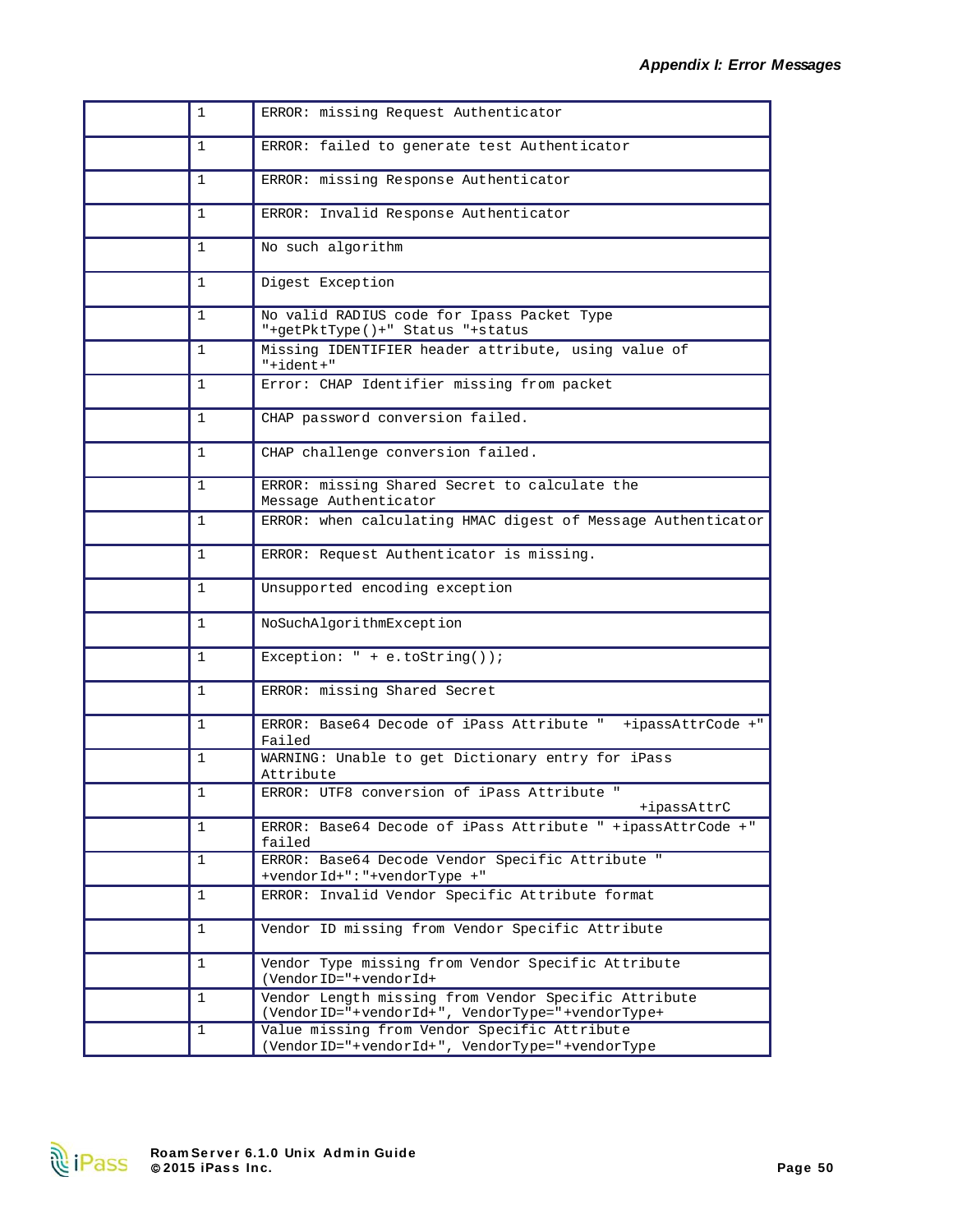|      | $\mathbf 1$    | Value from Vendor Specific Attribute is corrupted.<br>(Vendor ID="+vendorId+", VendorType="+vendorType |  |  |  |  |
|------|----------------|--------------------------------------------------------------------------------------------------------|--|--|--|--|
|      | $\mathbf 1$    | expected len was "+vendorValueBytes.length                                                             |  |  |  |  |
|      | $\mathbf{1}$   | Cannot convert attribute "+attr +", RADIUSType type of<br><b>IPADDRESS</b>                             |  |  |  |  |
|      | $\mathbf{1}$   | Cannot convert attribute "+attr +", RADIUSType of Integer to<br>iPassType " +iPassType                 |  |  |  |  |
|      | $\mathbf{1}$   | Unsupported iPass attribute " +attr +", with radius value "<br>+radiusValue                            |  |  |  |  |
|      | $\mathbf{1}$   | NULL input: key is null                                                                                |  |  |  |  |
|      | $\mathbf 1$    | NULL input: text is null                                                                               |  |  |  |  |
|      | $\mathbf{1}$   | Hashing error                                                                                          |  |  |  |  |
|      | $\mathbf 1$    | No such hashing algorithm error                                                                        |  |  |  |  |
|      | 2              | Cannot parse raw packet                                                                                |  |  |  |  |
|      | 2              | Receive timeout set to " +sInfo. IdleTimeout milliseconds                                              |  |  |  |  |
|      | 2              | RADIUSBufferSize error                                                                                 |  |  |  |  |
|      | 2              | NULL serverSocket, listener socket could be closed.                                                    |  |  |  |  |
|      | 2              | Started RADIUS Listener "+i +" on port<br>"+listenerThreads[i].getServerPort());                       |  |  |  |  |
|      | 2              | Cannot convert attribute "+attr +", RADIUSType of TEXT to<br>iPassType " +iPassType                    |  |  |  |  |
|      | 2              | Unsupported String Encoding: " +attr +", with radius Type "<br>+radiusType                             |  |  |  |  |
|      | 2              | Cannot convert attribute "+attr +", RADIUSType of String to<br>iPassType " +iPassType                  |  |  |  |  |
|      | 2              | Cannot convert to Integer: "+attr +", with radius Type "<br>+radiusType                                |  |  |  |  |
|      | $\overline{a}$ | Cannot convert attribute "+attr +", RADIUSType Time to<br>iPassType                                    |  |  |  |  |
|      | 2              | Cannot convert attribute "+attr +", RADIUSType BYTEARRAY to<br>iPass type " + iPassType                |  |  |  |  |
|      | 2              | Illegal data type " + radiusType                                                                       |  |  |  |  |
| Site |                |                                                                                                        |  |  |  |  |
|      | $\Omega$       | Failed to load SiteCommunicator library                                                                |  |  |  |  |
|      | 1              | Error occurred while trying to do Site file authentication                                             |  |  |  |  |
|      | 2              | Failed talking to SITE server                                                                          |  |  |  |  |
| Unix |                |                                                                                                        |  |  |  |  |
|      | $\mathbf 0$    | Failed to load UnixCommunicator library                                                                |  |  |  |  |
|      | 1              | Error occurred while trying to do UNIX authentication                                                  |  |  |  |  |

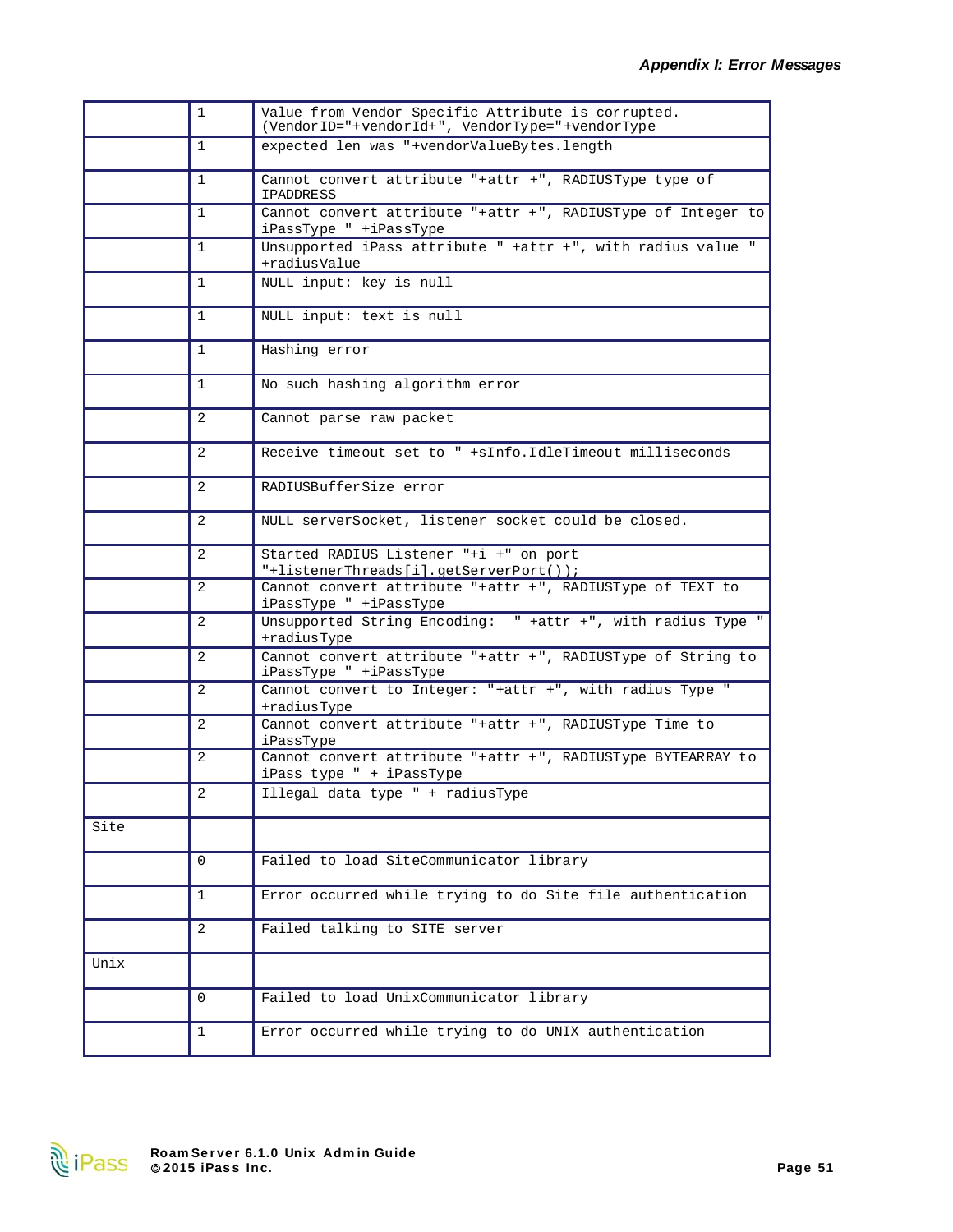|                  | $\mathfrak{D}$ | Failed talking to Unix server                                     |  |  |  |
|------------------|----------------|-------------------------------------------------------------------|--|--|--|
| NT and<br>NT RAS |                |                                                                   |  |  |  |
|                  | $\mathfrak{D}$ | Received authentication accept packet from Windows Server         |  |  |  |
|                  | 2              | Received authentication reject packet from Windows Server         |  |  |  |
|                  |                |                                                                   |  |  |  |
| AcctFile         |                |                                                                   |  |  |  |
|                  | 1              | Failed to write to local AcctFile                                 |  |  |  |
|                  | $\mathbf{1}$   | Error occurred while trying to talk to Windows server             |  |  |  |
|                  | 1              | Failed talking to Windows server                                  |  |  |  |
|                  | $\mathfrak{D}$ | Received unexpected null packet when writing to local<br>AcctFile |  |  |  |

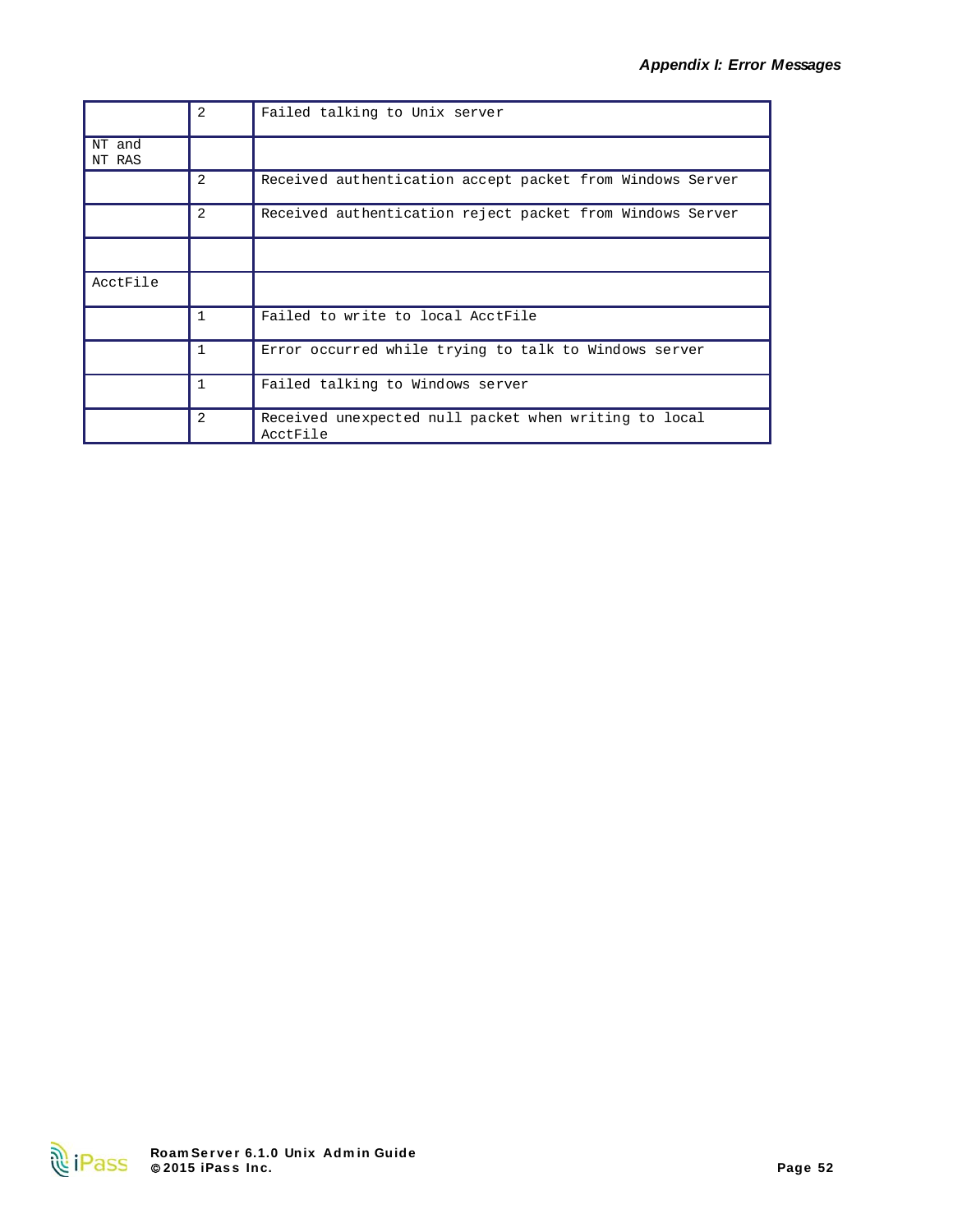# **Appendix II: RADIUS Attributes**

When using RoamServer with RADIUS authentication, check your RADIUS logs to verify your RFC attributes. If an attribute is not shown in the tables here, then you need to re-configure your RADIUS to eliminate the attribute.

## **RADIUS Authentication Attributes**

This table shows which attributes may be found in which kinds of packets, and in what quantity. On the table:\

- $\sim 10$ **0:** This attribute must not be present in the packet.
- B **0+:** Zero or more instances of this attribute may be present in the packet.
- **0-1:** Zero or one instance of this attribute may be present in the packet. B
- **1:** Exactly one instance of this attribute must be present in the packet.

| <b>Request</b> | <b>Accept</b>  | <b>Reject</b>  | <b>Challenge</b> | #               | <b>Attribute</b>          | <b>Notes</b>                                                                                                                                                                                                                                                                                                                                                                   |
|----------------|----------------|----------------|------------------|-----------------|---------------------------|--------------------------------------------------------------------------------------------------------------------------------------------------------------------------------------------------------------------------------------------------------------------------------------------------------------------------------------------------------------------------------|
| $0 - 1$        | $0 - 1$        | $\Omega$       | $\Omega$         | 1               | User-Name                 |                                                                                                                                                                                                                                                                                                                                                                                |
| $0 - 1$        | $\overline{0}$ | $\overline{0}$ | $\overline{0}$   | $\overline{2}$  | User-<br>Password         | An Access-Request must contain either a<br>User-Password Ora CHAP-Password<br>or State. An Access-Request must not<br>contain both a User-Password and a<br>CHAP-Password. If future extensions allow<br>other kinds of authentication information to<br>be conveyed, the attribute for that can be<br>used in an Access-Request instead of<br>User-Password Of CHAP-Password. |
| $0 - 1$        | $\Omega$       | $\Omega$       | $\Omega$         | $\overline{3}$  | $CHAP-$<br>Password       | An Access-Request must contain either a<br>User-Password Ora CHAP-Password<br>or State. An Access-Request must not<br>contain both a User-Password and a<br>CHAP-Password. If future extensions allow<br>other kinds of authentication information to<br>be conveyed, the attribute for that can be<br>used in an Access-Request instead of<br>User-Password Or CHAP-Password. |
| $0 - 1$        | $\overline{0}$ | $\overline{0}$ | $\overline{0}$   | $\overline{4}$  | NAS-IP-<br>Address        | An Access-Request must contain either a<br>NAS-IP-Address or aNAS-Identifier<br>(or both).                                                                                                                                                                                                                                                                                     |
| 0-1            | $\overline{0}$ | $\overline{0}$ | $\overline{0}$   | 5               | NAS-Port                  |                                                                                                                                                                                                                                                                                                                                                                                |
| $0 - 1$        | $0 - 1$        | $\overline{0}$ | $\Omega$         | 6               | Service-<br>Type          | An Access-Request must contain either a<br>NAS-IP-Address or a NAS-Identifier<br>(or both).                                                                                                                                                                                                                                                                                    |
| $0 - 1$        | $0 - 1$        | $\overline{0}$ | $\overline{0}$   | 7               | Framed-<br>Protocol       |                                                                                                                                                                                                                                                                                                                                                                                |
| $0 - 1$        | $0 - 1$        | $\overline{0}$ | $\overline{0}$   | 8               | Framed-IP-<br>Address     |                                                                                                                                                                                                                                                                                                                                                                                |
| $0 - 1$        | $0 - 1$        | $\overline{0}$ | $\overline{0}$   | $\overline{9}$  | Framed-IP-<br>Netmask     |                                                                                                                                                                                                                                                                                                                                                                                |
| $\overline{0}$ | $0 - 1$        | $\overline{0}$ | $\overline{0}$   | 10              | Framed-<br>Rout ing       |                                                                                                                                                                                                                                                                                                                                                                                |
| $\overline{0}$ | $0+$           | $\overline{0}$ | $\overline{0}$   | 11              | Filter-Id                 |                                                                                                                                                                                                                                                                                                                                                                                |
| $0 - 1$        | $0 - 1$        | $\overline{0}$ | $\overline{0}$   | 12              | Framed-MTU                |                                                                                                                                                                                                                                                                                                                                                                                |
| $0+$           | $0+$           | $\overline{0}$ | $\Omega$         | $\overline{13}$ | Framed<br>Compre<br>ssion |                                                                                                                                                                                                                                                                                                                                                                                |

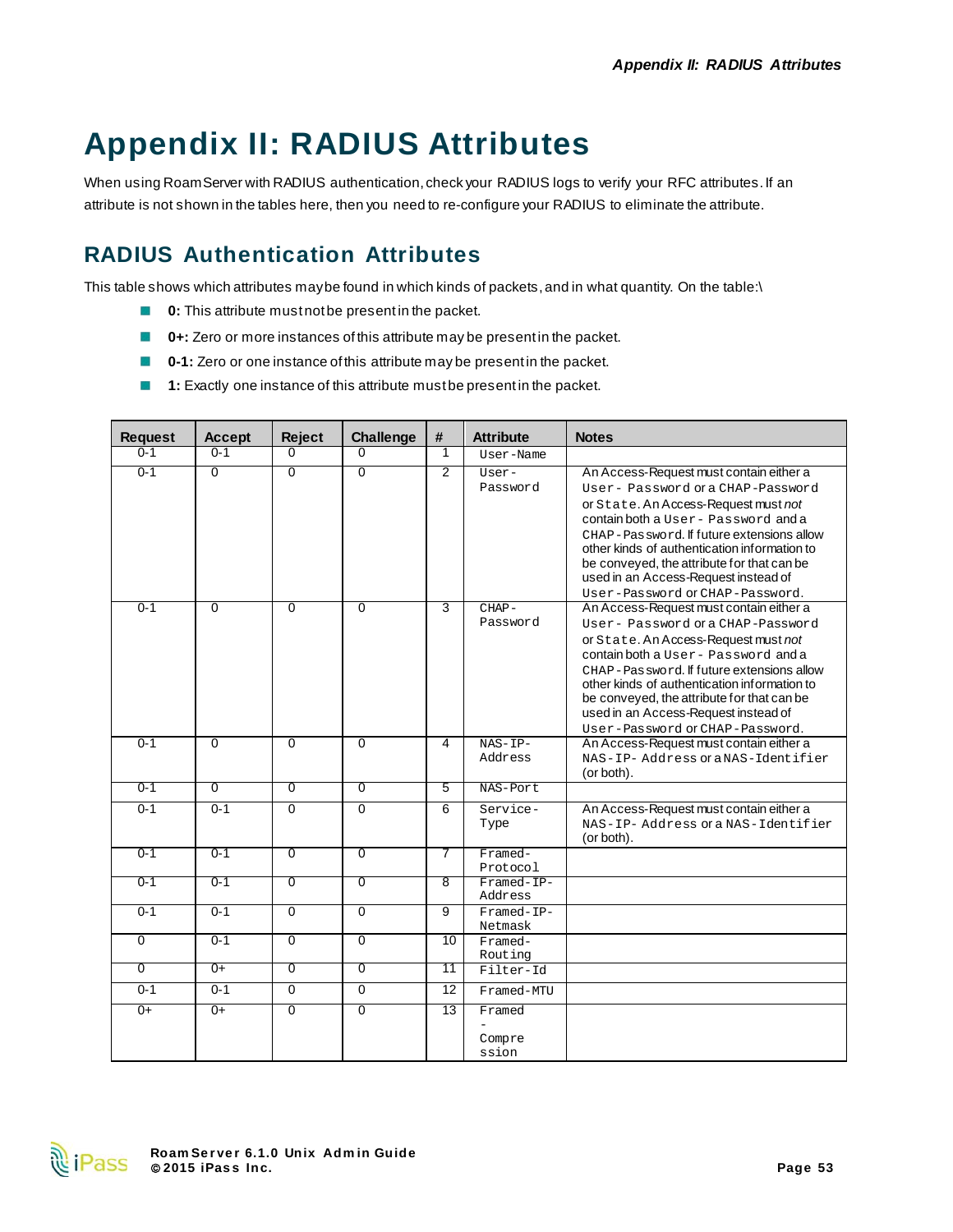| $0+$           | $0+$           | $\mathbf 0$    | $\overline{0}$ | $\overline{14}$ | Login-IP-<br>Host             |                                                                                                                                                                                                                                                                                                                                      |
|----------------|----------------|----------------|----------------|-----------------|-------------------------------|--------------------------------------------------------------------------------------------------------------------------------------------------------------------------------------------------------------------------------------------------------------------------------------------------------------------------------------|
| $\overline{0}$ | $0 - 1$        | $\overline{0}$ | $\overline{0}$ | 15              | Login-                        |                                                                                                                                                                                                                                                                                                                                      |
| $\overline{0}$ | 0-1            | $\overline{0}$ | $\overline{0}$ | 16              | Service<br>Login-TCP-         |                                                                                                                                                                                                                                                                                                                                      |
| $\overline{0}$ | $0+$           | $0+$           | $0+$           | 18              | Port<br>Reply-                |                                                                                                                                                                                                                                                                                                                                      |
|                |                |                |                |                 | Message                       |                                                                                                                                                                                                                                                                                                                                      |
| $0 - 1$        | $0 - 1$        | $\overline{0}$ | $\overline{0}$ | 19              | Callback-<br>Number           |                                                                                                                                                                                                                                                                                                                                      |
| $\overline{0}$ | $0 - 1$        | $\overline{0}$ | $\overline{0}$ | 20              | Callback-                     |                                                                                                                                                                                                                                                                                                                                      |
| $\overline{0}$ | $0+$           | $\overline{0}$ | $\overline{0}$ | 22              | Id<br>Framed-                 |                                                                                                                                                                                                                                                                                                                                      |
| $\overline{0}$ | $0 - 1$        | $\overline{0}$ | $\overline{0}$ | 23              | Route<br>Framed-              |                                                                                                                                                                                                                                                                                                                                      |
|                |                |                |                |                 | IPX-                          |                                                                                                                                                                                                                                                                                                                                      |
| $0 - 1$        | $0 - 1$        | $\overline{0}$ | $0 - 1$        | 24              | Network<br>State              | An Access-Request must contain either a                                                                                                                                                                                                                                                                                              |
|                |                |                |                |                 |                               | User- Password Ora CHAP-Password<br>or State. An Access-Request must not<br>contain both a User-Password and a<br>CHAP-Password. If future extensions allow<br>other kinds of authentication information to<br>be conveyed, the attribute for that can be<br>used in an Access-Request instead of<br>User-Password Of CHAP-Password. |
| $\overline{0}$ | $0+$           | $\overline{0}$ | $\overline{0}$ | 25              | Class                         |                                                                                                                                                                                                                                                                                                                                      |
| $0+$           | $0+$           | $\overline{0}$ | $0+$           | 26              | Vendor-<br>Specific           |                                                                                                                                                                                                                                                                                                                                      |
| $\overline{0}$ | $0 - 1$        | $\overline{0}$ | $0 - 1$        | 27              | Session-<br>Timeout           |                                                                                                                                                                                                                                                                                                                                      |
| $\overline{0}$ | $0 - 1$        | $\overline{0}$ | $0 - 1$        | 28              | Idle-                         |                                                                                                                                                                                                                                                                                                                                      |
| $\overline{0}$ | $0 - 1$        | $\overline{0}$ | $\overline{0}$ | 29              | Timeout<br>Terminatio         |                                                                                                                                                                                                                                                                                                                                      |
| $0 - 1$        | $\overline{0}$ | $\overline{0}$ | $\overline{0}$ | 30              | n- Action<br>Called-          |                                                                                                                                                                                                                                                                                                                                      |
|                | $\overline{0}$ | $\overline{0}$ | $\overline{0}$ |                 | Station-Id                    |                                                                                                                                                                                                                                                                                                                                      |
| $0 - 1$        |                |                |                | 31              | Calling-<br>Station-Id        |                                                                                                                                                                                                                                                                                                                                      |
| $0 - 1$        | $\overline{0}$ | $\overline{0}$ | $\overline{0}$ | $\overline{32}$ | $NAS-$<br>Identifier          |                                                                                                                                                                                                                                                                                                                                      |
| $0+$           | $0+$           | $0+$           | $0+$           | 33              | Proxy-                        |                                                                                                                                                                                                                                                                                                                                      |
| $0 - 1$        | $0 - 1$        | $\overline{0}$ | $\overline{0}$ | 34              | State<br>Login-LAT-           |                                                                                                                                                                                                                                                                                                                                      |
| $0 - 1$        | $0 - 1$        | $\overline{0}$ | $\overline{0}$ | 35              | Service                       |                                                                                                                                                                                                                                                                                                                                      |
|                |                |                |                |                 | Login-LAT-<br>Node            |                                                                                                                                                                                                                                                                                                                                      |
| $0 - 1$        | $0 - 1$        | 0              | 0              | 36              | Login-LAT-<br>Group           |                                                                                                                                                                                                                                                                                                                                      |
| $\overline{0}$ | $0 - 1$        | $\overline{0}$ | $\overline{0}$ | 37              | Framed-<br>AppleTalk-<br>Link |                                                                                                                                                                                                                                                                                                                                      |
| 0              | $0+$           | $\overline{0}$ | $\overline{0}$ | 38              | Framed-                       |                                                                                                                                                                                                                                                                                                                                      |
|                |                |                |                |                 | AppleTalk-<br>Network         |                                                                                                                                                                                                                                                                                                                                      |
| $\overline{0}$ | $0 - 1$        | $\overline{0}$ | $\overline{0}$ | 39              | Framed-<br>AppleTalk-<br>Zone |                                                                                                                                                                                                                                                                                                                                      |
| $0 - 1$        | $\overline{0}$ | $\overline{0}$ | $\overline{0}$ | 60              | $CHAP-$                       |                                                                                                                                                                                                                                                                                                                                      |
| $0 - 1$        | $\overline{0}$ | $\overline{0}$ | $\overline{0}$ | 61              | Challenge<br>NAS-Port-        |                                                                                                                                                                                                                                                                                                                                      |
| $0 - 1$        | $0 - 1$        | $\overline{0}$ | $\overline{0}$ | 62              | Type<br>Port-Limit            |                                                                                                                                                                                                                                                                                                                                      |
| $0 - 1$        | $0 - 1$        | $\overline{0}$ | $\overline{0}$ | 63              | Login-LAT-                    |                                                                                                                                                                                                                                                                                                                                      |
|                |                |                |                |                 | Port                          |                                                                                                                                                                                                                                                                                                                                      |

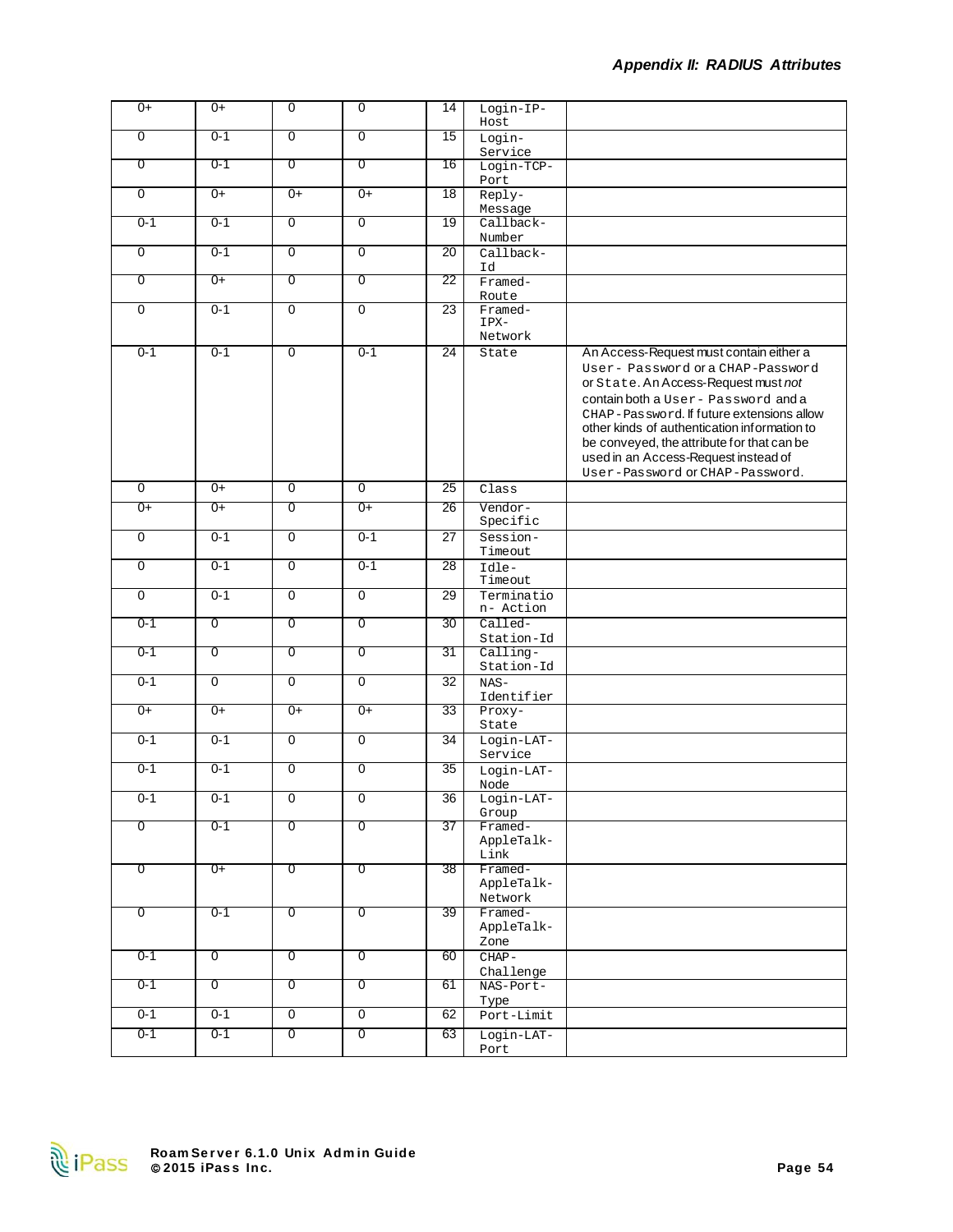| 0 - 1 | O       |      |         | 77 | Connect-<br>Info                 |
|-------|---------|------|---------|----|----------------------------------|
| 0+    | $0+$    | $0+$ | $0+$    | 79 | $EAP-$<br>Message                |
| 0-1   | 0-1     | 0-1  | $0 - 1$ | 80 | Message-<br>Authenti<br>cator    |
|       | $0 - 1$ | 0    | 0       | 85 | $Acct -$<br>Interim-<br>Interval |

## **RADIUS Accounting Attributes**

This table shows the attributes found in Accounting-Request packets. No attributes should be found in Accounting-Response packets except Proxy-State and possibly Vendor-Specific. On the table:

- **0:** This attribute must not be present in packet.
- **0+:** Zero or more instances of this attribute may be present in packet.
- B **0-1**: Zero or one instance of this attribute may be present in packet.
- **1**: Exactly one instance of this attribute must be present in packet. þ.

| #              | <b>Attribute</b>   | <b>Notes</b>                                                                                 |
|----------------|--------------------|----------------------------------------------------------------------------------------------|
| $0 - 1$        | User-Name          |                                                                                              |
| $\mathbf 0$    | User-Password      |                                                                                              |
| $\overline{0}$ | CHAP-Password      |                                                                                              |
| $0 - 1$        | NAS-IP-Address     | An Accounting-Request must contain either a NAS-IP-Address or a                              |
|                |                    | NAS- Identifier (or both).                                                                   |
| $0 - 1$        | NAS-Port           |                                                                                              |
| $0 - 1$        | Service-Type       |                                                                                              |
| $0 - 1$        | Framed-Protocol    |                                                                                              |
| $0 - 1$        | Framed-IP-Address  |                                                                                              |
| $0 - 1$        | Framed-IP-Netmask  |                                                                                              |
| $0 - 1$        | Framed-Routing     |                                                                                              |
| $0+$           | Filter-Id          |                                                                                              |
| $0 - 1$        | Framed-MTU         |                                                                                              |
| $0+$           | Framed-Compression |                                                                                              |
| $0+$           | Login-IP-Host      |                                                                                              |
| $0 - 1$        | Login-Service      |                                                                                              |
| $0 - 1$        | Login-TCP-Port     |                                                                                              |
| $\mathbf 0$    | Reply-Message      |                                                                                              |
| $0 - 1$        | Callback-Number    |                                                                                              |
| $0 - 1$        | Callback-Id        |                                                                                              |
| $0+$           | Framed-Route       |                                                                                              |
| $0 - 1$        | Framed-IPX-Network |                                                                                              |
| 0              | State              |                                                                                              |
| $0+$           | Class              |                                                                                              |
| $0+$           | Vendor-Specific    |                                                                                              |
| $0 - 1$        | Session-Timeout    |                                                                                              |
| $0 - 1$        | Idle-Timeout       |                                                                                              |
| $0 - 1$        | Termination-Action |                                                                                              |
| $0 - 1$        | Called-Station-Id  |                                                                                              |
| $0 - 1$        | Calling-Station-Id |                                                                                              |
| $0 - 1$        | NAS-Identifier     | An Accounting-Request must contain either a NAS-IP-Address or a<br>NAS- Identifier (orboth). |

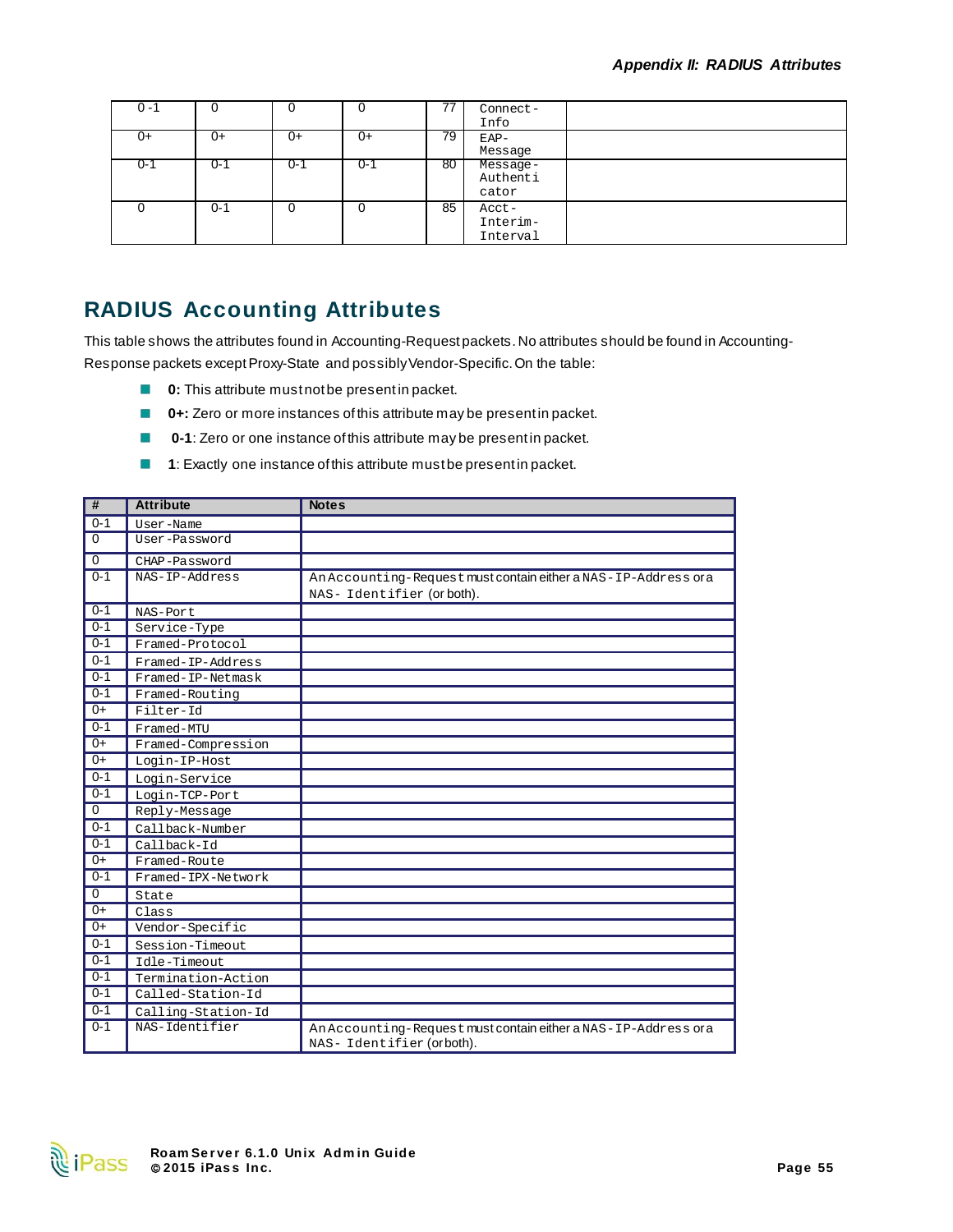| $0+$           | Proxy-State                  |  |
|----------------|------------------------------|--|
| $0 - 1$        | Login-LAT-Service            |  |
| $0 - 1$        | Login-LAT-Node               |  |
| $0 - 1$        | Login-LAT-Group              |  |
| $0 - 1$        | Framed-AppleTalk-<br>Link    |  |
| $0 - 1$        | Framed-AppleTalk-<br>Network |  |
| $0 - 1$        | Framed-AppleTalk-<br>Zone    |  |
| $\overline{1}$ | Acct-Status-Type             |  |
| $0 - 1$        | Acct-Delay-Time              |  |
| $0 - 1$        | Acct-Input-Octets            |  |
| $0 - 1$        | Acct-Output-Octets           |  |
| $\overline{1}$ | Acct-Session-Id              |  |
| $0 - 1$        | Acct-Authentic               |  |
| $0 - 1$        | Acct-Session-Time            |  |
| $0 - 1$        | Acct-Input-Packets           |  |
| $0 - 1$        | Acct-Output-Packets          |  |
| $0 - 1$        | Acct-Terminate-Cause         |  |
| $0+$           | Acct-Multi-Session-<br>Гd    |  |
| $0+$           | Acct-Link-Count              |  |
| $\mathbf 0$    | CHAP-Challenge               |  |
| $0 - 1$        | NAS-Port-Type                |  |
| $0 - 1$        | Port-Limit                   |  |
| $0 - 1$        | Login-LAT-Port               |  |
| $0 - 1$        | Acct-Input-Gigawords         |  |
| $0 - 1$        | Acct-Output-                 |  |
| $0 - 1$        | Event-Timestamp              |  |
| $0+$           | Connect-Info                 |  |
|                |                              |  |

#### *Copyright 2015, iPass Inc. All rights reserved.*

#### *Trademarks*

*iPass, iPassConnect, ExpressConnect, iPassNet, RoamServer, NetServer, iPass Mobile Office, DeviceID, EPM, iSEEL, iPass Alliance, Open Mobile, and the iPass logo are trademarks of iPass Inc.* 

*All other brand or product names are trademarks or registered trademarks of their respective companies.*